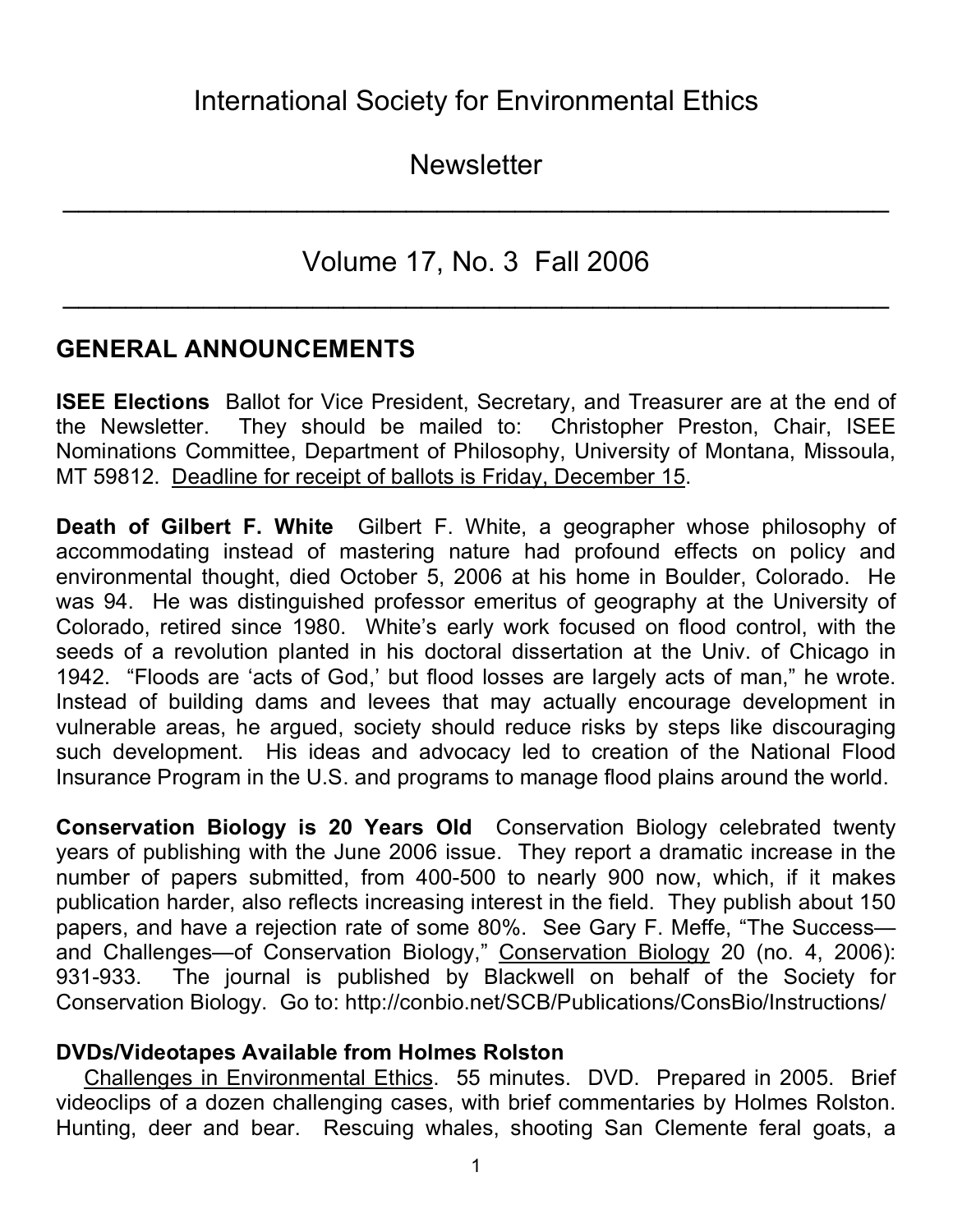drowning bison. Tree-spiking, Yellowstone fires, old growth forests. Videoclips are within permission length for fair educational use by instructors in classrooms, but should not be used online, owing to copyright restrictions. Consider yours a personal copy. Use all or part of it to get a discussion started, also useful to cover for a class in which the instructor needs to be absent.

Rolston-Rollin Debate. 50 minutes. DVD or Videotape. A debate before a Colorado State University introductory philosophy class, November 1989. Bernard Rollin defends duties directly to sentient animals only, with other components of the environment having only instrumental value. Holmes Rolston defends an ethic of respect for all forms of life, flora as well as fauna, including ethical concern at the level of species and ecosytems. Includes questions from class members. Again, useful to begin a discussion or cover for a class. Again, use in educational contexts.

Contact Holmes Rolston, Department of Philosophy, Colorado State University, Fort Collins, CO 80523; rolston@lamar.colostate.edu. Free copies available within reason.

#### **ISEE at Eastern APA December 27-30, 2006, Washington, D.C.**

Thursday Morning, December 28, 2006, 9:00-11:00am

GII-4. International Society for Environmental Ethics, Coolidge (Mezzanine Level) Chair: Wendy Donner (Carleton University)

Keith Bustos (Univ of Tennessee) "Kantian Corporate Environmental Responsibility" Craig Delancey (State University of New York-Oswego) "The Concept of Wilderness" Sarah Kenehan (Univ of Tennessee) "Empirical Adequacy, Inductive Risk, and Choosing to act on Model-Generated Climate Predictions"

Rob Loftis (St. Lawrence Univ) "Varieties of Aesthetic Disinterestedness, East & West."

#### Thursday Morning, December 28, 2006, 11:15am-1:15pm

GIII-5. International Society for Environmental Ethics, Coolidge (Mezzanine Level) Topic: Philosophical Responses to Environmental Atrocity

Chair: James Sheppard (University of Missouri-Kansas City)

Victoria Davion (University of Georgia) "Ecofeminist Responses to Unrecognized Evils" Roger S. Gottlieb (Worchester Polytechnic Univ) "The Holocaust and Environmental Atrocity"

Bill Lawson (University of Memphis) "Environmental Racism as a Paradigm of Atrocity" Kathryn Norlock (St. Mary's College of Maryland) "The Impossibility of Responding Ethically to Environmental Atrocity"

**The ISEE Listerv** ISEE-L is a discussion list for the International Society for Environmental Ethics. Its creation was authorized by the ISEE Board of Directors in December 2000. It is intended to be a forum for announcements and discussion related to teaching and research in environmental ethics. To join or leave the list, or to alter your subscription options go to: http://listserv.tamu.edu/archives/isee-l.html. Contact the list manager with questions: Gary Varner, gary@philosophy.tamu.edu.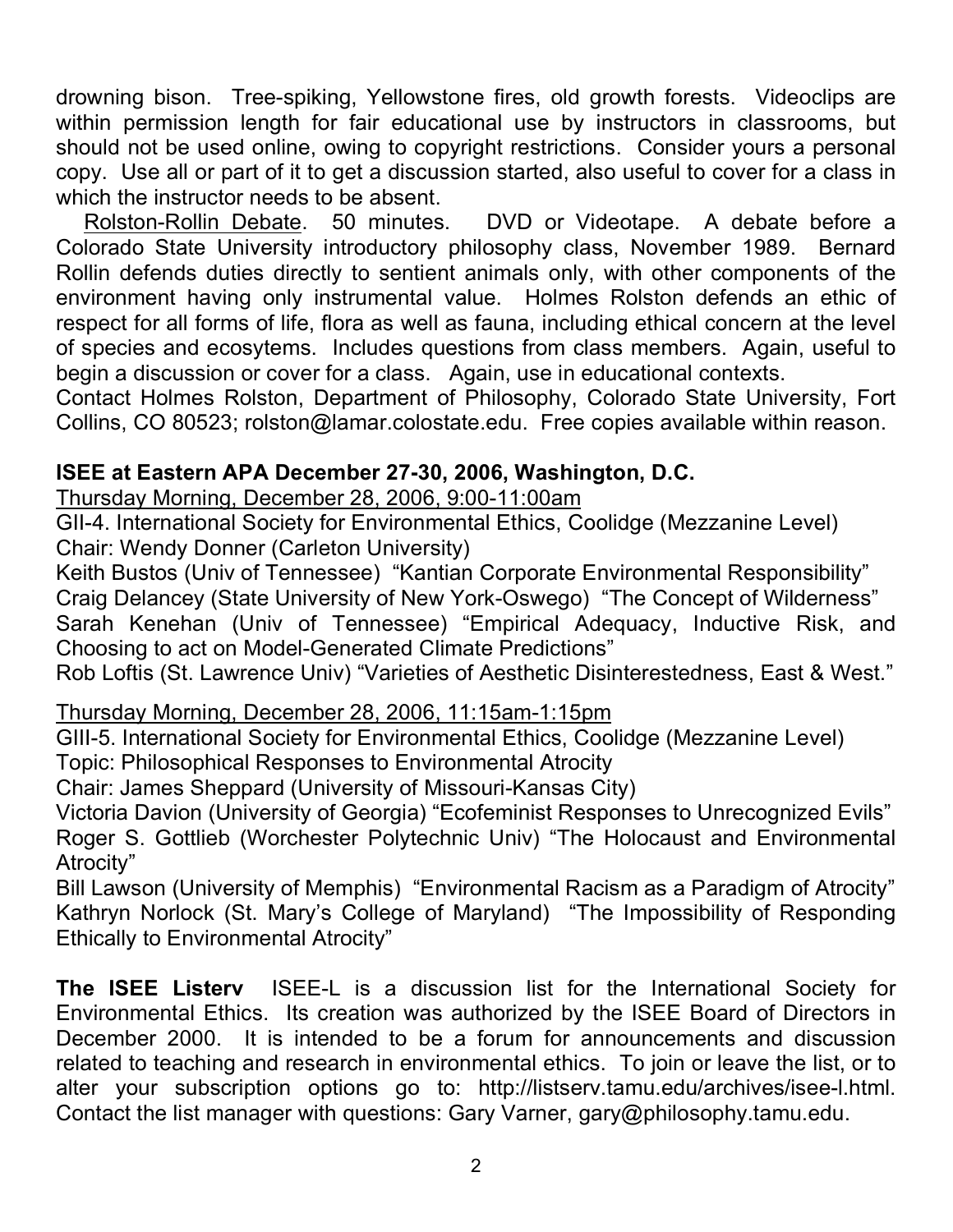# **CONFERENCES AND CALLS**

**Philosophy As Educational And Cultural Practice: A New Citizenship November 15-16, 2006, Paris** This conference, sponsored by the Institut de Pratiques Philosophiques, seeks to engage people in a great debate on the subject of, and the need for, philosophy as practice, in the educational field as well as the cultural, social or political. We will try to gather elements and information intended to show that philosophy is not a 'superfluous' activity or one reserved for an elite, but on the contrary essential within the life of the city. The emergence of many practices in recent years, such as philosophy with children, philosophy cafés, philosophy workshops in libraries or bookshops, philosophical counselling, and the success of philosophical editorials with the general public, are all evidence of the renewed vitality of this discipline. Certain countries, such as Belgium, Norway, Australia and Brazil, have already taken decisions about introducing philosophy from primary school. The development of the teaching of 'critical thinking' or of ethics in numerous countries also indicates this changing awareness. But this extension of philosophical teaching entails rethinking pedagogy. Philosophy as a practice means going beyond transmission of development of pupils' thought and capacities for judgement. The deadline for abstracts/proposals is September 30, 2006. For more information: http://prs.heacademy.ac.uk/events/external/2006/11/15/unesco\_conf\_06.html.

**Inter-Research Symposium #1: "Death by a Thousand Coasts: The Ethics of Climate Change" November 24-27, 2006, Washington, D.C.** The Inter-Research Science Center is a self-sustaining international science center based in Germany (www.int-res.com). Environmental science in the past 50 years has demonstrated that the climate of Earth as a whole is warming. Abrupt and devastating changes in climate have occurred in the past destroying human habitats, economies and civilizations. The speed of climate change is now matched to rates of economic transformation important for human survival and prosperity (30 y bonds, mortgages, etc.). Much of this world is of human making and the consequences of human action or inaction are now predictable to a reasonable degree of scientific certainty. We are ethically responsible for our ecosystems, our economies and our selves. We must act honorably. Inter-Research Symposium # 1 will provide best available evidence on 6 topics related to climate change:

- Probable effects of climate change over the next 100 years.
- **Evidence of climate change impacts on earlier human civilizations and on present** day agriculture and animal husbandry.
- Evidence of habitat impacts and endangerment of species caused by climate change.
- Economic changes and complex risk assessment required by climate change.
- Changes in civic structures and governments needed to respond to climate change.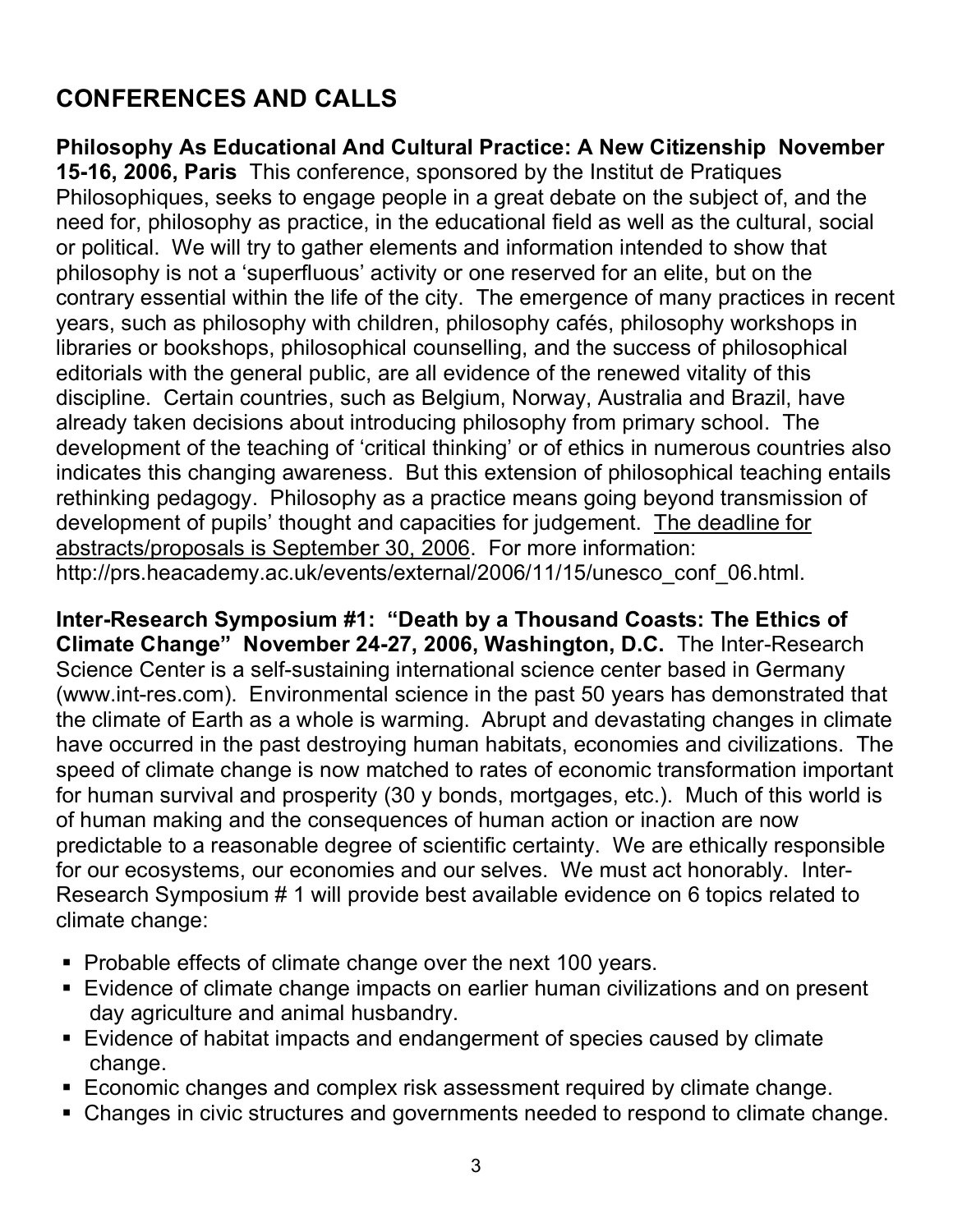Substantial changes in geopolitics are necessitated by climate change. "Realpolitiks" lies dead in the jaws of climate change, its assumptions (of anarchical international systems, sovereign state actors, paramount interests of nationalism, security and survival, and guarantees of state survival through relative—zero sum—military power) have been rendered a selective disadvantage.

Keynote speakers will include:

- Mark Pagani, Department of Geology & Geophysics, Yale University, "The Evolution of Climate and Carbon Dioxide for the past 65 million years"
- James McCarthy, Department of Organismic and Evolutionary Biology and Department of Earth and Planetary Sciences, Harvard University, "Climate Change in the Next 100 Years"
- Daniel Sandweiss, Climate Change Institute and Department of Anthropology, University of Maine, "Human Adaptation to Climate Change"
- Stuart Pimm, School of the Environment and Earth Sciences, Duke University, "Climate Change and Biodiversity"
- Richard B. Howarth, Environmental Studies Program, Dartmouth College, "The Economic Challenges of Climate Change"
- Chris Mooney, author of *The Republican War on Science,* "The Intersection of Science and Politics: Political Responses to Climate Change"

Late registration closes November 24, 2006. Discounted registration fee for students. Go to: http://www.ir-symposia.com/Conf\_Page.asp?ConferenceCode=IR+Symposium+ ESEP&ContentPosition=AboutThis. For info about future symposia: http://www.irsymposia.com/default.asp, or contact:

Inter-Research Science Center Nordbünte 23 (+21, 26, 28, 30) 21385 Oldendorf/Luhe, Germany Tel.: 04132 7127 Fax: 04132 8883 Email: ir(at)int-res.com Internet: www.int-res.com

#### **Environmental Research Event 2006, December 10-13, 2006, New South Wales,**

**Australia** The Environment Research Event (ERE) began 10 years ago at the University of Queensland, as a means for postgraduate students to present their research to fellow students, senior academics and industry partners in a relaxed environment. In 1997 this research event went national and has since evolved to incorporate international delegates. ERE provides researchers and environmental professionals a unique opportunity for networking, and to observe and discuss the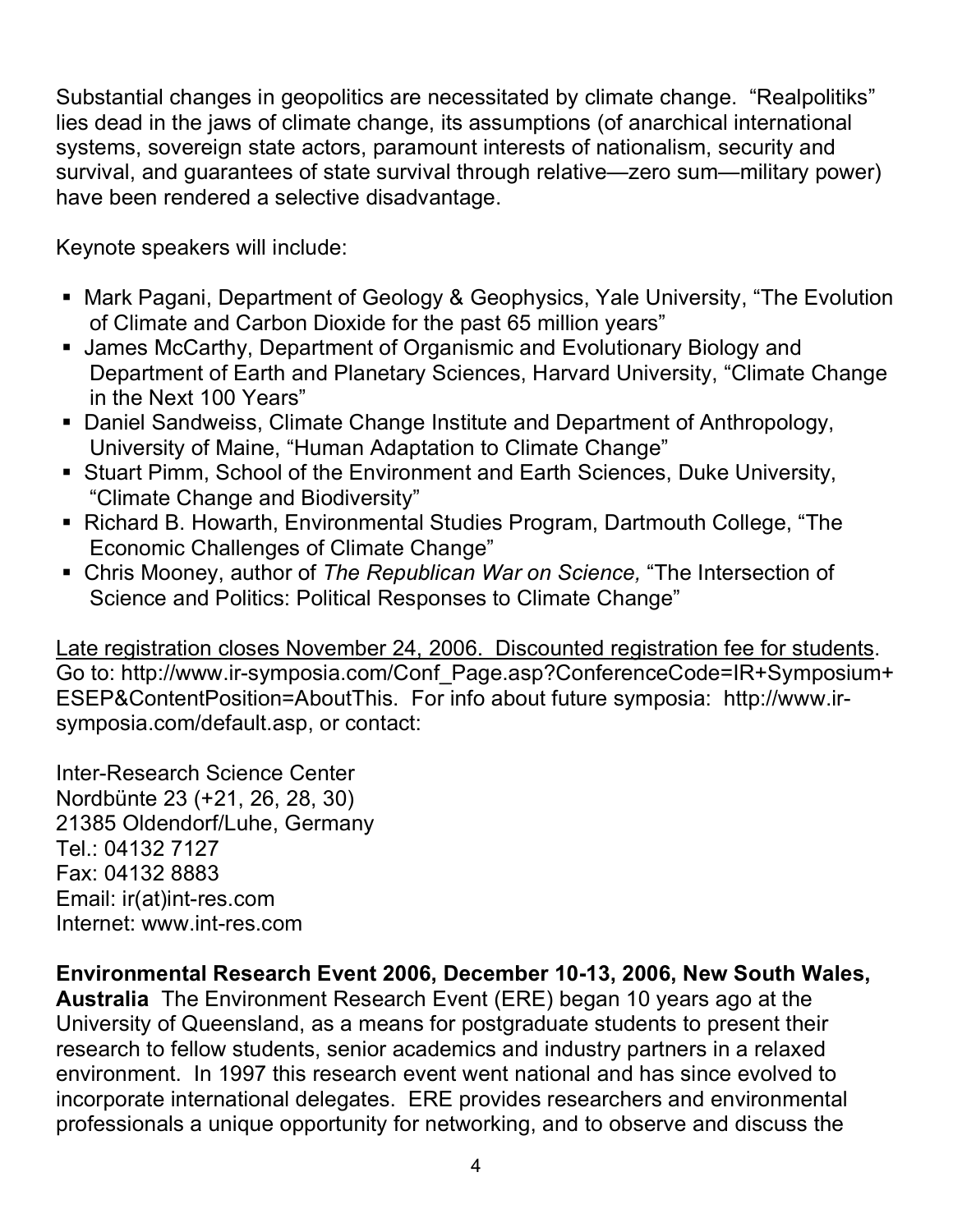development of research in the environmental, engineering, economic and social sciences fields.

This year the Environmental Research Event celebrates its 10th anniversary with around 150 delegates expected to attend, from the Australia-Pacific region. This year's theme "Environment Working Together—A Multi-Disciplinary Approach," aims to promote collaborative research and a multidisciplinary approach to environmental management, recognising that we will all need to work together to solve our most pressing environmental problems. Deadline for paper submissions is September 26, 2006. For more information go to: http://www.ere.org.au/ or contact:

| <b>Environmental Research Event</b> | Phone: +61-2-4570 1131 |
|-------------------------------------|------------------------|
| PO Box 1127                         | Mobile: 0413 189 125   |
| Newport Beach                       | Fax: +61-2-4570 1787   |
| NSW Australia 2106                  | info@ere.org.au        |

**The Third International Conference On Environmental, Cultural, Economic And Social Sustainability January 4-7, 2007, University of Madras, Chennai, India** This conference aims to develop an holistic view of sustainability, in which environmental, cultural and economic issues are inseparably interlinked. It will work in a multidisciplinary way, across diverse fields and taking varied perspectives in order to address the fundamentals of sustainability.

As well as impressive line up of international main speakers, the conference will also include numerous paper, workshop and colloquium presentations by practitioners, teachers and researchers. We would particularly like to invite you to respond to the conference call for papers: 30 minute presentations, 60 minute presentations, 90 minute colloquia (multiple presenters), and virtual presentations. Papers submitted for the conference proceedings will be peer-refereed and published in print and electronic formats in the International Journal of Environmental, Cultural, Economic and Social Sustainability. If you are unable to attend the conference in person, virtual registrations are also available which allow you to submit a paper for refereeing and possible publication in this fully refereed academic journal, as well as access to the electronic version of the conference proceedings.

The deadline for the next round in the call for papers is 31 October, 2006. For full details of the conference, including an online call for papers form, visit http://www.SustainabilityConference.com. Conference contact:

Sydney Melbourne PO Box K481, Haymarket PO Box 463, Altona NSW 2000 Australia Victoria 3018 Australia Ph: +61 (0)2 9519 0303 Ph: +61 (0)3 9398 8000 Fax: +61 (0)2 9519 2203 Fax: +61 (0)3 9398 8088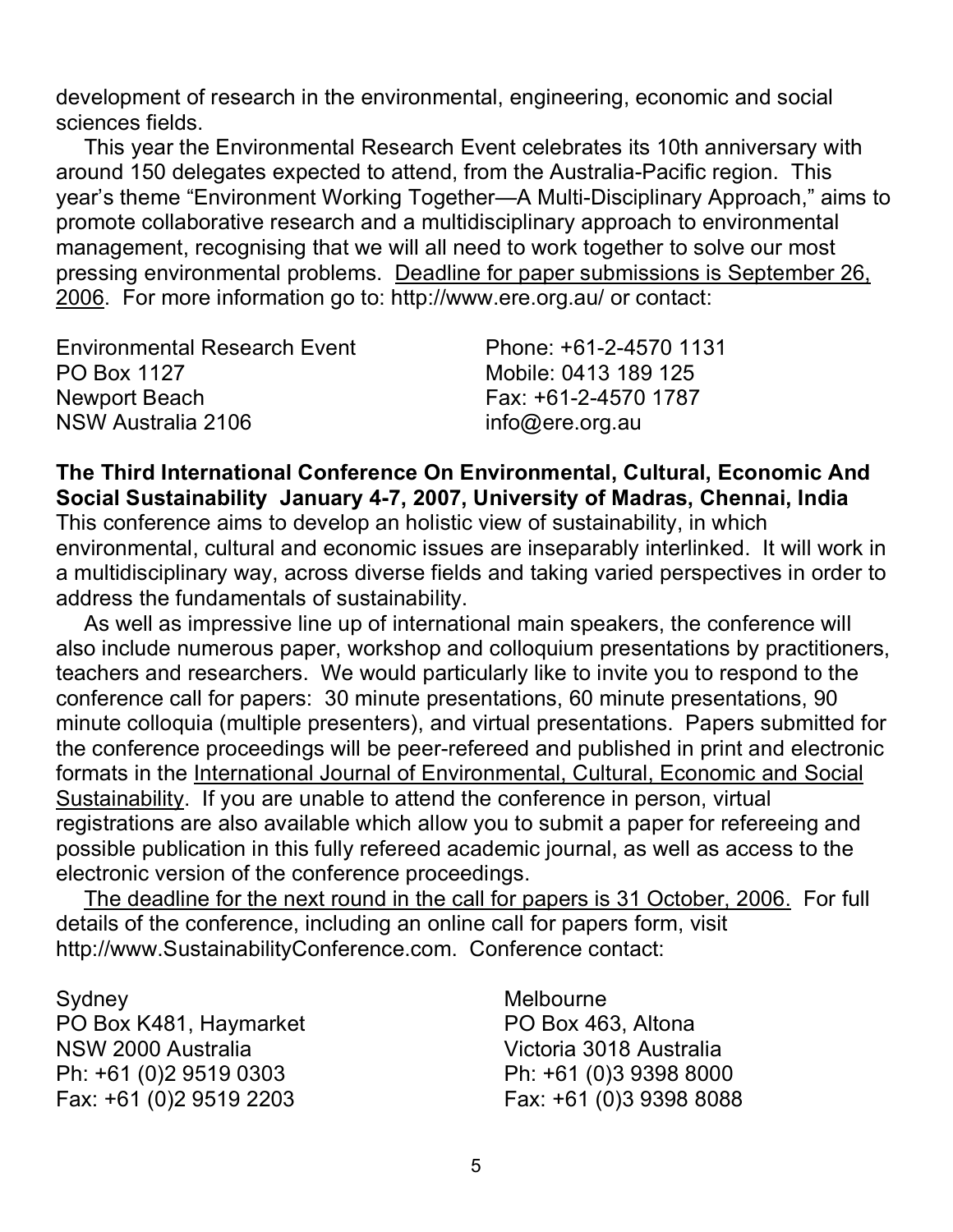**Delhi Sustainable Development Summit 2007: "Meeting the MDGs: Exploring the Natural Resource Dimensions" January 22-24, 2007, New Delhi, India** Commenced in 2001, the DSDS (Delhi Sustainable Development Summit), an annual event organized by TERI (The Energy and Resources Institute), has emerged as the most credible platform for international deliberation and dialogue on issues of longterm sustainable development. Each year, discussions among participants from the corporate sector, governments, international agencies, and institutes result in a comprehensive framework for practical and workable strategies to take the sustainable development agenda forward. With the deadline of the year 2015 for achieving the MDGs (Millennium Development Goals) only eight years away, the search for solutions for meeting development challenges has assumed greater urgency. In 2007, DSDS aims to step up the ante and to provide fresh impetus to the MDGs. The 2007 edition of the DSDS will therefore be focused on assessing the achievements, disappointments, and lessons from seven years of action towards the attainment of the MDGs.

DSDS 2007 will specially focus on exploring the natural resource dimensions of sustainable development. The incessant depletion of natural resources, both a cause and consequence of varied forms of human deprivation, will be examined at length during the deliberations. Over three days and eight sessions, delegates from around the world will present arguments and strategies that will seek to reinforce the importance of natural resources to the sustainable development agenda. For more information go to: http://static.teriin.org/dsds/2007/index.htm or contact:

The Summit Secretariat, TERI Darbari Seth Block, IHC Complex Lodhi Road, New Delhi – 110 003, INDIA Tel. (+91 11) 2468 2100 or 4150900 Fax (+91 11) 2468 2144 or 2468 2145 dsds@teri.res.in

**Second Nature: Rethinking The Natural Through Politics, Graduate Student Conference in Political Theory February 9-10, 2007, Northwestern University, Evanston, IL** The conference is the culmination of a year-long series of events on this theme at Northwestern, including a speaker series, reading groups, and film screenings. It aims to open new routes for thinking about nature's place in political life while prompting reexamination of the related question of nature's promise and limits as a mainstay of political theory. From ancient Greece to today's headlines, recurring debates over familial structures, political borders, hierarchies of rule, and sexual ethics (to name a few) have turned on appeals to nature. But such appeals inevitably raise further questions, about how nature does, or should, count in public life: Should we understand nature as a set of unchanging stable rules and characteristics grounding, for better or worse, political order and constraining political action? Or does nature, invoked as a ground, pose too many risks for an activist politics of freedom? Does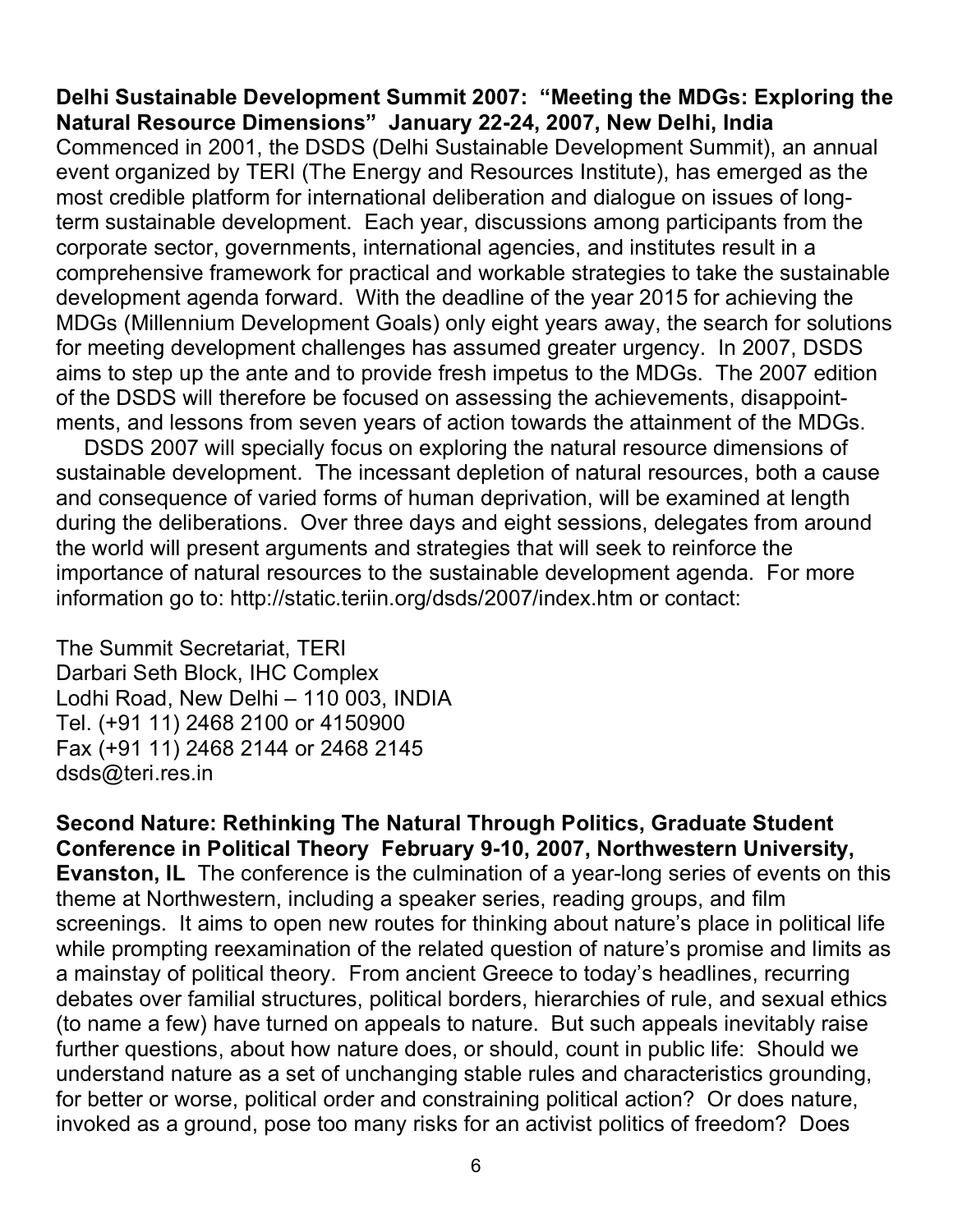politics leave nature behind, or bring it to fruition? Is the mutability of nature, through new technologies and experiences, politics' greatest threat, or its greatest source of freedom? By foregrounding the question of second nature, evoking Nietzsche's use of the term, we hope to provoke conference participants to look for nature in places we might not think to find it: in diverse aspects of politics, culture, philosophy, literature, society, education, activism, and more. The two keynote speakers are:

- Jane Bennett, Prof of Political Science at Johns Hopkins Univ. Her recent publications include *The Enchantment of Modern Life* ( 2001) and a second edition of *Thoreau's Nature: Ethics, Politics, and the Wild* (2002).
- Michael Warner, Board of Governors Prof of English and director of the Center for Cultural Analysis at Rutgers Univ. His most recent books include *Publics and Counterpublics* (2002) and *The Portable Walt Whitman* (2003).

Deadline for proposals: October 1, 2006. For further information go to http://www.polisci.northwestern.edu/secondnature/conference.html or contact:

Northwestern University, Weinberg College of Arts and Sciences Department of Political Science Scott Hall, 601 University Place Evanston, IL 60208 Ph: (847) 491-7450 Fax: (847) 491-8985 secondnature@northwestern.edu

**Environment: Survival and Sustainability 2007 February 19-24, 2007, Near East University, Nicosia-Northern Cyprus** We would like to welcome you to participate at the International Conference "Environment: Survival and Sustainability." The overall aim of the Conference is to contribute to the worldwide debate and efforts on strengthening the bridge between theory and practice in meeting environmental threats and challenges. Currently confirmed participants include three Nobel Laurates and delegates from 75 different countries. Arrangements have been made with a dozen or so leading international scientific journals for publishing selected articles in regular and special issues. The Near East University will also be publishing some of the papers in the form of Conference proceedings. We hope that this Conference will also enable participants to enjoy the geography, history, culture of the country and the hospitality of people in North Cyprus, "a corner of Earth touched by Heaven." Major topics include: Business and Environment : Redefining Interests, Cultural Heritage and Environmental Factors, Environmental Knowledge and Information Systems, The Green Factor in Politics, The Role of Media : Problems and Challenges, and Social and Psychological Dimensions of Environmental Issues, among others. The deadline for submission of papers and posters: October 15, 2006. Go to www.neuconference.org or contact: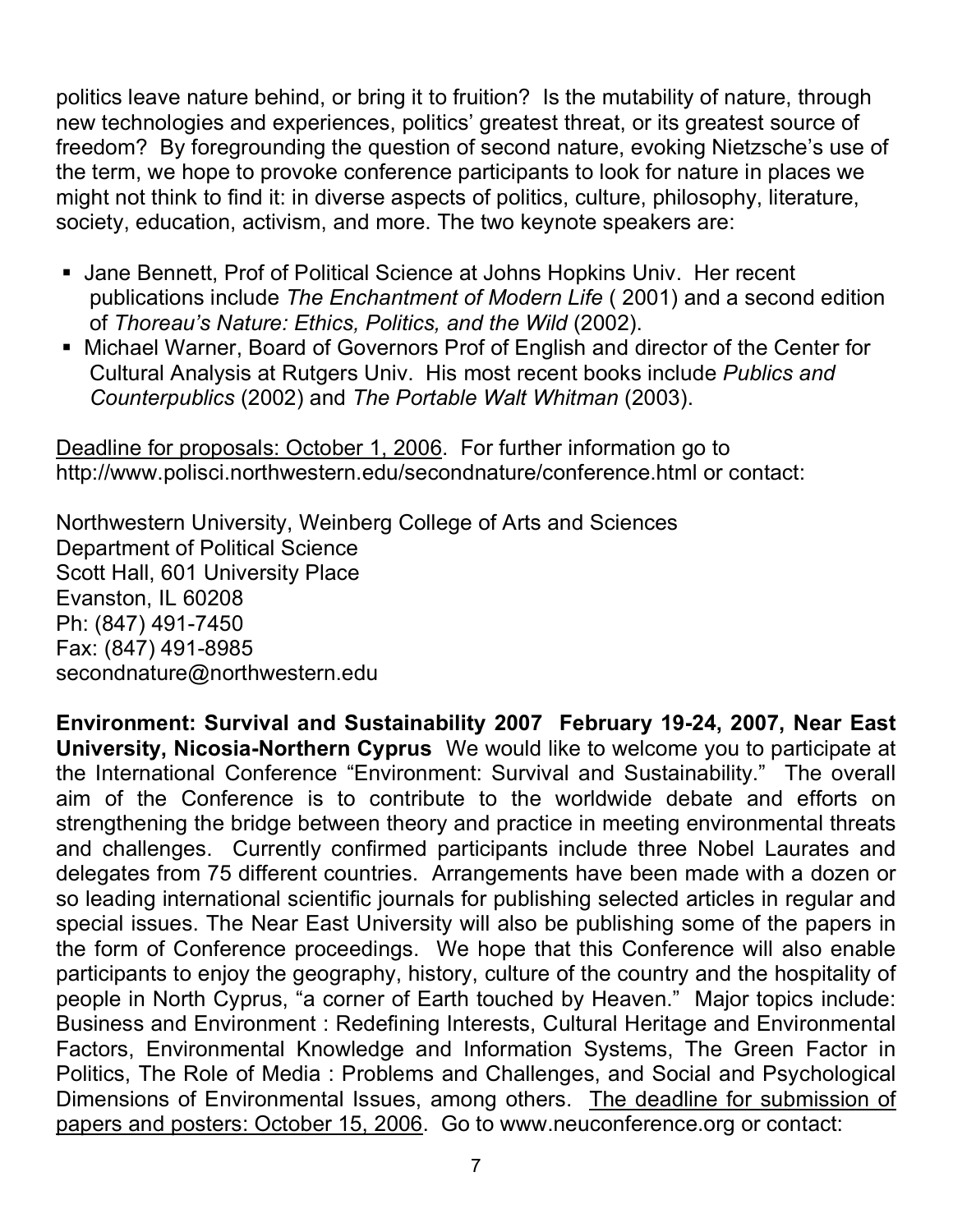Prof. Dr. Hüseyin GÖKÇEKUÞ, President Tel:+90 392 2236464 ext.460 Conference/ Organizing Committee Fax: +90 392 2235427 Vice Rector of the Near East University ess2007@neu.edu.tr Near East University- Nicosia -Northern Cyprus ghuseyin2007@gmail.com via MERSIN 10 – TURKEY www.neuconference.org

**Sixteenth Annual Meeting of the Association for Practical and Professional Ethics February 22-25, 2007, Cincinnati, Ohio** The Sixteenth Annual Meeting will be held at the Hilton Cincinnati Netherland Plaza in Cincinnati. Persons from various disciplines and professions for discussion of common concerns in practical and professional ethics are invited to participate. The meeting provides an opportunity to meet practitioners, professionals and scholars who share your interests. Submissions are invited on ethical issues in various fields (e.g., public administration, law, the environment, accounting, engineering, computer science, research, business, medicine, journalism and the academy) and on issues that cut across professions. Special consideration will be given to topics that deal with ethical issues which cut across at least two disciplines or professions and are co-authored by persons from different disciplines. Teaching demonstrations, discussion of moral education, and presentations on ethics curriculum development are welcome. This year we especially invite papers on social work, the counseling professions, and journalism. The postmark deadline for submissions is October 13, 2006; Undergraduate paper submission deadline is October 27, 2006. Discounted registration ends November 22.

For Reservations, call (513) 421-9100 or 1-800-HILTONS. Identify yourself as with the Association for Practical and Professional Ethics to receive the meeting room rate of \$121 for a single room or \$141 for a double room plus tax per night. Note: The deadline for hotel reservations at the meeting rate is February 2, 2007. For more information go to http://www.indiana.edu/~appe/callforpapers.html or contact

Association for Practical and Professional Ethics Indiana University 618 East Third Street Bloomington, Indiana 47405-3602 Tel: (812) 855-6450 Fax: (812) 855-3315

**The Second Annual Working Seminar on Philosophy as Transformative Practice March 29-31, 2007, Elon University, Elon, North Carolina** The Philosophy Department of Elon University invites applications for the second annual seminar on Philosophy as Transformative Practice. In intensely focused work over several days, we propose to explore and enact philosophy as a form of normative and imaginative engagement that is deeply transformative of both its practitioners and their worlds. Academic philosophers at all levels and those beyond the academy are equally invited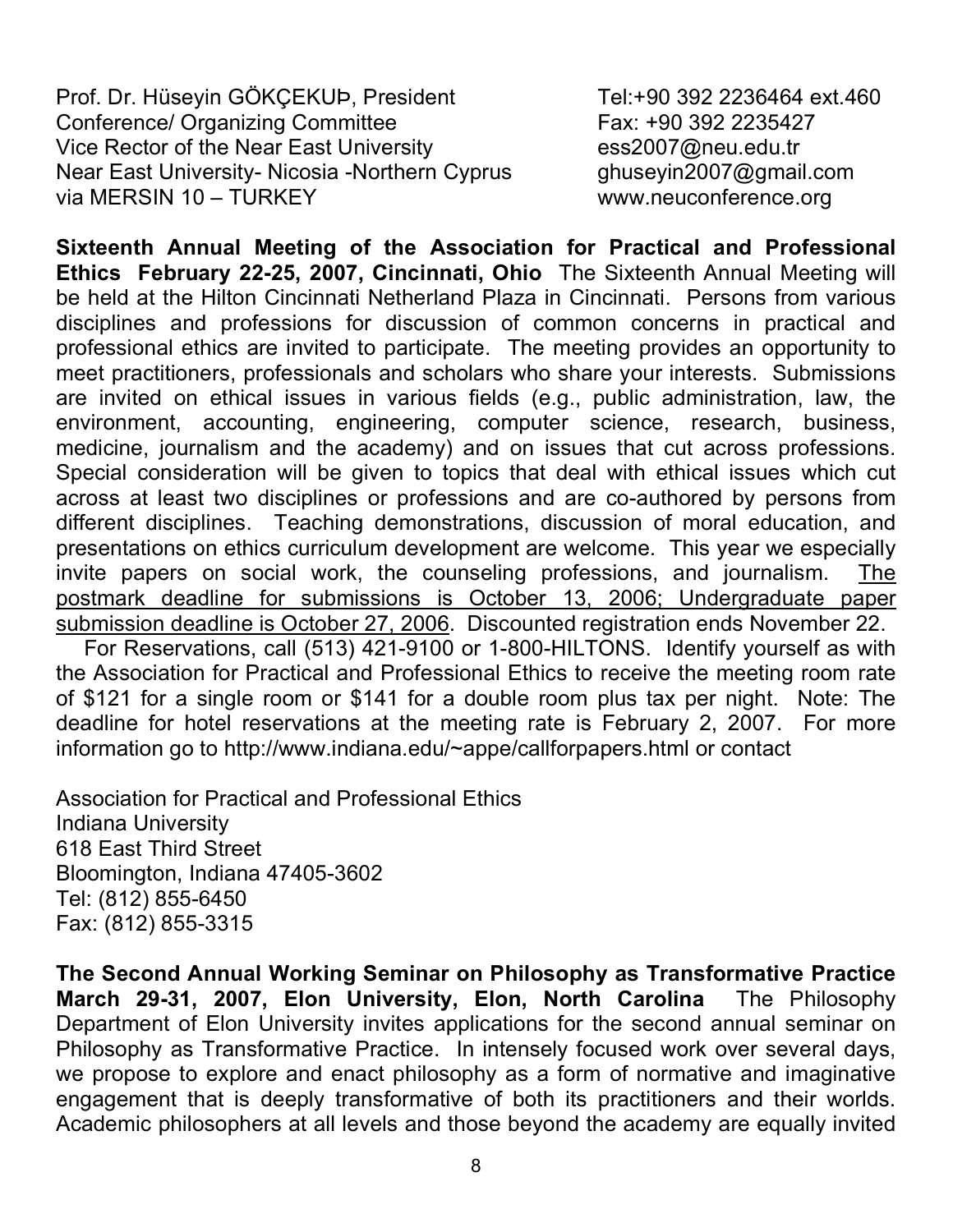to apply, as well as philosophically- and creatively-inclined individuals and representatives of organizations across many fields.

This year's seminar will focus acutely on the meaning, mechanisms and nature of transformations inspired and informed by philosophical wisdom, methods, and history. We will not only discuss ideas surrounding this theme, but also put those ideas, creatively and concretely, to the test. Participants will be invited/expected/enticed/ requested/tempted to develop and adopt transformative practices in an experimental vein, in order to gauge the dynamics required for educational transformation. Thus, there will be time devoted to large group discussions as well as creative, small group workshops designed to generate and embody innovative philosophical encounters. The seminar will serve as a teaching laboratory where we explore educational transformation as manifested in a diversity of sites, within and beyond the classroom.

Applications to participate in this year's seminar will take one of the two following forms: 1) Approximately 4500 word papers exploring the philosophical meanings of "philosophy as transformative practice." 2) Forms of Engagement—forms of creative engagement with philosophy as transformative practice. Examples may include syllabi, individual classroom assignments, curriculum vitae, personal narratives, descriptions of study abroad programs/assessments, fictional works, artworks of all genres (painting, film, plays, etc.).

Selected works (papers, examples of forms of engagement, and material generated within the seminar itself) will be published in a special issue of Bridges: An Interdisciplinary Journal of History, Philosophy, Theology and Science (a peerreviewed journal). Seminar participants will be provided with a gratis copy of the special issue. Applications must be postmarked by November 15, 2006 and mailed to:

Philosophy Department Campus Box 2316 Elon University Elon, NC 27244

More information is available on our website at www.elon.edu/philosophy or by contacting Ann Cahill (cahilla@elon.edu), seminar coordinator.

**Int'l Assn for the Study of Environment, Space, and Place: "Built Spaces: Earth-Sky and Human Praxes" April 27-29, 2007, Duquesne Univ, Pittsburgh, PA** IAESP will hold its Third Annual Conference at the Simon Silverman Phenomenology Center at Duquesne University in Pittsburgh, Pennsylvania. The material expression of the human life-world is constructed by establishing patterns oriented through, and by, the earth-sky relation. Human socio-cultural praxes manifest spatially through establishing the fundamental spatiality, "a level"—an equilibrium that is formed through the collusion of the upright posture of the lived-body and the earthly horizon, marking the measure of the earth-sky relation and human experience.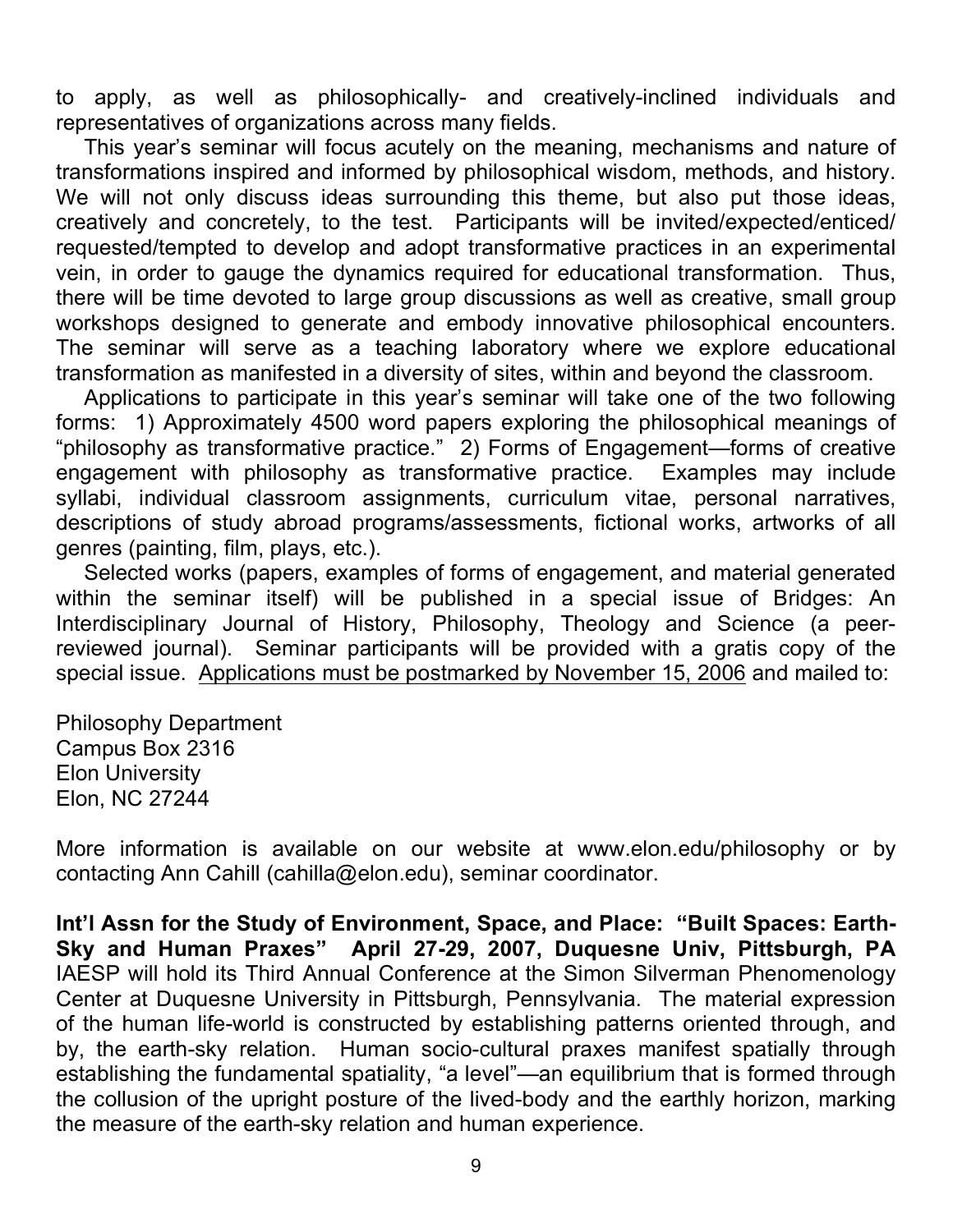Presentations may address any aspect of spatial production as long as the aspect of "builtness" is taken into consideration. In other words socio-cultural events are patterns that are always interlocked with materially expressed spatial patterns. The phenomena that we want to address in this conference concern our built environments. What is it to build? What is a building, or buildings? How do we build? How does building open a world, limit a world, destroy a world, protect a world, or enliven a world? What are the many forms of human dwelling about which building must address? How can we build a better world? Who builds and why? What do certain forms of building do for us, or to us? Suggested Sub-topics: (these topics are not exhaustive; they are meant only to spark your own thinking): Vernacular Building; Intimate Spacings; Genius Loci of Built Places; Dance Floors, Sidewalks, Stadium.

IASESP seeks to foster interdisciplinary/transdisciplinary conversations. Presentations should not exceed 25 minutes. Please consider audience diversity while preparing your presentation. Deadline for abstracts: January 20, 2007. Send abstracts to: Steve Sandbank, ssandban@verizon.net. Accepted papers may be submitted for possible publication. Go to www.towson.edu/iasesp, or contact:

Daniel J. Martino Simon Silverman Phenomenology Center Duquesne University Pittsburgh, PA 15282 martino@duq.edu

**EcoSummit 2007, Beijing, PR China, May 22-27 2007** The world is experiencing rapid urbanization, industrialization and globalization. The pace, depth, and magnitude of these changes, have exerted severe ecological stresses on humankind living conditions and life support ecosystems across all scales - from local to regional, and global scales. Water shortages, desertification, soil degradation, greenhouse gas emissions, elevated sediment and nutrient fluxes to the coastal seas and other environmental problems are increasingly becoming the common side effects of those human activities. Sustainability can only be assured with an ecological understanding of the complex interactions between environmental, economic, political, and social/cultural factors and with careful planning and management grounded in ecological principles. Ecological complexity and sustainability are becoming a core concept and instrument for improving our common future. See the conference website: http://www.ecosummit2007.elsevier.com/index.htm.

This EcoSummit will focus on integrative aspects of all ecological science and its application under the general theme of "Ecological Complexity and Sustainability: Challenges and Opportunities for 21st-Century's Ecology". It aims to encourage greater integration of the natural and social sciences with policy and decision-making. Better understanding of the complex nature of ecological systems will provide the basis for sustainable solutions to environmental problems.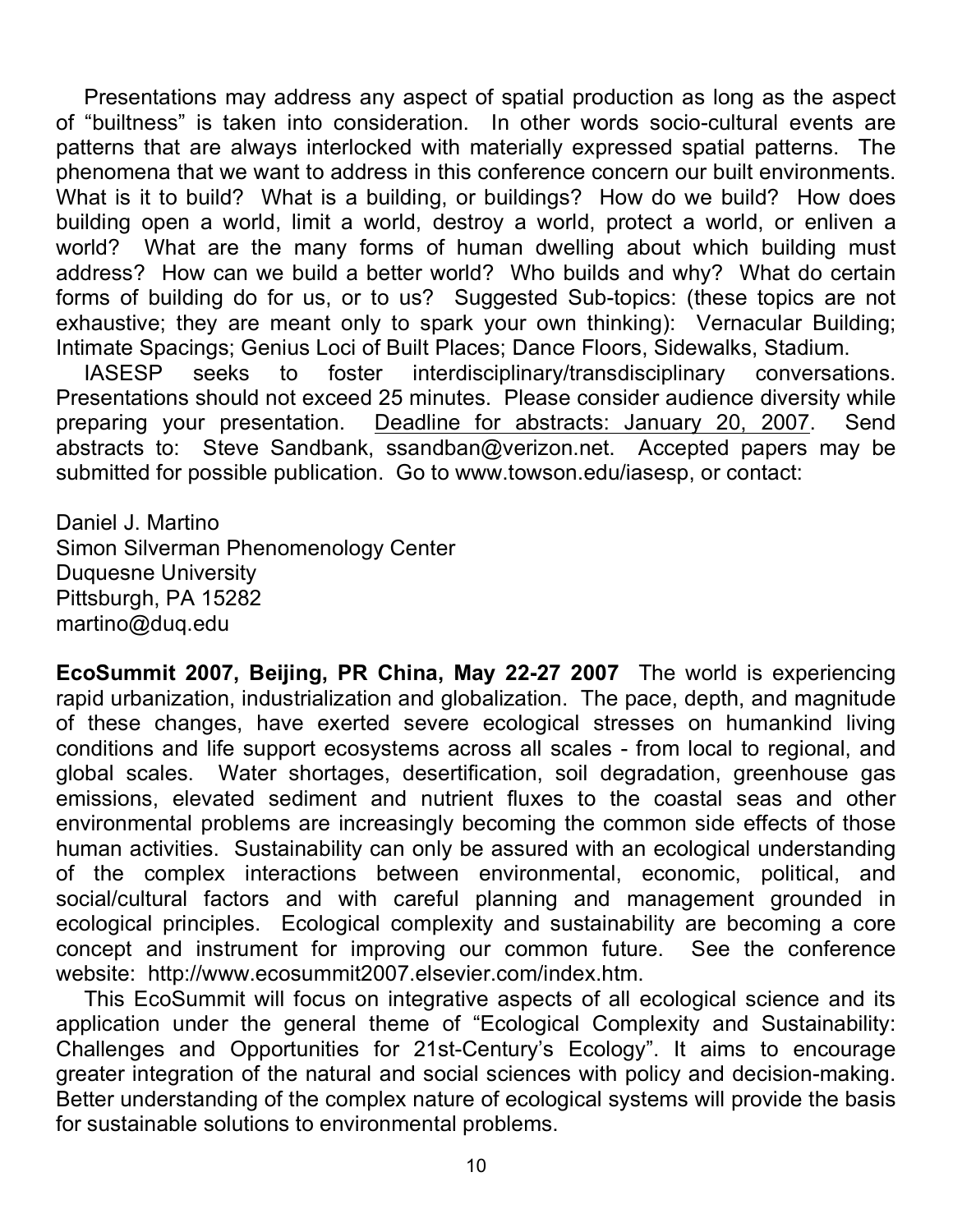We expect this meeting to attract the broadest representations of ecological organizations, ecologists and practitioners on ecological sustainability issues from all over the world. We intend to show the unification and determination of our ecological community as a whole to use ecological knowledge and understanding to meet the challenges raised from the Earth Summit (1992), the World Summit on Sustainable Development (2002), and the United Nations 2005 Millennium Review Summit. The language of the conference is English.

The call for Symposium Proposals is now closed The call for special evening sessions closes on January 31, 2007. The call for oral and poster abstracts closes on January 15, 2007. Go to http://www.ecosummit2007.elsevier.com/call.htm for submission information, or contact:

Sophie Peters Eco Summit 2007 Elsevier Ltd

The Boulevard Telephone: +44 (0) 1865 843643 Langford Lane Fax 1: +44 (0) 1865 843958 Kidlington Oxford **Fax 2: +44 (0) 1865 853282** OX5 1GB s.peters@elsevier.com

**Fourth Annual Joint Meeting on Environmental Philosophy May 29-June 1, 2007, Allenspark, CO** Call for papers, commentators, panel proposals and session chairs. This fourth annual meeting intended to bring together the environmental philosophy community is sponsored by the International Association for Environmental Philosophy, the International Society for Environmental Ethics, and the University of North Texas. The meeting will be held at 8500 feet at the Highlands Center, a recently constructed retreat center on the border of Rocky Mountain National Park in Colorado. Longs Peak (elev. 14,000) hovers above the conference center and is within close hiking distance. Rooms are available at the Highlands Center ranging from \$85 singles to \$120 for 4. We have reserved 20 rooms, each of which comfortably houses between 2 and 4 guests. And, the food will be better this year—we promise! In addition, camping facilities and other housing options are available nearby. Go to http://www.highlandscamp.org/retreat\_center.htm for further information.

Our hope is to attract a broad cross-section of the environmental philosophy community, including graduate students. Sessions will take a variety of formats. This call is for proposals of the following kinds:

- General session papers. Papers should be available to be placed online by May 1. Presenters will have 10 minutes to summarize their paper in their session.
- Commentators. Offers to give 10 minutes of comments on general or plenary session papers are welcomed.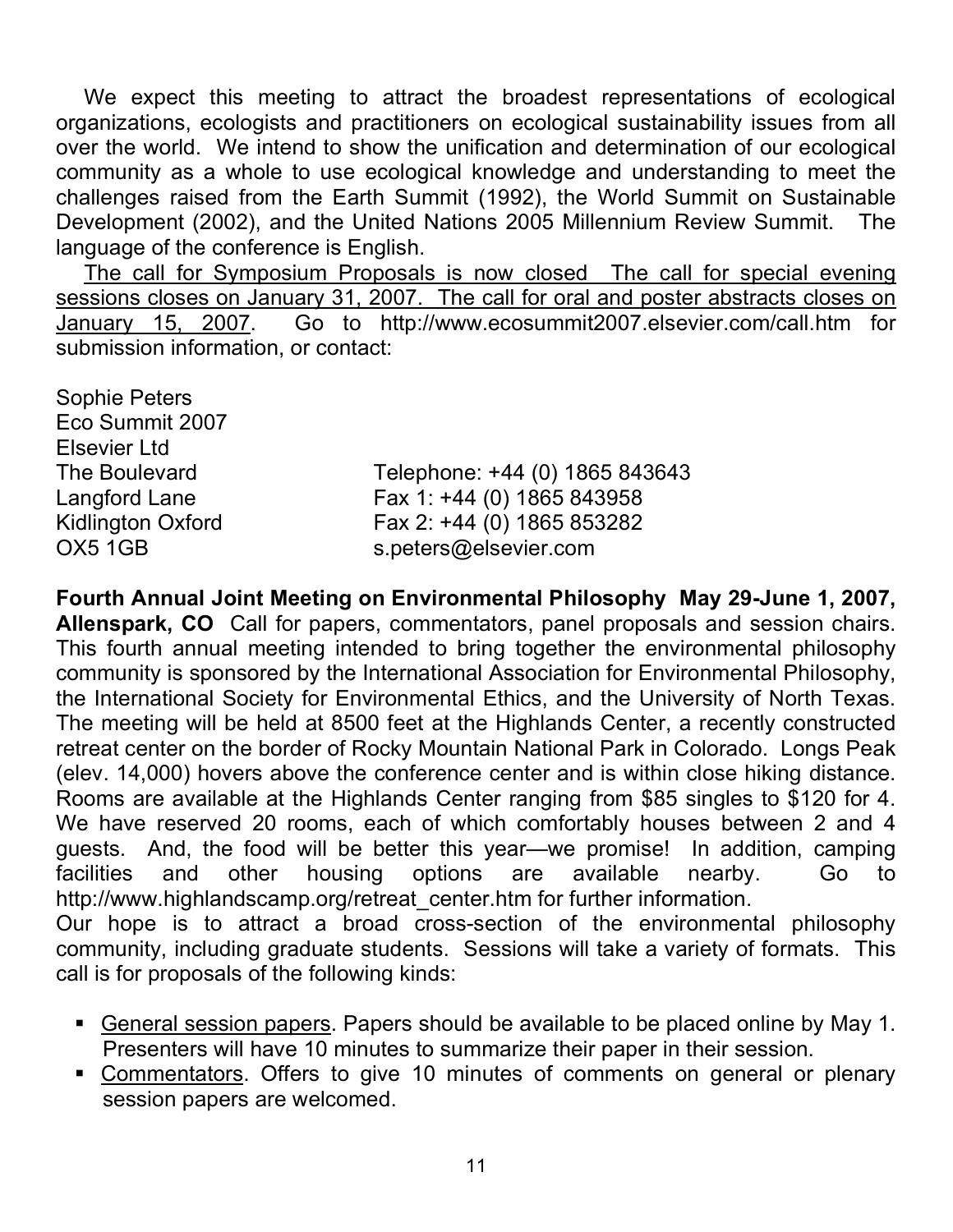- Panel sessions. Ideas for panel sessions on topics of interest to the environmental philosophy community are welcomed.
- **Session chairs**

There will also be two plenary sessions with papers given by leaders in the field.

There will be free time in the course of the conference to enable hiking and conversation. Offers of assistance with organizing group walks and suggestions relating to other aspects of the conference would also be very welcome.

Papers or detailed abstracts are due by February 1, 2007, with acceptances announced by March 1. Papers must be ready for distribution on the web by May 1. Send papers, detailed abstracts, panel proposals or expressions of your willingness to comment or chair to:

| <b>Robert Frodeman</b>                  | <b>Clare Palmer</b>           |
|-----------------------------------------|-------------------------------|
| Dept of Philosophy and Religion Studies | Dept of Philosophy            |
| University of North Texas               | CB1073, Washington University |
| 225 EESAT, Box 310920                   | <b>One Brookings Drive</b>    |
| Denton, TX 76203 USA                    | St Louis, MO 63130 USA        |
| frodeman@unt.edu                        | cpalmer@artsci.wustl.edu      |

**Contemporary Ethical Problems in Engineering Practice: A Dialogue, May 31- June 2, 2007 Villanova University, Villanova, PA** This interdisciplinary conference will bring together practicing engineers, academics, representatives of professional societies, and others associated with ethical problems in engineering. The aim is to construct a picture of a) the ethical problems facing engineers in practice today; b) What can be or is being done to help engineers deal effectively with ethical problems, and c) How can we transfer this knowledge into the engineering curriculum? The conference will feature invited plenary speakers followed by panel discussions. T he goal of the conference is to facilitate conversation, across disciplines, on the dilemmas facing the engineering professional. In this call for Cases, Practices, and Proposals we invite submissions of:

- actual ethical problems and how they were handled
- organizational arrangements that were or were not helpful
- proposals for more effective ways to deal with ethical problems in engineering practice.

We are especially interested in receiving submissions from individuals in academia, management, government/regulatory organizations, law and legislation, professional societies, and Catholic engineering colleges. Submissions should be no more than 500 words in length; please take appropriate steps to disguise the names of individuals and organizations unless these are already publicly available. Deadline for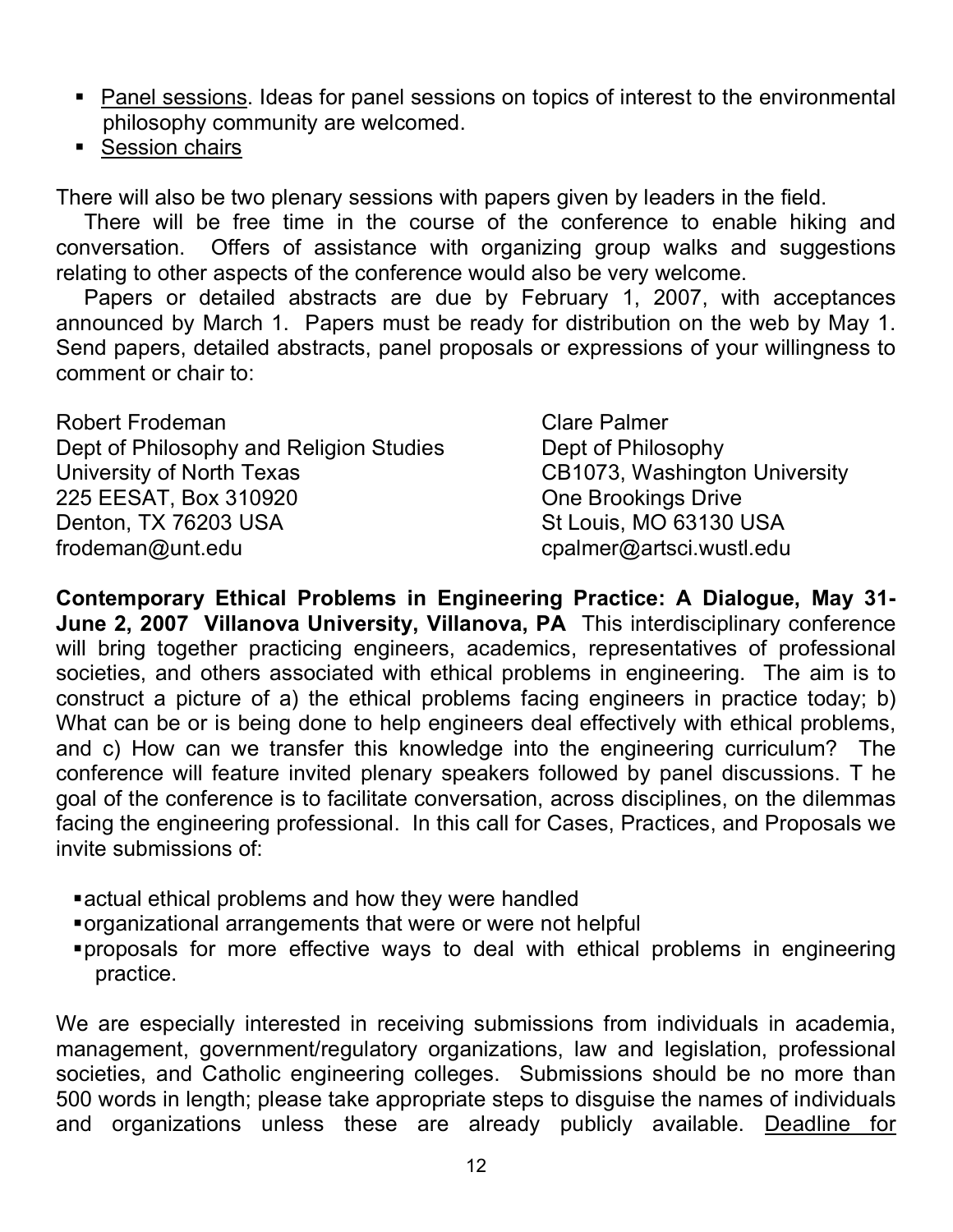submissions is January 10, 2007. Submissions selected for the conference will be eligible for inclusion in the conference proceedings. For directions and further information go to http://ethics.villanova.edu/conference, or contact John Fielder at john.fielder@villanova.edu.

**International Forum on Applied Sustainable Development June 18-20, 2007, Université de Sherbrooke, Quebec, Canada.** 20 years after the Brundtland Report, 15 years after the Rio Summit, 5 years after the Johannesburg Summit... Sustainable development is steadily working its way onto agendas throughout the world. Governments, businesses, municipalities, institutions, NGOs — everyone is concerned with sustainable development. In order to accelerate the application of sustainable development, the time has come for us to share our implementation strategies and tools, as well as the factors we have encountered that either favour or hinder our success. Would you like to share your experiences, projects, tools or applied research in the field of sustainable development? Don't miss this opportunity! Together, let's accelerate the application of sustainable development!

The Meeting will promote the exchange of information and the participation of all. Most workshops will offer several brief presentations (approx. 15 minutes each) on a variety of subjects, which will be followed by questions and discussion periods and/or work sessions. The proceedings will take place in French and English (simultaneous interpretation available). The keynote speaker is Dr. Gro Harlem Brundtland.

We invite participation from representatives from organizations that have undertaken sustainable development initiatives: businesses, governments, municipalities, NGOs, non-profit organizations, institutions, universities, etc. Presentations should address all facets of sustainable development and should facilitate the application of sustainable development initiatives in various types of organizations. Please advise us by email as early as possible that you are planning to submit a presentation, specifying the presentation theme. Fill out the form on our web site and send it in, along with your CV, before January 5, 2007. You will be informed of the choice of speakers by January 31, 2007. Speakers selected must send in their documentation (presentation summary, PowerPoint and short biography), payment and registration form before April 1, 2007. For more information, please go to: http://www.usherbrooke.ca/rvdd\_eng/ or contact Melanie McDonald at 1-819-821-8000 extension 65163, rvdd@usherbrooke.ca.

**Society for Conservation Biology 2007 Annual Meeting July 1-5, 2007, Port Elizabeth, South Africa** This year's annual meeting's theme is "One World, One Conservation, One Partnership"—an explicit focus on promoting interdisciplinary approaches to applied conservation. The SCB's Social Science Working Group has been asked by the meeting's organizers to promote collaborations between scientists of all professional inclinations and between African and non-African ethicists and social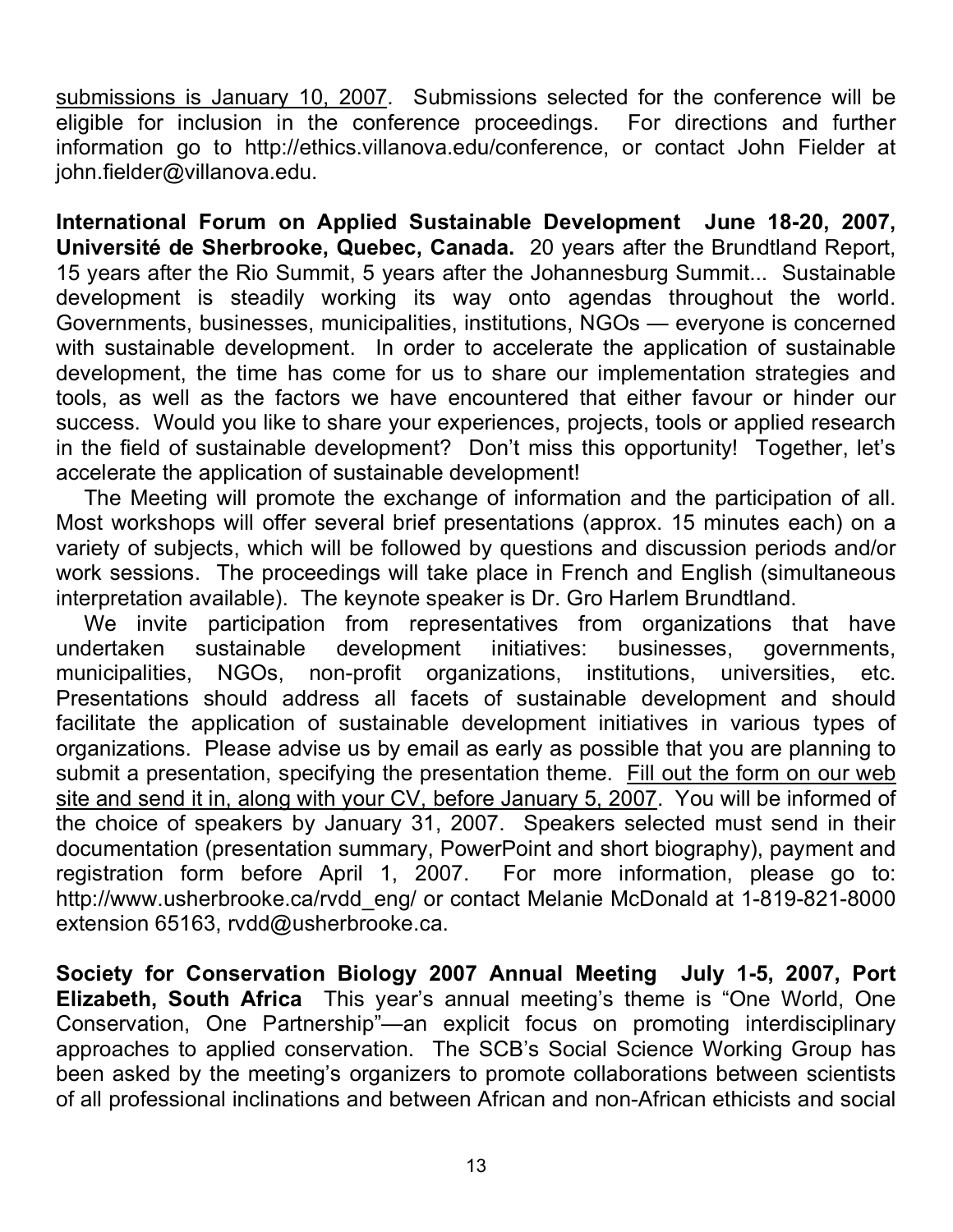scientists interested in conservation issues that transcend location or case-specific application. There are three relevant deadlines for participating formally:

The call for proposals for symposia and workshops is now closed. For more information on submission criteria for symposia and workshops, please see http://compworx.isat.co.za/scb/callsym.htm.

The call for proposals for short courses is now open, and closes on November 13. For more information on submission criteria for short courses, please see http://compworx.isat.co.za/scb/callcour.htm.

The call for individual abstracts closes on January 8, 2007. Information on submission criteria will be posted on the meeting web site by the time the call for abstracts opens. Check back at this site for details: http://compworx.isat.co.za/scb/dates.htm.

If you are interested in participating in the meeting or learning more about collaborative possibilities with other professionals interested in conservation, please contact Dr. Murray Rudd at mrudd@swgc.mun.ca. For more information on the meeting, go to: http://compworx.isat.co.za/scb/. For more information about the SCB or its Social Science Working Group, go to http://www.conbio.org/ or contact:

Richard L. Wallace, Ph.D. Vice President, Social Science Working Group Society for Conservation Biology Director, Environmental Studies Program Ursinus College 601 E. Main Street Collegeville, PA 19426 USA Tel: (610) 409-3730 Fax: (610) 409-3660 rwallace@ursinus.edu

**The 14th Annual Meeting of The Society for Philosophy in the Contemporary World: "Justice and Identity in a Global Context" July 19-24, 2007, Universidad Latina de America, Morelia, Michoacan, Mexico** The Society invites submissions in which philosophical research engages the issues of our globalized era. Diverse philosophical approaches and methodologies are welcome and the theme can be broadly interpreted. Please submit papers that address the topic broadly conceived. Possible subthemes might address: Concepts of global justice; Just war traditions; terrorism, humanitarian intervention; The significance or insignificance of nation states; Global feminism and women<sup>1</sup>s rights; Cosmopolitanism and philosophy; Science and technology as transcultural phenomena; Global warming and environmental ethics.

Standard submissions: 3,000 word maximum paper. Alternative presentation and creative proposals will be given consideration. Submissions are due March 17, 2007. Electronic submissions are preferred. All papers accepted for presentation will be considered for publication in the Journal for Society in Philosophy in the Contemporary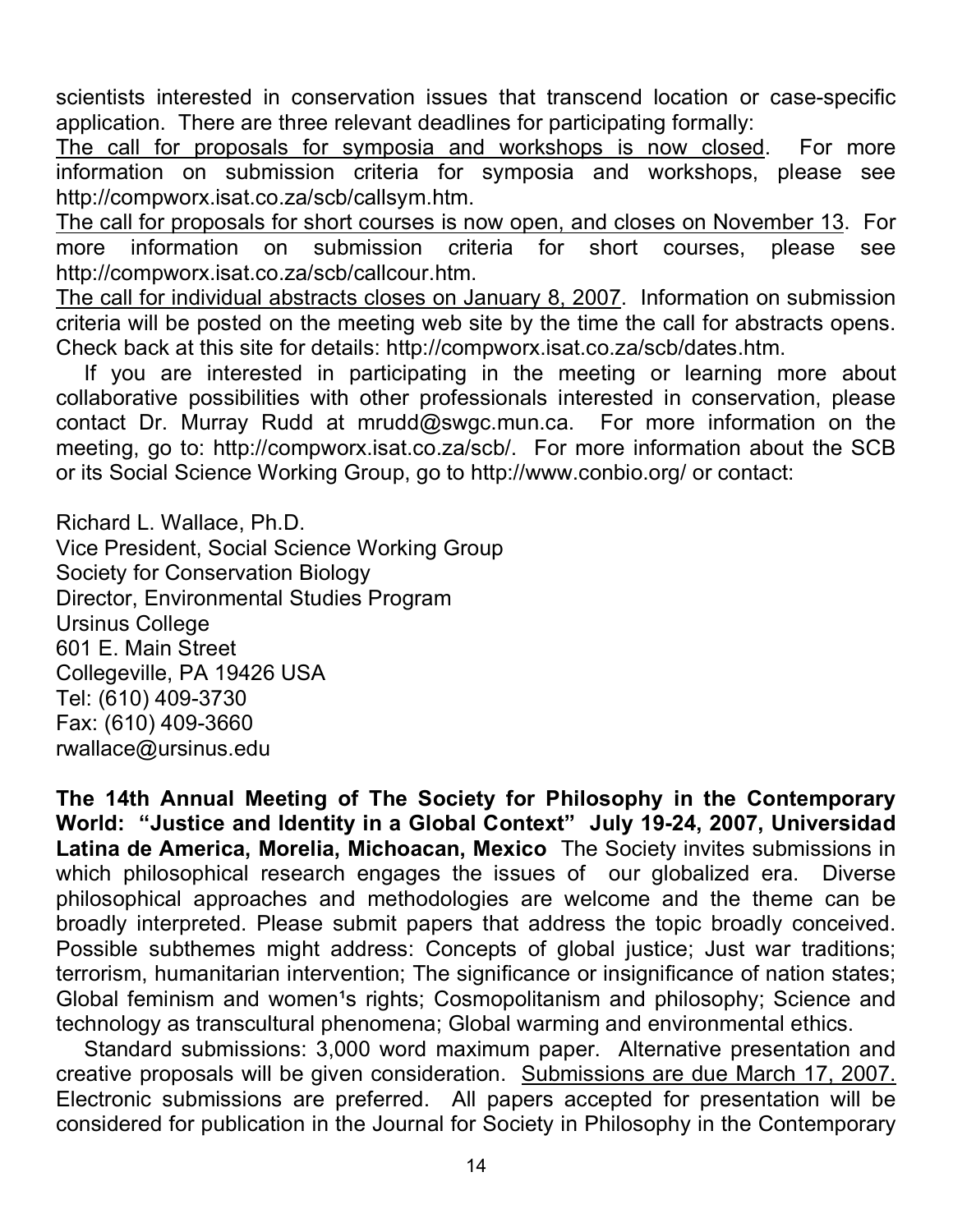World. Visit the conference webpage at http://www.spcw.info/. Questions and submissions (prepared for blind review) should be sent to the program co chairs:

Karen Bardsley José-Antonio Orosco SPCW 2007 Program Co Chair SPCW 2007 Program Co Chair Morehead State University **Notable 20 and State University** Oregon State University UPO 820 Hovland Hall 102D Morehead, KY 40351 Corvallis, OR 97331-3902

k.bardsley@morehead-st.edu joseph.orosco@oregonstate.edu

**Revista Venezolana de Ciencia Sociales (Social Science Jnl of Venezuela)** Revista Venezolana de Ciencia Sociales welcomes articles (in English) on ethical and social issues confronting wide range of questions of the modern world. Above all, the editor welcome papers on variety of environmental concerns (environmental ethics, issues of environmental philosophy, animal welfere etc.,). Other related topics of interest include resource and biodiversity conservation, endangered species,population policy,and environmental management and policy. Papers can be submitted directly to the editor Francisco Avila F. at favilaf@cantv.net or ciceron.geo@yahoo.com.

**Ethics and the Environment** Ethics and the Environment provides an interdisciplinary forum for theoretical and practical articles, discussions, and book reviews in the broad area encompassed by environmental philosophy. Possible topics include conceptual approaches in ecological philosophy such as ecological feminism and deep ecology as they apply to issues such as cloning, genetically modified organism, new reproductive technology, war and militarism, environmental education and management, ecological economics, and ecosystem health. We encourage submissions offering new and imaginative conceptions of what counts as an "environmental issue." Manuscripts may be submitted at any time to the Editor. Please send two copies, one without identification, for anonymous review. For matters of style, please consult *The Chicago Manual Of Style*.

Send submissions to: Send inquires to: Ethics & The Environment Ethics & The Environment Department of Philosophy Department of Philosophy University of Georgia University of Georgia Athens, GA 30602-1627 Athens, GA 30602-1627

Victoria Davion, Editor **Mona Freer, Managing Editor** Tel: (706)542-2362 Fax: (706)542-2839 mfreer@uga.ed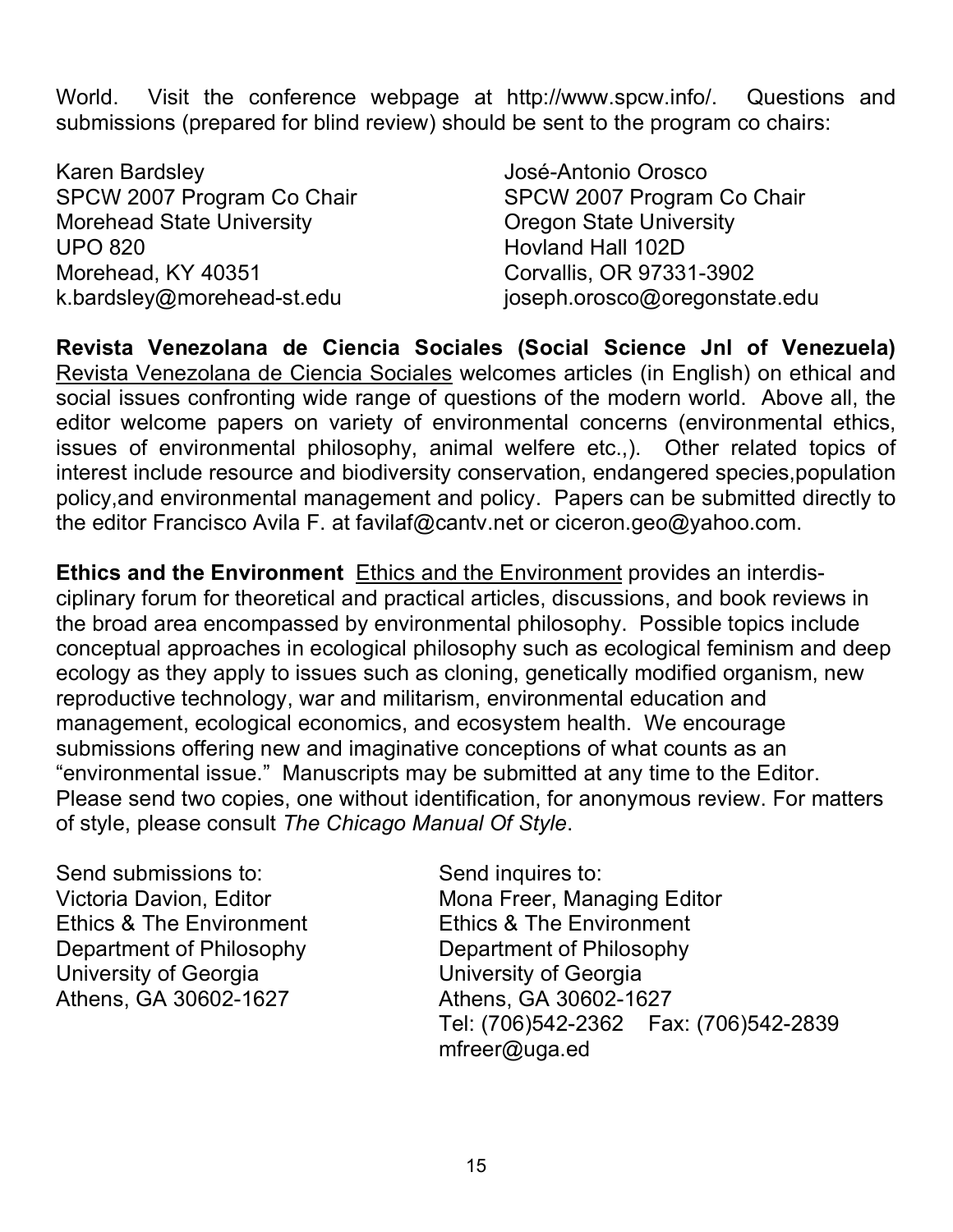**New** *Encyclopedia of Sustainability***, Call for Applications for Associate Editors** Berkshire Publishing Group is embarking on an *Encyclopedia of Sustainability*, inspired by its *Encyclopedia of World Environmental History*, and needs to appoint an editorial board. We currently seek associate editors who will work with Berkshire to ensure comprehensive coverage and recommend authors. Associate editors will also review a small number of articles. Contact Karen Christensen, karen@berkshirepublishing.com, for further information.

**New** *Encyclopedia of Earth***, Call for Volunteer Authors and Editors** We invite you to apply to become a contributor to the Encyclopedia of Earth, a new authoritative information resource about the environment that is free to the public and free of advertising. The Encyclopedia of Earth is one component of the Earth Portal (www.earthportal.net), a web-based information hub that combines the trustworthiness and authority of scientific review and governance with the power of web-based collaboration, all enabled by a state-of-the-art technology platform.The Prospectus for the Encyclopedia of Earth can be viewed at www.earthportal.net/eoe/eoeabout.

Lauren Pidot National Council for Science and the Environment 1707 H Street, NW, Suite 200 Washington, DC 20006 P (202) 207-0015 F (202) 628-4311 eoe@earthportal.net.

## **OPPORTUNITIES**

**Director Kenan Institute for Ethics, Duke University.** The Director of the Kenan Institute for Ethics leads a university-wide initiative that supports the study and teaching of ethics and promotes moral reflection and commitment in personal, professional, community, and civic life. The Kenan Institute, which receives core support from the William R. Kenan, Jr. Fund for Ethics, is a flagship interdisciplinary, interschool initiative of Duke University. Founded in 1997, the Institute has attained a strong national and regional reputation and is in a period of significant growth guided by a five-year strategic plan, Making Ethics a Cornerstone of the Duke Experience. The Institute has been identified as a strategic priority by the University and will continue to have substantive support appropriate to this priority.

The Director reports to the Provost and provides leadership and direction for the Institute, working closely with a Faculty Council and an Advisory Board chaired by the President of Duke University. He or she must have demonstrated significant scholarly achievement in an area relevant to the study of ethics, be skillful at bridging ethical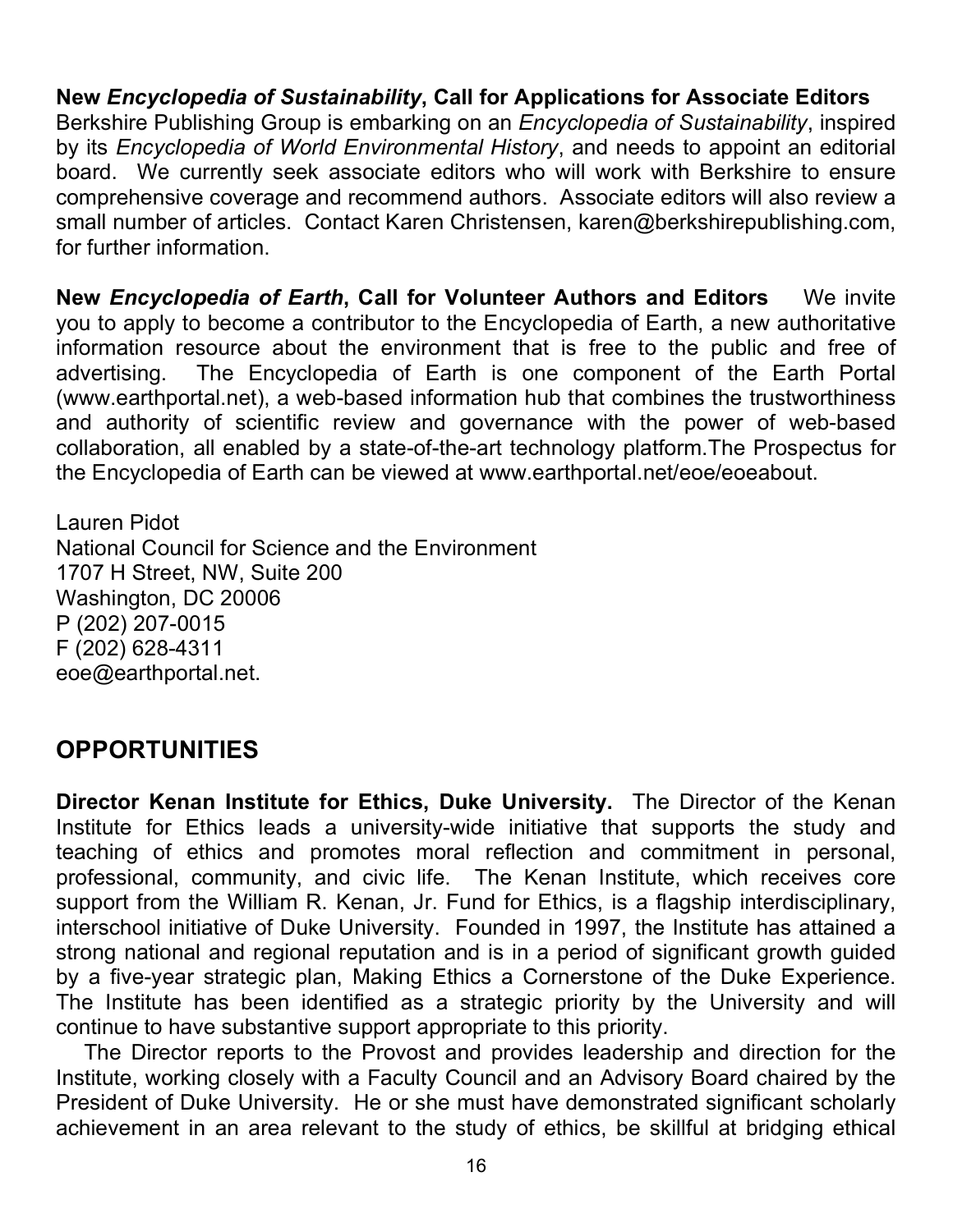theory and practice, and able to create a vision and ethos for the Institute that engages people with diverse disciplinary backgrounds and moral and political interests and commitments. Excellent leadership and communication skills, entrepreneurial abilities, humane instincts, and personal commitment to ethics and integrity are crucial to the success of the position. For more information about the Institute, including its current Strategic Plan, go to: http://www.kenan.ethics.duke.edu. To formally apply for the position, send a CV and cover letter (maximum five pages) to: The Office of the Provost; ATTN: Susan Booth; Duke University, Box 90005; Durham, NC 27708; KIEDirectorSearch@duke.edu.

Review of inquiries and applications will begin by November 1, 2006. Duke University is an equal opportunity/affirmative action employer.

**Director of the Center for Ethics in Public Life, University of Michigan** The University of Michigan is pleased to invite applications and nominations for the position of Director of its newly created Center for Ethics in Public Life. We seek a distinguished, active scholar in moral philosophy, social philosophy, political philosophy, applied ethics, professional ethics, international justice or related fields, who will be able to build and sustain a major interdisciplinary initiative encompassing all areas of ethics and its application to public life. The individual would hold a 50% appointment as Director of the Center, reporting to the Provost, and a 50% appointment as a member of the faculty in Philosophy or another relevant academic department or departments, at the rank of associate or full professor. The Director will need to work effectively with executive officers, deans, faculty, students, staff and alumni to promote and enhance the University of Michigan's standing as a leading contributor to public discourse on ethical concerns at the local, state, national and international levels. The Director's duties would include: encouraging curriculum development in theoretical and applied ethics; fostering research and scholarship by University faculty, students and staff on issues of ethics in public life; working to elevate the quality and quantity of moral discourse on campus and in the larger community; engaging in fundraising to advance the goals of the Center; providing counsel to the President, Provost and other academic leaders, with the goal of promoting consideration of public morality in the University's educational, research and service agendas. The Director's half-time academic appointment will carry a teaching load of not more than two courses per academic year (semester system) at all levels, including thesis supervision or the equivalent.

Inquiries, nominations and applications are welcome. Candidates from underrepresented groups are encouraged to apply. Salary will be highly competitive. The University is supportive of the needs of dual-career couples. Applicants should send a current CV, brief statement of research plans and of teaching philosophy to: Professor James M. Joyce; University of Michigan; 2215 Angell Hall; 435 South State Street; Ann Arbor, Michigan 48109-1003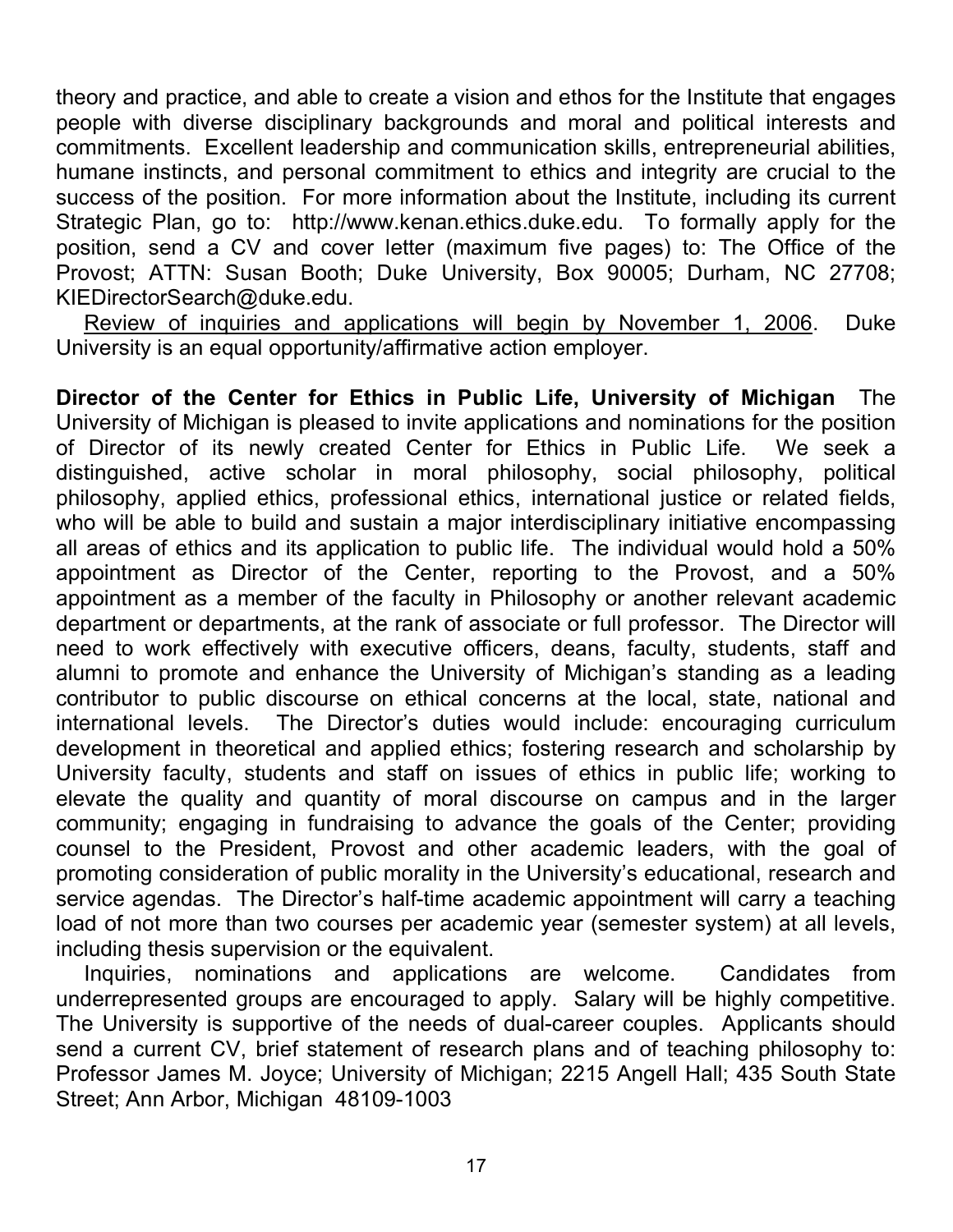Nominations and applications will be reviewed on an ongoing basis, to ensure full consideration, candidates are strongly encouraged to submit applications by November 15, 2006. The Univ of Michigan is an equal opportunity/affirmative action employer.

**2007-2008 Faculty Fellowships In Ethics (Residential), Harvard University** Applications are invited from teachers and scholars who wish to develop their ability to address questions of moral choice in areas such as business, design, education, government, law, medicine, and public policy. Applicants should hold a PhD in philosophy, political theory, theology or related discipline, or an advanced professional degree, and should be no more than ten years from their first academic appointment. Applications due by November 1, 2006. Visit http://www.ethics.harvard.edu/, the Center's webpage. For more information contact: Edmond J. Safra Foundation Center for Ethics; 79 John F. Kennedy Street; Cambridge, MA 02138; Ph: 617-495-1336; Fax: 617-496-6104; ethics@harvard.edu.

**Department Of Clinical Bioethics Fellowships, The National Institutes Of Health** Two year postdoctoral fellowship beginning September 2007. Fellows will conduct mentored theoretical and empirical research in the ethics of health policy, international research ethics, and human subject research. Fellows will also participate in ethics consultations, review of research protocols, bioethics seminars, and many other educational opportunities available at the NIH. No teaching required, but teaching in a Department of Philosophy can be arranged. AOS or AOC: ethics or political philosophy. No bioethics experience expected or required. stipend based on prior experience and current US Government schedule, approximately \$44,100 without prior postdoctoral experience. EO/AAE. Applications to include: CV, 1000-word statement of interest, writing sample(s) not to exceed 30 pages collectively, official graduate and undergraduate transcripts, and three letters of reference. Submit by mail to: Becky Chen, Clinical Bioethics-NIH; 10 Center Drive, Building 10, Room 1C118; Bethesda, MD 20892-1156.

Materials must be received by December 31, 2006. Further information: www.bioethics.nih.gov; bchen@cc.nih.gov; 301/496-2429.

**Institute for Philosophy and Public Policy, School of Public Policy, University of Maryland** The Institute for Philosophy and Public Policy is a research center within the School of Public Policy, University of Maryland. The Institute seeks one to three scholars, one or two of whom will also be appointed to the tenured or tenure-track faculty of the School. Institute scholars investigate conceptual and normative policy issues such as ones in bioethics and professional ethics; politics, democracy, and civic life; education, human rights, and international development; war and peace, technology assessment, environmental policy, and social justice. Institute scholars are responsible for seeking grant support to conduct research projects individually or collaboratively. Applications are welcome from persons working in any policy-relevant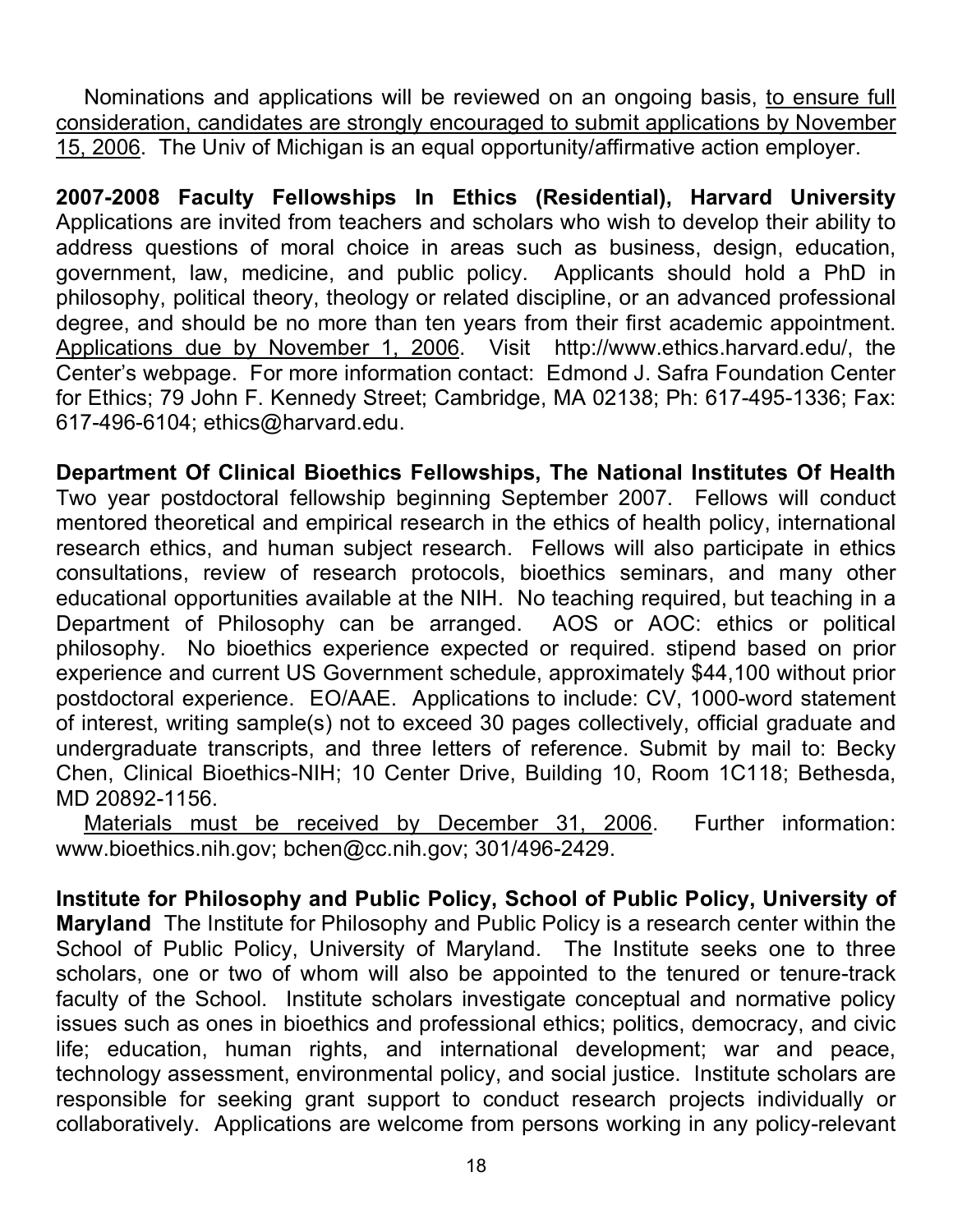discipline and demonstrating a substantial record of conceptual and normative scholarship bearing upon the mission of the School. Non-tenure-track appointments are renewable depending on scholarly activity and the funding of research projects; teaching opportunities in the School may supplement support in some instances. A tenure-eligible senior scholar would have leadership opportunities. All candidates should possess a Ph.D. or its equivalent. Appointments will become effective no later than September 2007. Salary is competitive.

Application materials should include a letter of interest, curriculum vitae, sample paper or publication, and contact information for three references. Applicants should indicate whether they wish to be considered for (1) a joint appointment in the Institute and School with tenure eligibility in the School or (2) a research position in the Institute only or (3) either. Applications and nominations should be sent to: Peter Levine, Ph.D., Chair, IPPP Search Committee; c/o Mary Chevalier; 2101 Van Munching Hall; School of Public Policy, University of Maryland; College Park, MD 20742-1821; mchevali@umd.edu.

Applications should be received by November 15, 2006, for best consideration. As an Affirmative Action Equal Opportunity Employer, the School particularly encourages applications from women, minority candidates, and persons with disabilities.

**University of Maryland School of Public Policy, Two Appointments in Environmental Policy** The School of Public Policy, University of Maryland, College Park, seeks two individuals to join its faculty to play leading roles in its environmental policy program. While the rank is open, the School hopes to make one appointment at a senior (tenured) and the other at a junior (tenure-track) level.

Candidates for these positions should possess a terminal degree, such as a Ph.D. or its equivalent, in a discipline related to environmental policy, such as the Life Sciences, Ecological Economics, Engineering Science, Environmental Science, Geography, Law, and Political Science. Candidates for either position must qualify to join the School's faculty as active teachers and scholars. Applications are welcome from candidates with a demonstrated interest, expertise, and, preferably, experience in public policy formation and implementation, in such areas as energy policy, technology assessment, and climate change. Candidates who have recently received a Ph.D. (or expect to earn the degree before the start of the 2007-2008 academic year) or who are already faculty members are encouraged to apply. Appointments are anticipated to begin in August 2007. Salary is competitive.

The Maryland School of Public Policy is a graduate school of public policy and management with a faculty of scholars and scholar-practitioners. The School offers a Master of Public Management degree primarily for mid-career students and a Master of Public Policy degree, primarily for pre-career students. There is a small and selective Ph.D. program for outstanding students. The School also offers executive (degree and non-degree) programs for career executives in federal, state, and international agencies. The University of Maryland is located inside the Washington Beltway, within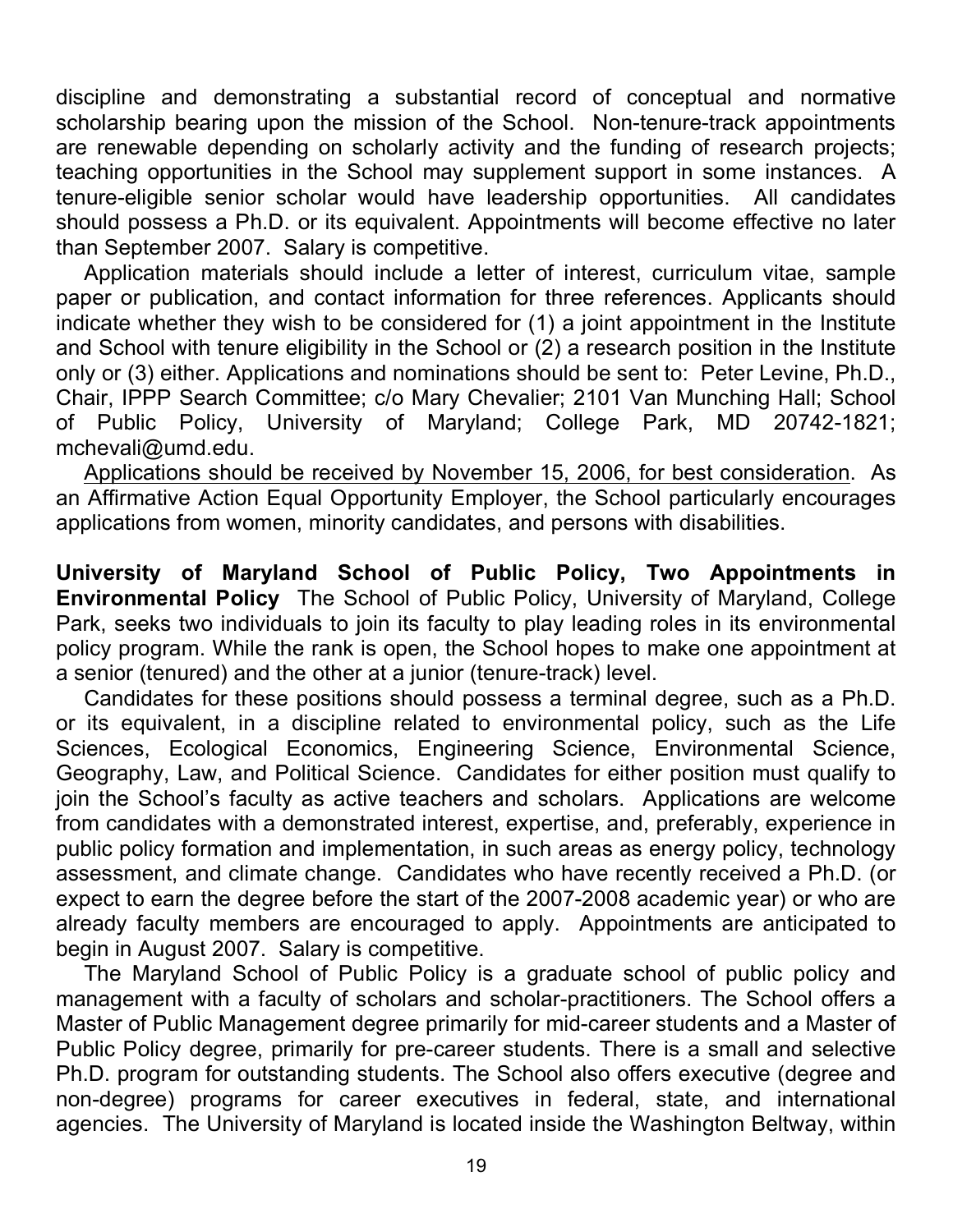thirty minutes of federal agencies, key international associations, and many non-profit and private policy-research organizations.

Application materials should include a letter of interest describing the candidate's qualifications, a curriculum vitae, a recent publication or writing sample, and contact information for three references. For best consideration, applications should be received by October 15, 2006. Applications should be sent to Mark Sagoff, Chair, Environmental Search Committee, c/o Mary Chevalier, 2101 Van Munching Hall, School of Public Policy, University of Maryland, College Park, MD 20742-1821. In addition to these materials, please send the curriculum vitae and the letter of interest, electronically, to mchevali@umd.edu.

As an Affirmative Action Equal Opportunity Employer, the School particularly encourages and welcomes applications from women, minority candidates, and persons with disabilities.

**New York University, Robert F. Wagner Graduate School Of Public Service And Environmental Studies Program, Faculty Of Arts And Sciences** New York University invites applications for a faculty position in Environmental Policy created as part of an emerging university-wide initiative in Environmental Studies. The successful candidate will have responsibilities in both the Wagner Graduate School of Public Service (tenure home) and the Faculty of Arts and Sciences. Applicants must have a doctoral degree in a relevant discipline. This has been approved as an entry level position, but outstanding candidates for more senior appointments will also be considered.

We seek applicants who are excited about working in the multidisciplinary environment of the Wagner School and in an evolving NYU environmental studies community that spans the human and natural sciences. Candidates should have strong research interests and capacity in one or more substantive areas of relevance for Environmental Studies. The successful candidate may be primarily quantitative or qualitative in research methodology, descriptive or normative in stance, and domestic or international in focus. Our priority is to hire an individual who can work collaboratively and synergistically with colleagues from a broad range of environmental- and policy-related fields. The new faculty member will play a leadership role in Environmental Studies research, teaching (including core courses), and program development. In the Wagner School, the candidate will be associated with urban planning and/or public policy activities.

The Environmental Studies Program is part of a new, university-wide initiative launched in September 2006. This program includes an interdisciplinary undergraduate major in Environmental Studies that will be launched in Fall 2007. A Center for the Environment is also being established to bring together environmentrelated activity from around the University. We anticipate several additional appointments as part of this initiative.

20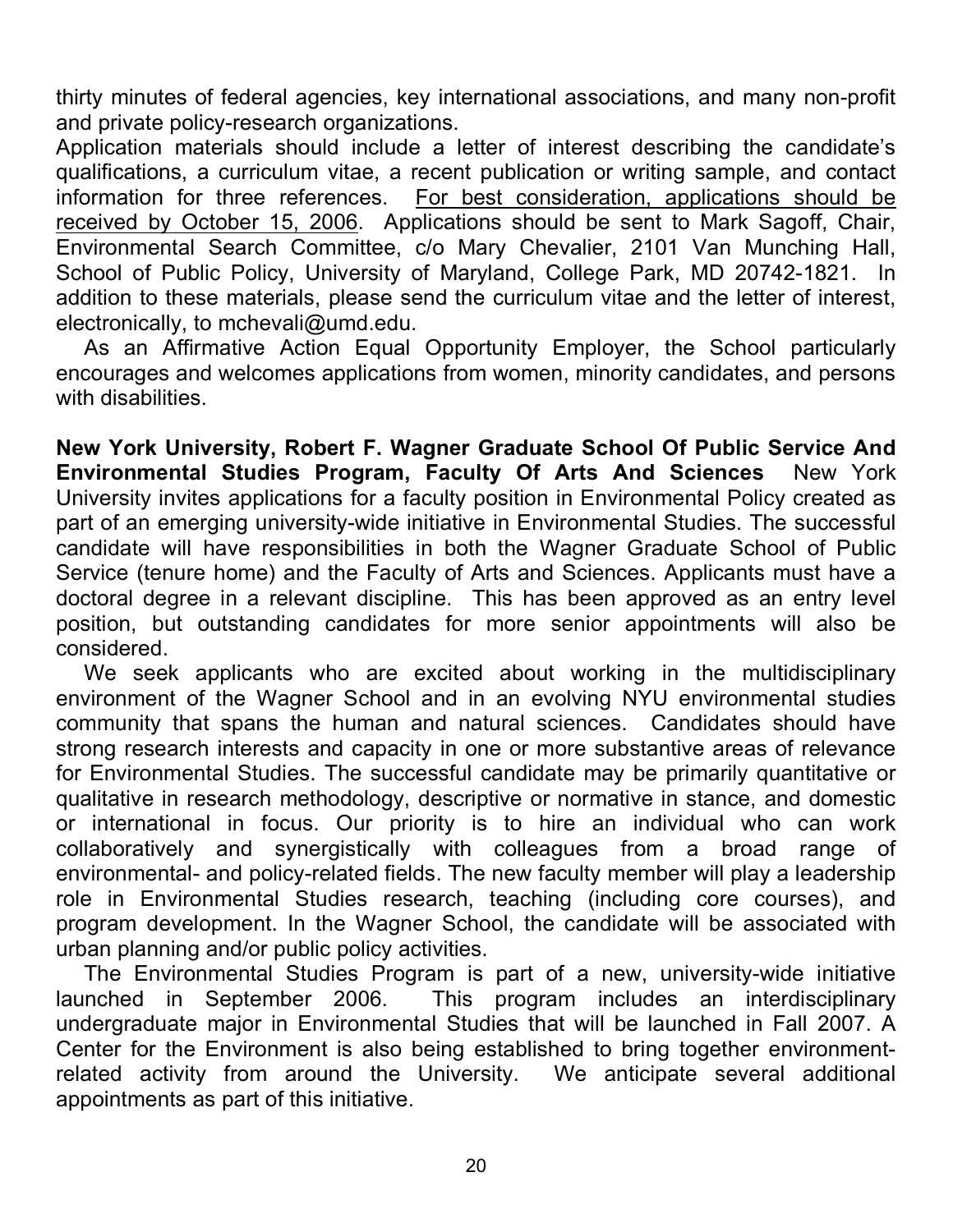Applications will be reviewed upon receipt, beginning in September 2006. Applicants should send a cover letter and curriculum vitae via email no later than December 1, 2006 to: search.wagner@nyu.edu.

In addition, please have three references send letters of recommendation to: Environmental Policy Search Committee; NYU Wagner Graduate School of Public Service; The Puck Building, 2nd floor; 295 Lafayette Street; New York, NY 10012- 9604.

NYU is an Equal Opportunity/Affirmative Action employer and is strongly committed to diversity within its community.

**Gustavus Adolphus College Johnson Center for Environmental Innovation: Director** Gustavus Adolphus College invites applications for the Director of the newly established Johnson Center for Environmental Innovation. The Director will collaborate with the Environmental Studies Program in launching the Center which will implement innovative environmental initiatives on campus. The Director position will have the opportunity to teach Environmental Studies courses however, the position is non-tenure track.

The Johnson Center for Environmental Innovation will primarily provide environmental leadership on campus, but also reach out to the local community, and serve as a national model for other liberal arts colleges. On campus, the Center will play an important role in organizing, structuring and implementing environmental initiatives. Within the community the Center will assist local businesses, institutions and organizations to promote innovative, sustainable solutions to their energy, building, or product design needs. In the region and nationally, the Center will provide leadership for collaborative initiatives, regional and national environmental conferences and training for environmental problem solvers.

Candidates must have a Master's Degree or equivalent education (Ph.D. preferred) in environmental management, environmental policy, environmental economics, or related field and a minimum of 5 years related work experience. Candidates must have experience and knowledge related to developing innovative solutions to current environmental issues. This could include experience in the following areas: new and emerging technologies, alternative energy, energy efficiency, building design, sustainable community development, waste management, ecological design, and environmental policy. For more details: www.gustavus.edu/academics/env-studies/.

The Environmental Studies Program, initially established in the 1970's, combines rigorous empiricism with analysis of ethical, aesthetic, and historical issues in examining the relationship between humans and the nonhuman world. With course offerings from the Departments of Biology, Geography, Chemistry, English, Philosophy, Economics and Management, and Geology among others this is a wellestablished interdisciplinary program offering both an academic major and minor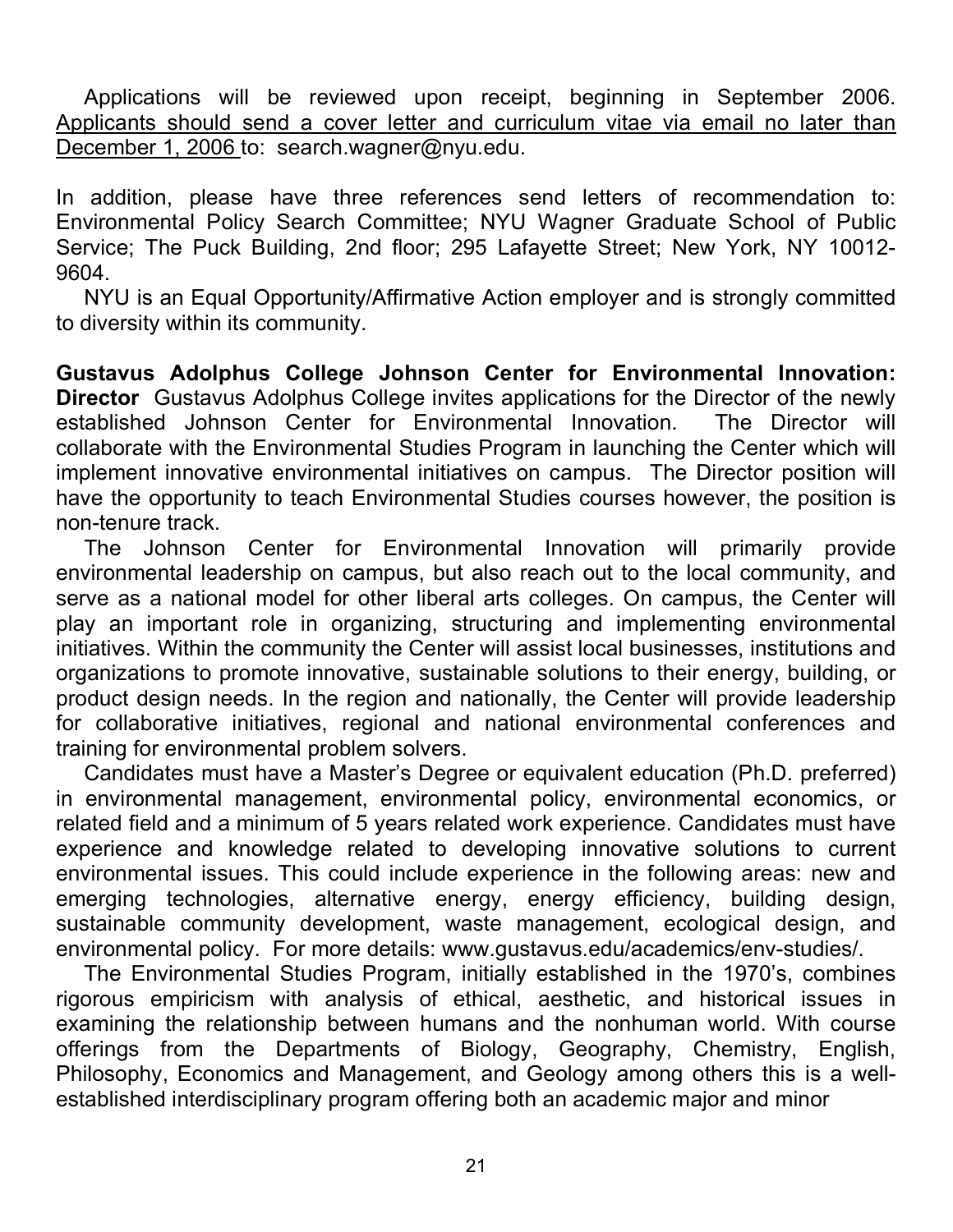To apply, send letter of application, curriculum vitae, statements of teaching philosophy and research interests, and the names, addresses, and telephone numbers of three to five professional references to: Dr. Jeffrey D. Jeremiason, Chair; Department of Environmental Studies; Gustavus Adolphus College; 800 West College Avenue; Saint Peter, MN 56082-1498; www.gustavus.edu/humanresources.

For more details, visit www.gustavus.edu/academics/env-studies/ or contact Dr. Jeremiason at 507.933.6235 or jjeremia@gac.edu. Review of applications will begin on October 30,2006 and continue until the position is filled.

Gustavus Adolphus College is a coeducational, private, Lutheran (ELCA), residential, national liberal arts college of 2500 students. It is the practice of the College to provide equal educational and employment opportunities for all. We encourage applications from women, minorities, and persons with disabilities.

**Brock University, Ontario, Canada Research Chair-Tier II-Social Justice** Brock University seeks an outstanding scholar for a Tier II Canada Research Chair in SOCIAL JUSTICE. The purpose of this appointment is to enhance multidisciplinary research collaboration among centres and departments within the Faculty of Social Sciences with a focus on analyzing local, national, and global processes related to struggles for equality and recognition. The successful candidate will be appointed to a centre or department in the Faculty of Social Sciences (Child and Youth Studies; Communications, Popular Culture and Film; Economics; Geography; Labour Studies; Political Science; Psychology; Sociology; Tourism and Environment; Womens Studies). The successful applicant may also participate in a range of the Faculty?s departmental and interdisciplinary graduate programs (Applied Disabilities Studies, Popular Culture, Social Justice and Equity Studies). The appointment will be at the Assistant or Associate Professor level and will commence July 1, 2007. This is a permanent tenure-stream position. The appointment may be made on either a tenured or probationary basis. The position has research and teaching responsibilities, but carries a reduced teaching load as a reflection of expectations about research.

The successful candidate must have a demonstrated ability to attract SSHRC or similar research funds as well as clear potential to be a leader in the field of social justice, a strong (emerging) national and international scholarly presence, and potential for an excellent teaching and graduate supervision record. The position comes with additional funding through the Canada Foundation for Innovation for equipment.

Submit curriculum vitae, statement of research interests and plans, statement of teaching interests, and list of potential referees to: David Siegel, Dean, Faculty of Social Sciences, Brock University, 500 Glenridge Avenue, St. Catharines, Ontario L2S 3A1. Consideration of applications will begin on December 1, 2006, but the competition will remain open until a suitable candidate is identified.

Applicants and nominations from Canada and elsewhere are encouraged. Brock University hires on the basis of merit and is committed to the principle of equity in employment. We welcome diversity and encourage applications from all qualified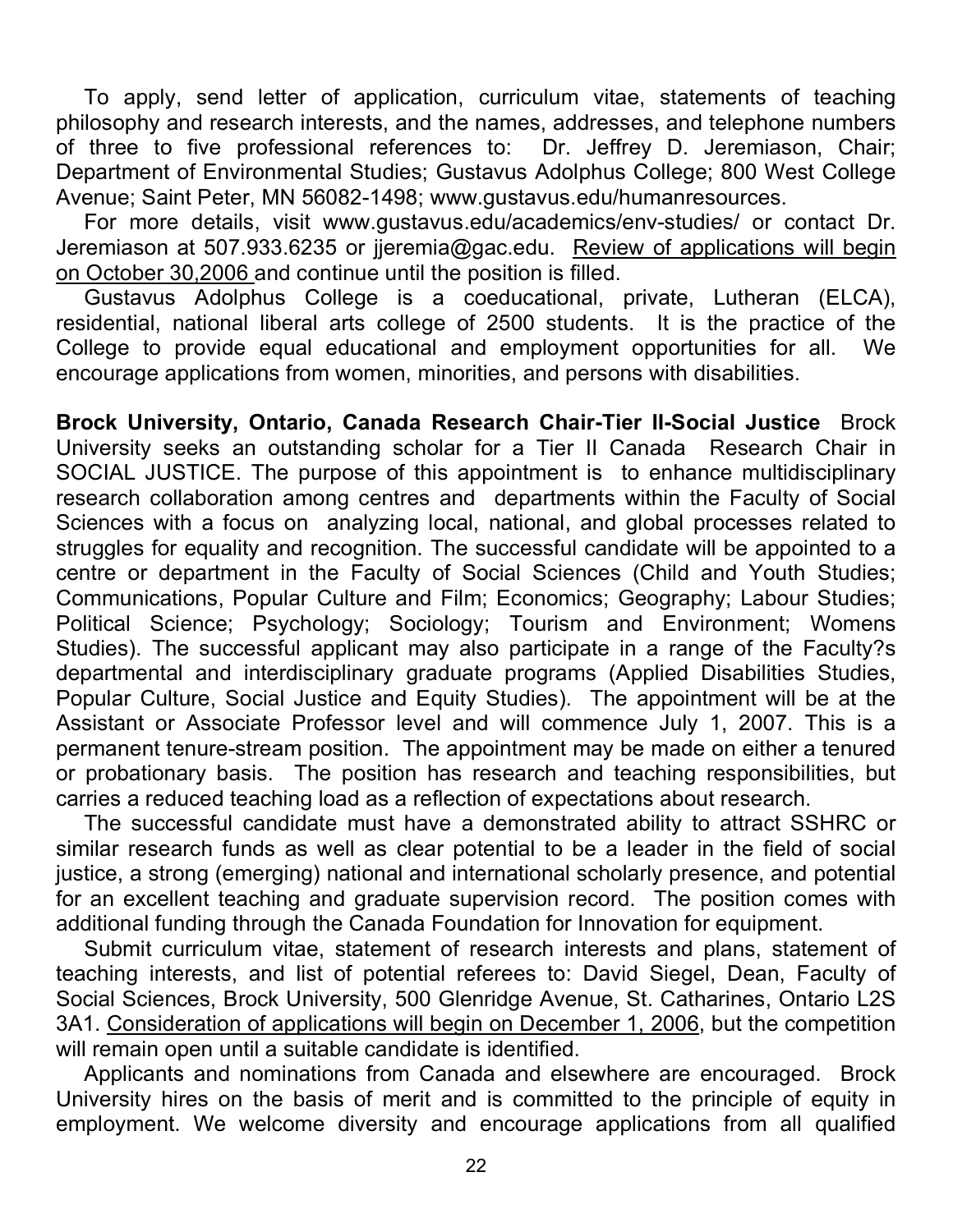candidates but strongly encourage applications from women, persons with disabilities, members of visible minorities, and Aboriginal persons.

**Int'l Environmental Educator Award Program Manager (volunteer)** Conservation Science Institute (CSI) is looking for a person to direct our Conservation Science Institute International Environmental Educator Award program. CSI is an all-volunteer non-profit organization. Our independence and broad range of interests allows CSI to select Conservation Science Institute International Environmental Educator Award recipients from people working in media, schools and universities, other conservation organizations, government, and from any country. We are looking for an independent person who is interested in soliciting new candidates to receive the Conservation Science Institute International Environmental Educator Award. The CSI Conservation Science Institute International Environmental Educator Award Program Manager will be responsible for assisting award recipients in keeping their web pages are up-to-date and periodically submitting articles to the CSI Report, our monthly newsletter. If you are interested in this position or have questions, please contact the executive director at bruce.wright@conservationinstitute.org.

Conservation Science Institute is an active think tank and research organization founded in 1994 to resolve emerging ecological and environmental dilemmas. Our staff has expertise working with governments, universities, the private sector, and the general public to promote improved understanding of natural ecosystems and to design human systems for ecological and economic sustainability. Conservation Science Institute is a charitable 501(c)(3) non-profit organization. Conservation Science Institute; P.O. Box 7924; Santa Cruz; CA 95061.

**NOTES FROM THE FIELD: Report on Visit to Arne Naess** Thomas Crowley, undergraduate at Yale University, was a student in Holmes Rolston's Environmental Ethics Class there fall 2005. He took a special interest in Arne Naess and the deep ecology movement, did a tutorial with Rolston spring 2006, and then went to visit Naess summer 2006. Here is his report.

#### Arne Næss' Complex Legacy -- Thomas Crowley

This summer, I put my mark on deep ecology in a literal way. On an unseasonably warm day atop Norway's Hardangervidda plateau, I helped put a layer of thick black paint on Arne Næss' mountain hut. Næss, coiner of the term "deep ecology," has become a grandfatherly figure for many environmentalists, and his hut, Tvergastein, has achieved near-mythic status among his devotees. While researching deep ecology and its roots in Norwegian ecophilosophy, I spent two days at Tvergastein with Gunnar Breivik, a philosopher and long-time friend of Næss.

The cabin reveals Næss' many interests. Old climbing shoes hang from a nail next to antiquated climbing gear, a reminder of Næss' days as a world-class mountaineer.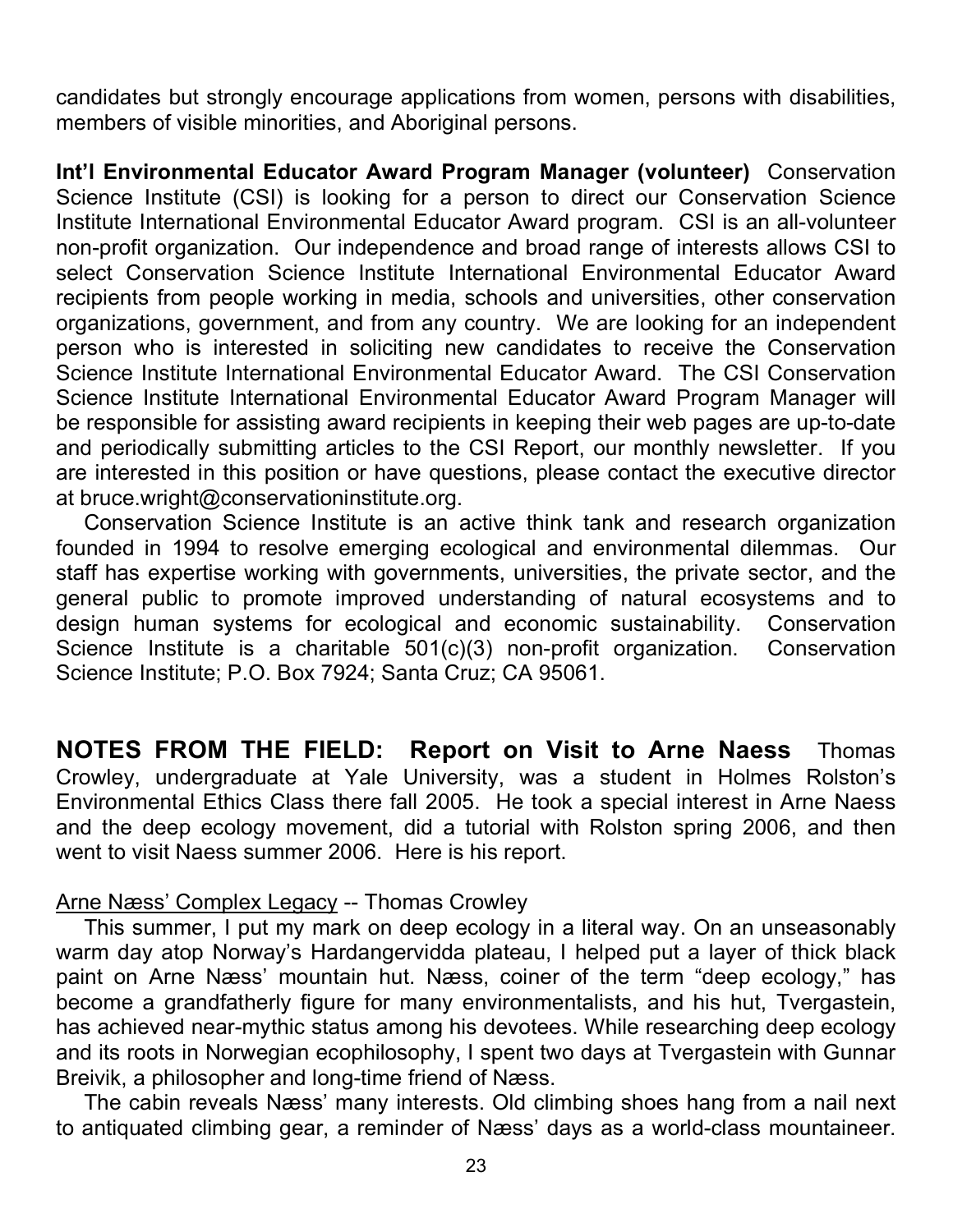Little vials filled with brightly colored materials line one shelf, a testament to Næss' love of chemistry. Behind two sagging chairs, an old record player stands witness to Næss' passion for music; he once considered becoming a professional pianist. Books – from math textbooks to climbing reports to astronomy books to novels to (of course) philosophical works – overflow from the shelves, showing that Næss is, at heart, an academic.

Situated on a barren but beautiful mountain plateau, Tvergastein has been Næss' refuge, a place to live the simple life in nature while contemplating semantics, skepticism, Spinoza, Gandhian non-violence, and ecophilosophy (all subjects on which he has written extensively). But while Tvergastein represents the peace and quiet beauty Naess sees in nature, it also highlights his detachment from the world of human interaction and concerns of social justice. His critics, of course, have not ignored this last point.

Næss' legacy is a controversial one. Undoubtedly, he has been an inspiration to many. One can only marvel at his long list of accomplishments: first ascent of Pakistan's Tirich Mir; leader in the Norwegian Nazi resistance movement; youngest person to be appointed professor of philosophy at the University of Oslo; acclaimed as a rising star by members of the influential Vienna circle; reformer of the Norwegian education system; leader in the field of environmental philosophy. However, he has his detractors, who see him as oblivious, arrogant, or worse. But while some in Norway seem to be staking their careers on smashing the idol of Næss, others have brought forth more balanced responses and supplements to his philosophy.

Much of the harsher criticism directed at Næss stems from his complex relationship with deep ecology. In Næss' parlance, the term "deep ecology" originally denoted a deep questioning of the philosophical and cultural roots of the ecological crisis. Deep ecology has since become associated with Næss' personal philosophy and with increasingly dogmatic American and Australian elaborations of this philosophy. Some American environmentalists now describe Næss as mythic dispenser of wisdom. This hero worship does a disservice to Næss, whose philosophy has for decades valued skeptical questioning over rigid theories, and to other Norwegian philosophers, who are forced to live in Næss' long shadow. It also provides fodder for Næss' critics, who portray him as almost a philosophical demagogue, winning over the masses but engaging in imprecise, socially detached philosophy.

When I met with other Norwegian philosophers this summer, I found that their theories, which have yet to receive much attention outside of Norway, supplement, challenge and expand Næss' philosophy while avoiding the strident criticism of his detractors. Næss' influence on these philosophers is undeniable: he has mentored four of them and served as an ideological opponent for a fifth. However, each has developed a unique philosophy that addresses gaps in Næss' own thought.

Sigmund Kvaløy has emphasized the social and political dimensions of the ecological crisis. He has led Gandhian "experiments with truth," chaining himself to boulders and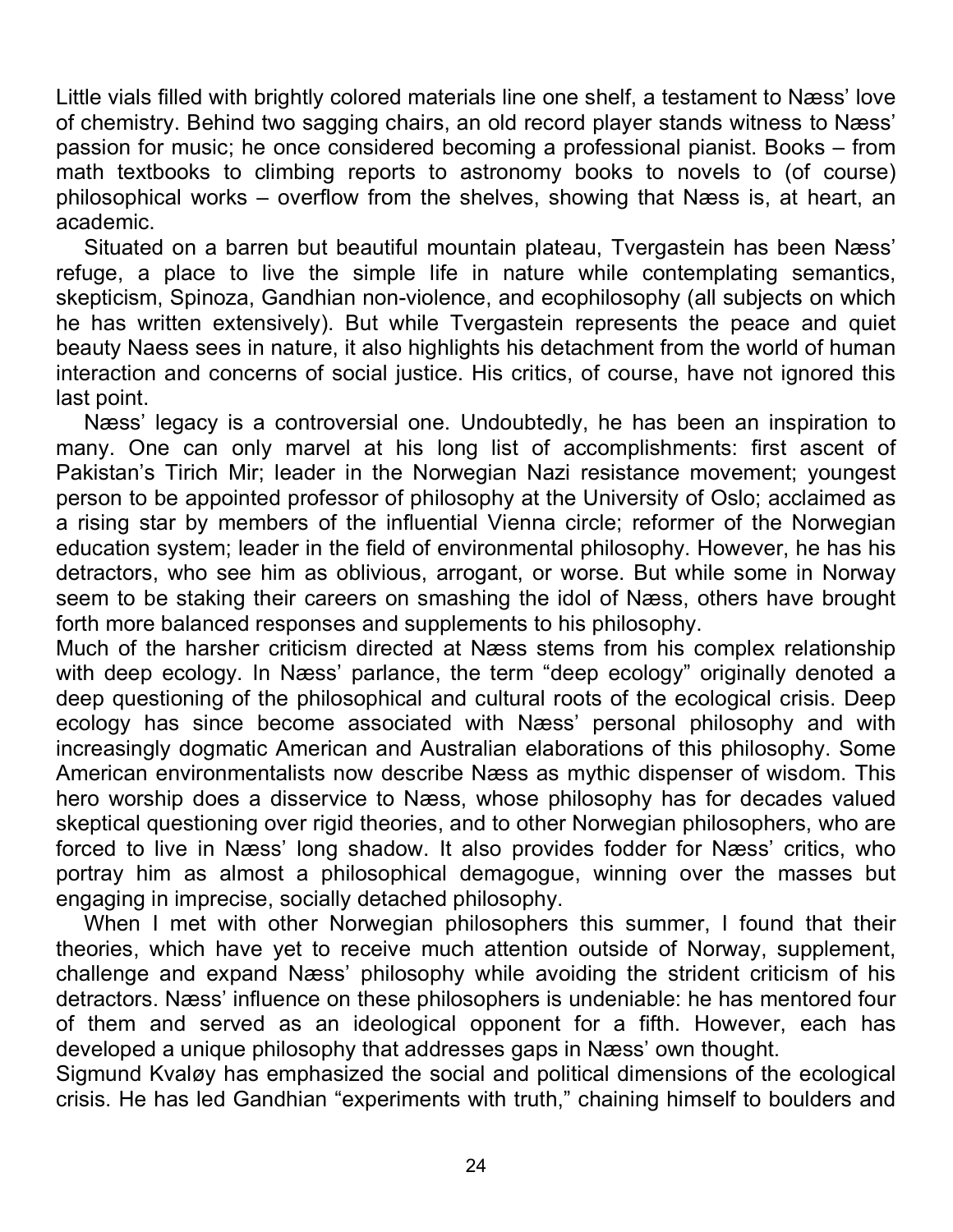barricading himself inside a makeshift arctic teepee (complete with meter-thick walls of snow, ice, rocks and wire) to protest the damming of Norwegian waterfalls.

Another example: Nils Faarlund, an outdoor educator, has focused his philosophical work on friluftslif (the Norwegian tradition of wilderness exploration), thus bridging the experiential and the philosophical in a more explicit way than Næss. As a participant in Faarlund's glacier travel course, I saw his philosophy permeate all his actions. No matter how heavy the rain or biting the wind, he would amble comfortably along, stopping to point out particularly beautiful arctic flowers and peculiar rock formations, his deep respect for nature always shining through.

Finally, Per Ingvar Haukeland, a professor of philosophy and a farmer, has combined the theoretical and the practical with his work on sustainability. Collaborating with farmers from the Telemark region, he is working to produce food that "has a story," that is not just mass produced, but lovingly (and sustainably) made. I sampled some of this food – goat jerky and a goat meat pate – as we hiked through an abandoned farm overrun with weeds and shrubs. "In a way," he tells me, "this could be seen as a triumph of nature. But I would much rather figure out a way humans can live on this land in a productive, ecologically healthy way."

Unfortunately, the diversity of Norwegian ecophilosophy, which Næss himself highly values, has been obscured by Næss' very fame. The wikipedia entry for Næss (not an accurate academic source, surely, but a good indicator of common perceptions and misperceptions about an issue) not only puts him at the vanguard of the Mardøla dam protest, but also claims that the action was a success. In truth, Kvaløy's ecopolitical group (snm) was the driving force behind the rallies – Næss only made a cameo appearance – and in the end the Mardøla was dammed. If it was a victory in any way, it was a moral victory because it served as rallying cry for further environmental activism – a cry sounded by (snm) and only echoed by Næss.

None of these critiques, misperceptions and elaborations should detract from Næss' pioneering intellectual work and his reverence for the natural world. He remains an inspiring, charismatic proponent of ecophilosophy. A week before my trip to Tvergastein, I met Næss in his nursing home. He had just returned from northern Norway, where he had been named the "Mountain Goat of the Year" by the Norwegian Mountain Touring Association. Now ninety-four and suffering from Alzheimer's, Næss drifts in and out of conversation, easily distracted by the background music, especially the classical music he devoted so many years of his childhood to playing. Although he has lost his ability for nuanced philosophical conversation, he has lost neither his sense of wonder nor his overriding skepticism. He expresses wonder that he is still alive and that he has lived such a full life. He is skeptical, though, of his ability to draw any final conclusions from his many rich experiences.

At one point in our conversation, he abruptly stopped talking when he noticed the flower in a pot on the coffee table. "Look at that," he said. "It looks so happy. It is opening up to us. It is a shame that we cannot stop and give it its due respect, staring at it in silence for an hour."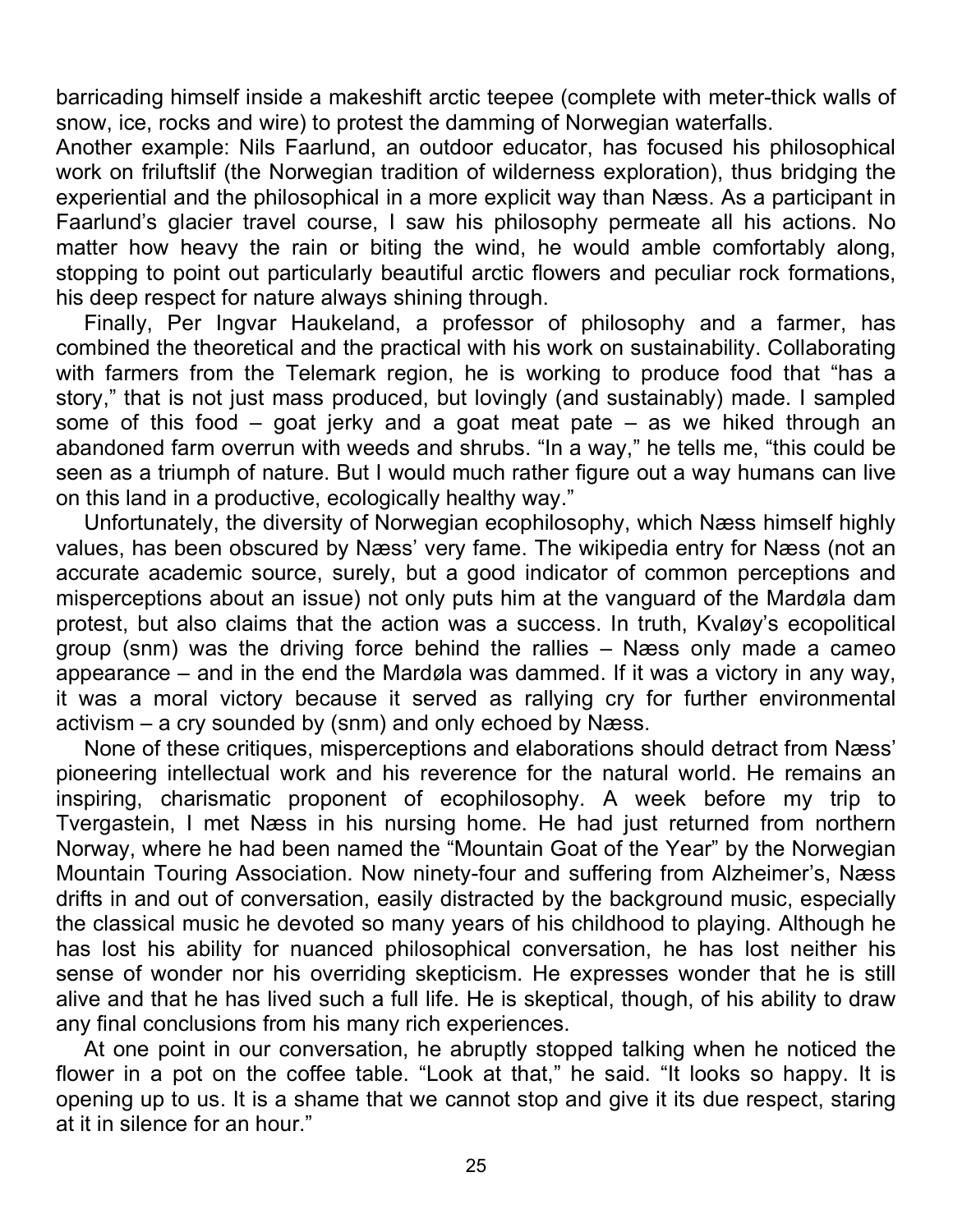## **WEBSITES OF INTEREST**

Thanks to David Ehrensberger, Lancaster, PA (recent M. A. graduate of Colorado State University).

Global Education Project, British Columbia www.theglobaleducationproject.org

"Earth: A Graphic Look at the State of the World" summarizes the conditions of the world's ecology and humanity and how they interact and affect each other. Viewable on line at: www.theglobaleducationproject.org this 27" x 36" full color wall poster presents an unparalleled collection of over 100 charts, 15 maps, and explanatory text. A holistic and integrated overview, connecting a maze of apparently disparate issues including: wealth distribution and climate change, oil supply and food production, global warming and global fisheries, toxics and soil degradation, population and biodiversity. Charts and graphics, maps, text and data sources from the poster are also accessible.

#### Center for the Advancement of the Steady State Economy. http://www.steadystate.org

#### YaleGlobal Online http://yaleglobal.yale.edu/

Global issues, articles to read/download. For example: Branko Milanovic: "Why Globalization is in Trouble." The growing resentment as only a few poor counntries adjust to globalization and even in those that do (India and China) only a fraction of their citizens prosper. Forty of the poorest nations, many in Africa, have had zero growth during the past twenty years. In those that do grow, the wealth is inequitably distributed, especially between urban and rural populations. The wealthiest people benefit from the source of cheap labor, and policies of the West reinforce a growing divide between rich and poor. Desperate immigrants flee their homelands, lacking the confidence that their goverments can ever overcome these obstacles. Globalization means for most of the world a loss of self-respect and hope.

#### Cal-Earth http://www.calearth.org/

Short for California Institute of Earth Art and Architecture, this website is dedicated to innovative technology applied to human habitation that is both low cost and eco friendly.

Aerial Photos of Colorado http://ucblibraries.colorado.edu/aerialphotos/home.asp Maintained by the University of Colorado Libraries Map Library. Originally created by the U.S. Forest Service.

#### Common Ground http://commonground.cr.nps.gov/Index.cfm

Behind-the-scenes events, partnerships, innovations involved in the preservation and conservation work of the National Park Service.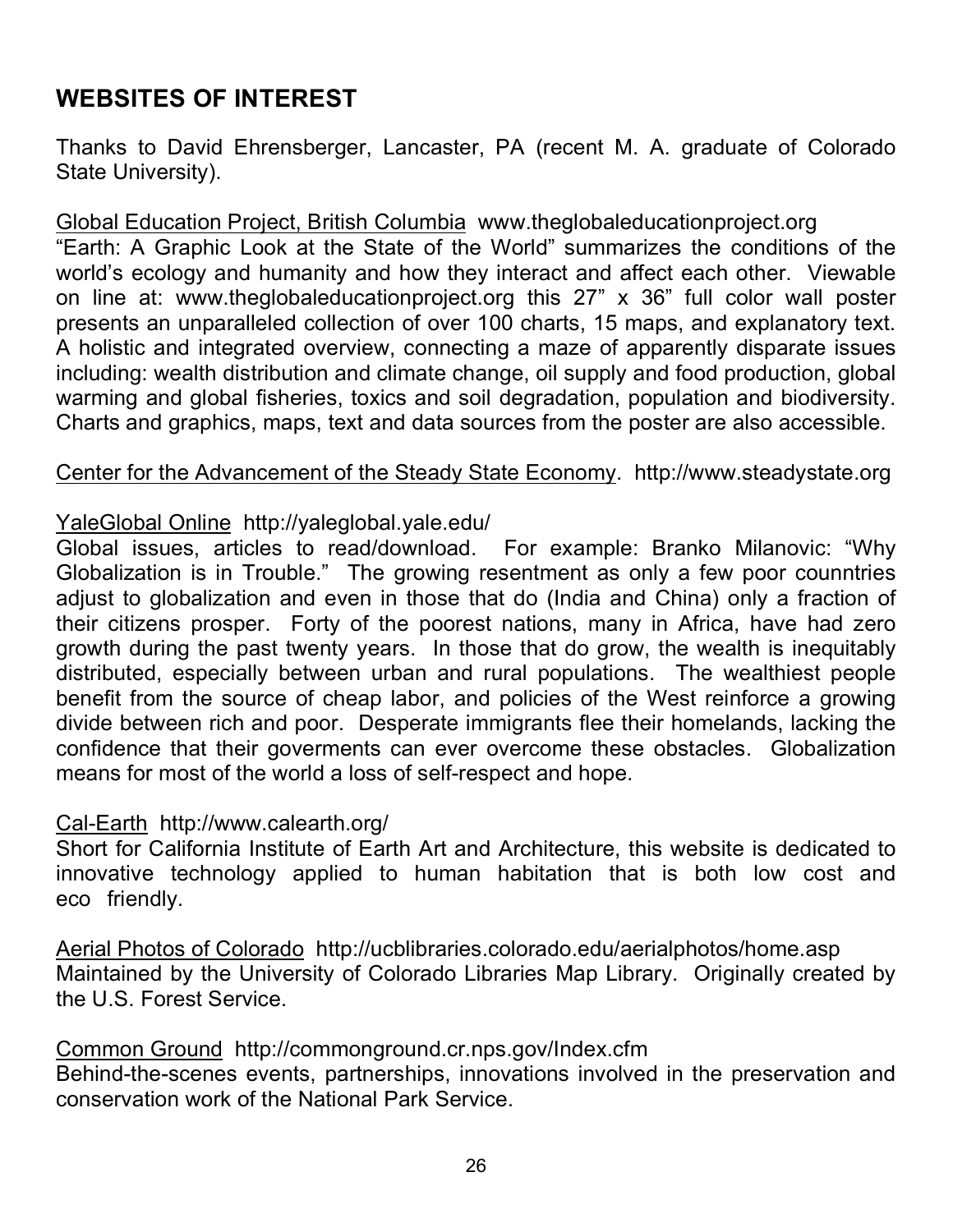#### Global Policy Forum http://www.globalpolicy.org/

Globalization, international justice, with particular attention to monitoring United Nations programs.

American Society for Microbiology http://www.asm.org/Education/index.asp?bid=1241 Resources for undergraduate educators working in the fields of bioterrorism, microbiology, and related topics.

#### State of the World's Refugees 2006 http://www.unhcr.org/publ.html

The State of the World's Refugees annual report (issued by the United Nations Refugee Agency) contains a great deal of helpful information on the contemporary state of refugee populations and their movements. The current number of refugees is at a 25 year low. Unfortunately, there are a number of equally troubling observations and developments, including the fact that there are millions of internally displaced people and widespread confusion over migrants and refugees.

Losing Louisiana http://digitalartwork.net/wetlands/losinglouisiana/index ie.html Photographs of the wetlands of the Mississippi Delta, an aerial view of the region, complete with interactive elements that allow users to click on a number of locations, including New Orleans. The history of the levees as well as the ominous phenomenon of subsidence, which Louisianans have dealt with for centuries.

#### Cryptozoology: Out of Time Place Scale

### http://ctd.bates.edu/~mwilliams/crypto/main.html

Cryptozoology is the search for proof of mythical creatures such as the Loch Ness Monster and Bigfoot, a kind of marginalized science. Includes the 2002 Discovery Channel production, "The End of Extinction: Cloning the Tasmanian Tiger".

#### The Earth Institute at Columbia University http://www.earth.columbia.edu/

Under the direction of Professor Jeffrey D. Sachs, The Earth Institute at Columbia University is dedicated to addressing a number of tremendously complex issues, including the vexing question of sustainable development as well as the needs of the world's poor.

Yale Center for the Study of Globalization http://www.ycsg.yale.edu/center/index.html Dedicated to enriching the debate about globalization on campus and to promote the flow of ideas between Yale and the policy world. Includes the YaleGlobal Online Magazine, which contains articles on the effects of globalization in Europe as well as special reports on the Avian flu and SARS.

EV World http://www.evworld.com Green vehicles and alternative energy.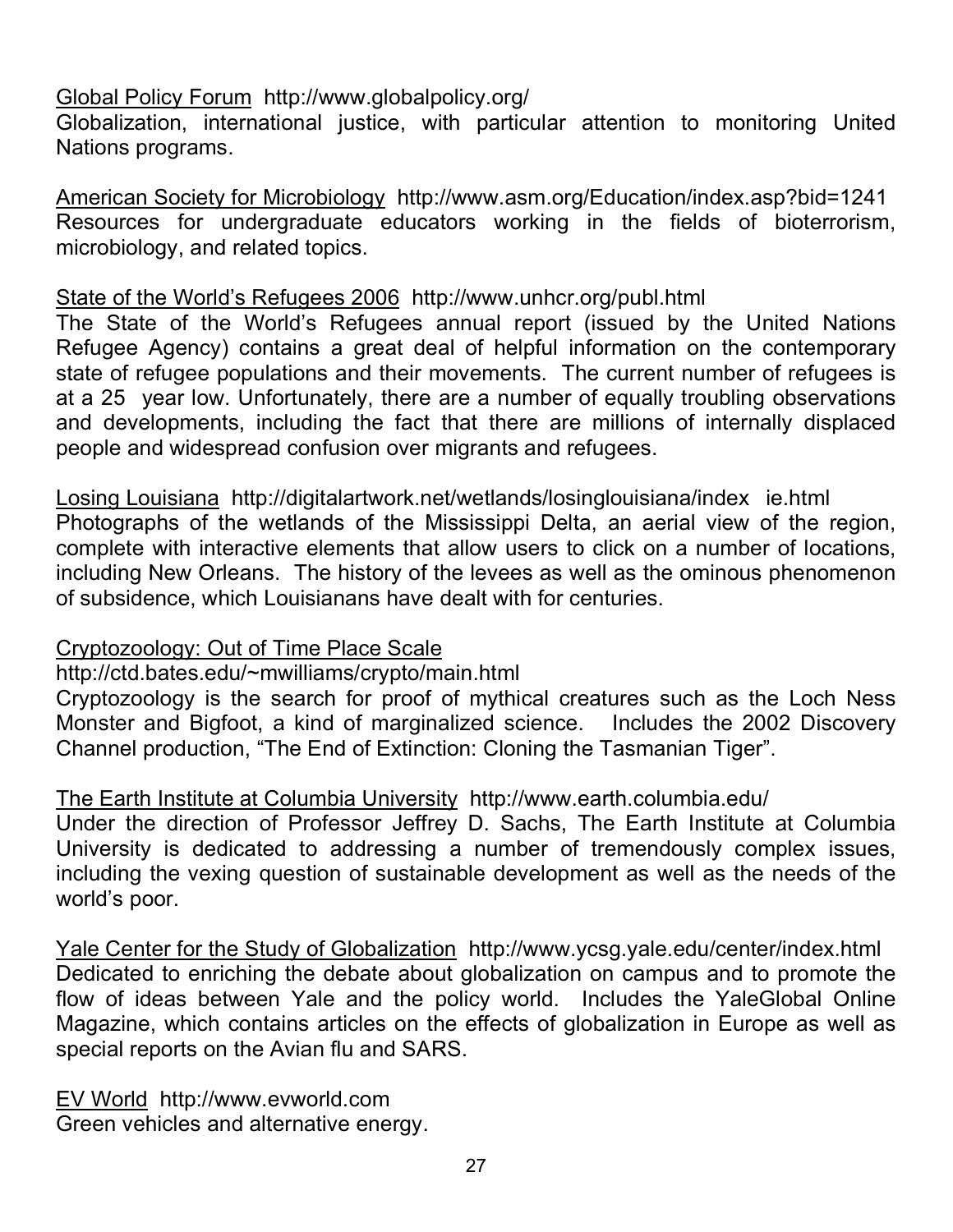#### NOAA Ocean Explorer http://www.oceanexplorer.noaa.gov/

Ocean expeditions, comprehensive descriptions and explanations of the equipment used on such voyages, what has been learned about oceans.

United Nations Environment Programme: Maps and Graphics http://www.grida.no/ Hundreds of their detailed maps (such as water, climate change, and biodiversity). The University of the Arctic Atlas can be viewed in its entirety.

Botanic Gardens: Using Biodiversity to improve human well-being http://www.bgci.org/files/Worldwide/Wellbeing/Presspack/wellbeing.pdf 800 botanic gardens and botanical institutions located around the world,working together as the Botanic Gardens Conservation International (BCGI). The Aburi Botanical Garden in Ghana, has successfully improved local access to medicinal plants by helping communities set up medicinal gardens.

Experiment Shows That Poison Ivy Will Grow More Potent as Earth Becomes Warmer Poison Ivy Itchier, More Plentiful With Warming, Study Says http://news.nationalgeographic.com/news/2006/05/060530 warming.html

Poison ivy to grow more noxious as Earth warms http://www.mercurynews.com/mld/mercurynews/news/14697360.htm

Growing Better Cities: Urban Agriculture for Sustainable Development http://www.idrc.ca/en/ev 95297 201 1 DO\_TOPIC.html Growing food in local garden plots in cities. Recommendations for policymakers hoping to maximize the potential of urban agriculture.

Environmental Health Science Education http://www.niehs.nih.gov/science education/ The National Institute of Environmental Health Sciences provides access to quality educational resources that deal with this timely topic.

U.S. EPA: Ecosystems Research Division http://www.epa.gov/AthensR/ Located in Athens, Georgia, the U.S. Environment Protection Agency's Ecosystems Research Division performs research on "approaches to multimedia modeling for landscape, nutrient and chemical stressors of ecosystems."

U.S. South Pole Station http://www.nsf.gov/news/special\_reports/livingsouthpole/index.jsp

ClimateBiz http://www.climatebiz.com/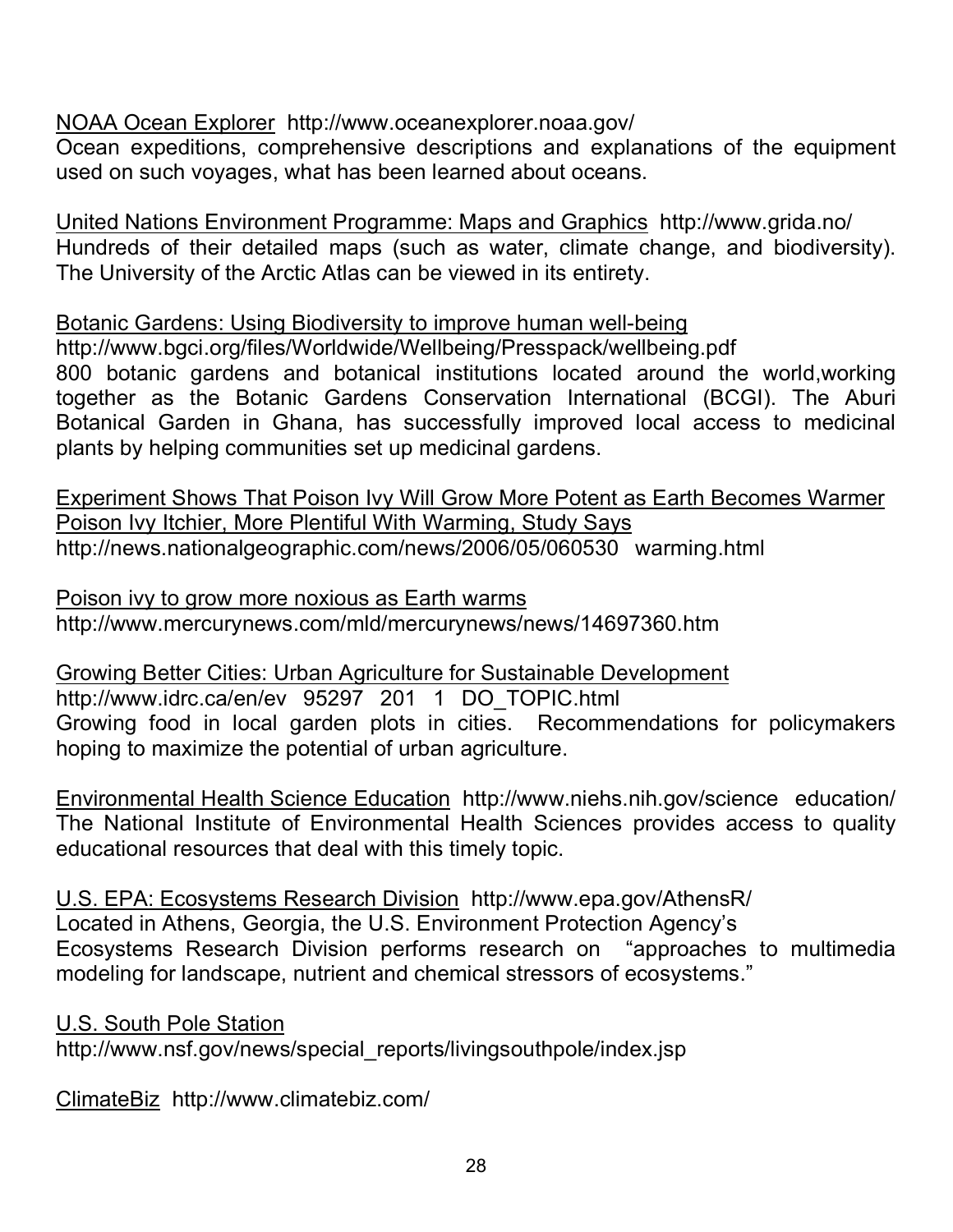A partnership between two nonprofit organizations, Business for Social Responsibility and the Green Business Network, the ClimateBiz website offers an overview of the interactions between the world of business and climate change.

#### African American Environmentalist Association

http://groups.msn.com/AAEA/africanamericanenvironmentalistassociation.msnw Founded in 1985, the African American Environmentalist Association is an environmental organization dedicated to protecting the environment, enhancing human, animal and plant ecologies, promoting the efficient use of natural resources and increasing African American participation in the environmental movement. Note especially the case for reparations from Alaskan oil lands: http://groups.msn.com/AAEA/reparations.msnw.

Some websites about "going organic":

The Green Invasion. Definitions of what constitutes "organic" products http://www.usnews.com/usnews/health/articles/060612/12organic.htm

Organic farming grows an industrial edge. How organic agriculture is changing as the desire for such produce grows exponentially. http://www.fortwayne.com/mld/journalgazette/business/14744188.htm

Mass Natural http://www.nytimes.com/2006/06/04/magazine/04wwln\_lede.html Wal-Mart's entry into the organic food business, and how such a move will affect the future of organic agriculture.

Bad food Britain: Why are we scared of real food? http://www.dailymail.co.uk/pages/live/articles/health/healthmain.html?in\_article\_id=389 321&in\_page\_id=1774 Food production (and the general public's ignorance of such things) in Britain, an

article which appeared in the Daily Mail.

International Federation of Organic Agriculture Movements http://www.ifoam.org/ Homepage of the International Federation of Organic Agriculture Movements

The Food of the Gods http://etext.library.adelaide.edu.au/w/wells/hg/food/ Online version of H.G. Wells' noted novel *The Food of the Gods*, which was one of the first works to address the possible dangers of what some today like to call "Frankenfoods".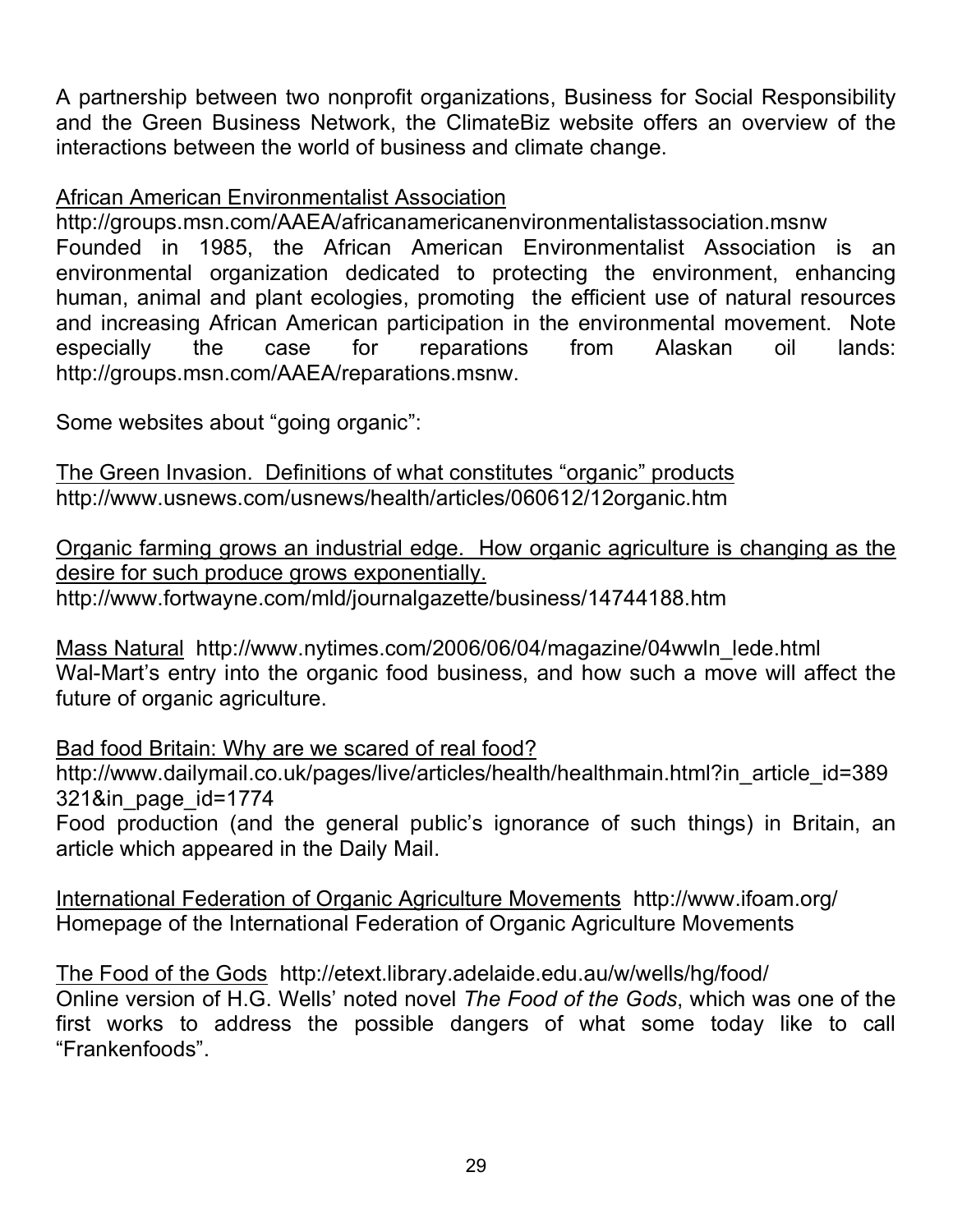## **RECENT ARTICLES AND BOOKS**

Use of the ISEE Bibliography has dramatically increased recently. In February there were 5,080 hits, in March this jumped to 15,281. In May it was up to 20,974. Use dropped some over the summer, but will go back up across the fall.

—Acampora, Ralph, "Representation Cubed: Reviewing Reflections on Animal Imagery," Society & Animals 9(no. 3, 2001):299 307. Animals as portrayed in film, zoos, cartoons, comic strips, with some attention to realism versus social construction. A review of four books dealing with animal representation. Acampora is in philosophy, Hofstra University, Hempstead, NY..

—Arnason, Thorvardur, "Eigingildi í náttúrunni — heimspeki á villigötum?" (in Icelandic). Interview by Thorvardur Arnason with Holmes Rolston, III, in Hugur 17(2005), pages 12-26. Published in 2006. Hugur is an annual, the only Icelandic periodical that is solely dedicated to philosophy. Intrinsic values in nature, multileveled values in nature, humans in nature, uniqueness of humans, anthropogenic and anthropocentric values in nature, duties to species, ecosystems. Iceland as an especially challenging landscape for environmental ethics, far north, on the mid-Atlantic ridge, a harsh environment, life in extreme environments, unusual aesthetic beauty..

—Arnold, Craig Anthony (Tony), "The Reconstitution of Property: Property as a Web of Interests," Harvard Environmental Law Review 26(no. 2, 2002):281-364. In an odd and surprising irony, a robust, comprehensive concept of private property is necessary to advance environmental values, and conversely, a decline in the importance and meaning of property hurts environmental values. A person claiming a property interest or property right should be expected to show how he or she is connected to the object of the property interest. Reconceiving every area of property law from a web-of-interest perspective deserves attention. For example, a landowner may not have a reasonable expectation of making an economically productive use of fragile coastal wetlands. Landowners' experiences with implementation of the Endangered Species Act by the U.S. Fish and Wildlife Service have resulted in significant landowner frustration. In the past, the bundle of rights metaphor served to free property law from both antiquated doctrines and a narrow concept of property as absolute control over physical things. In this Article, I have not only criticized the bundle of rights concept of property but also argued that property law is alive but in search of a reconstituting metaphor. Arnold is Professor of Law and Director of the Center for Land Resources, Chapman University School of Law, Orange, CA..

—Best, Steven and Anthony J. Nocella II, eds., Igniting a Revolution: Voices in Defense of the Earth. Oakland, CA: AK Press, 2006. Revolutionary environmentalism.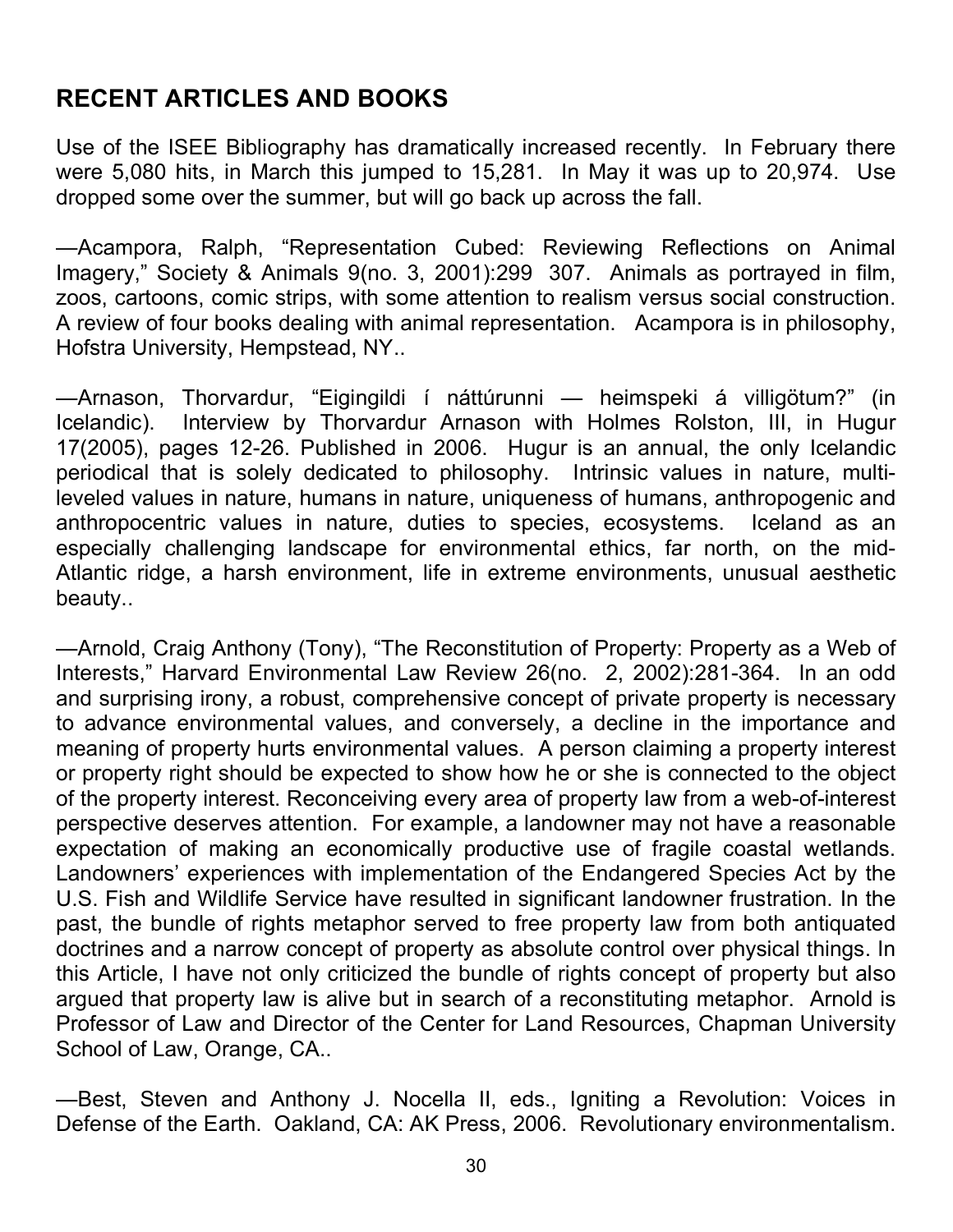Some fifty contributors. Sections on history of revolutionary environmentalism, sustainability and consumption, religion and spirituality, primitivism and the critique of civilization, repression and resistance, direct action and beyond, social movements and alliance politics, radical ecology. Appendix: Liberation Front Communiques. Foreword by Bron Taylor.

—Blaney, Alicia Swaine, Environmental Conservation at Multiple Landscape Scales: An Analysis of the Ethical Past, Present, and Future. M.A. thesis, Colorado State University, summer 2006. Environmental ethics is on the forefront of contemporary ethical thought, but its language is problematic, with different parties meaning different things by similar words, often giving rise to conflict and confusion, even by those who share values in common. We do not have available a universal environmental ethic, but there are convictions broadly shared. Ethics is functional at different levels and goes into a webwork of belief. Further issues arise with institutional divisions of the landscape into private and public, rural lands, park lands, national forest lands, wilderness, often producing fragmentation rather than a comprehensive ethic. If this philosophical confusion is to be overcome, and if land is to be appropriately respected, then there must be a new ethic, one that is "loosely naturalized." Such an ethic will begin with the broad assumption that nature exists and has intrinsic value but that an inclusive ethic will move into the cultural realm where subjective interactions at multiple levels are better able to discover and appropriately respect the objective realities in the natural world.

—Brenda Hausauer, "Words Gone Wild: Language in Rolston's Philosophy of Nature"

—Brown, G. G., P. Reed, and C. C. Harris, "Testing a Place-Based Theory for Environmental Evaluation: An Alaska Case Study," Applied Geography 22(2002):49- 76. Do people value landscapes more if their evaluation is based on a sense of place, especially if the landscape is near where they live? A study of the Chugach National Forest in Alaska. Ecosystem values are not uniformly distributed across the landscape, that is, not spatially random, and some spatial relationships exist between selected ecosystem values and point of residence (community). Brown is in Environmental Science, Alaska Pacific University. Reed is with USDA Forest Service, Chugach National Forest, Anchorage, AK. Harris is in Resource Recreation and Tourism, University of Idaho, Moscow, ID.

—Brown, Lester R., "U.S. Population Reaches 300 Million, Heading for 400 Million, No Cause for Celebration.

—Chahal, Surjeet Chahal, Ecology Redesigning Genes: Ethical and Sikh Perspective. Amritsar, India: Singh Brothers, 2005. Research in genetics cannot be isolated from its impact on ecology. With the genes redesigned, with newer organisms appearing and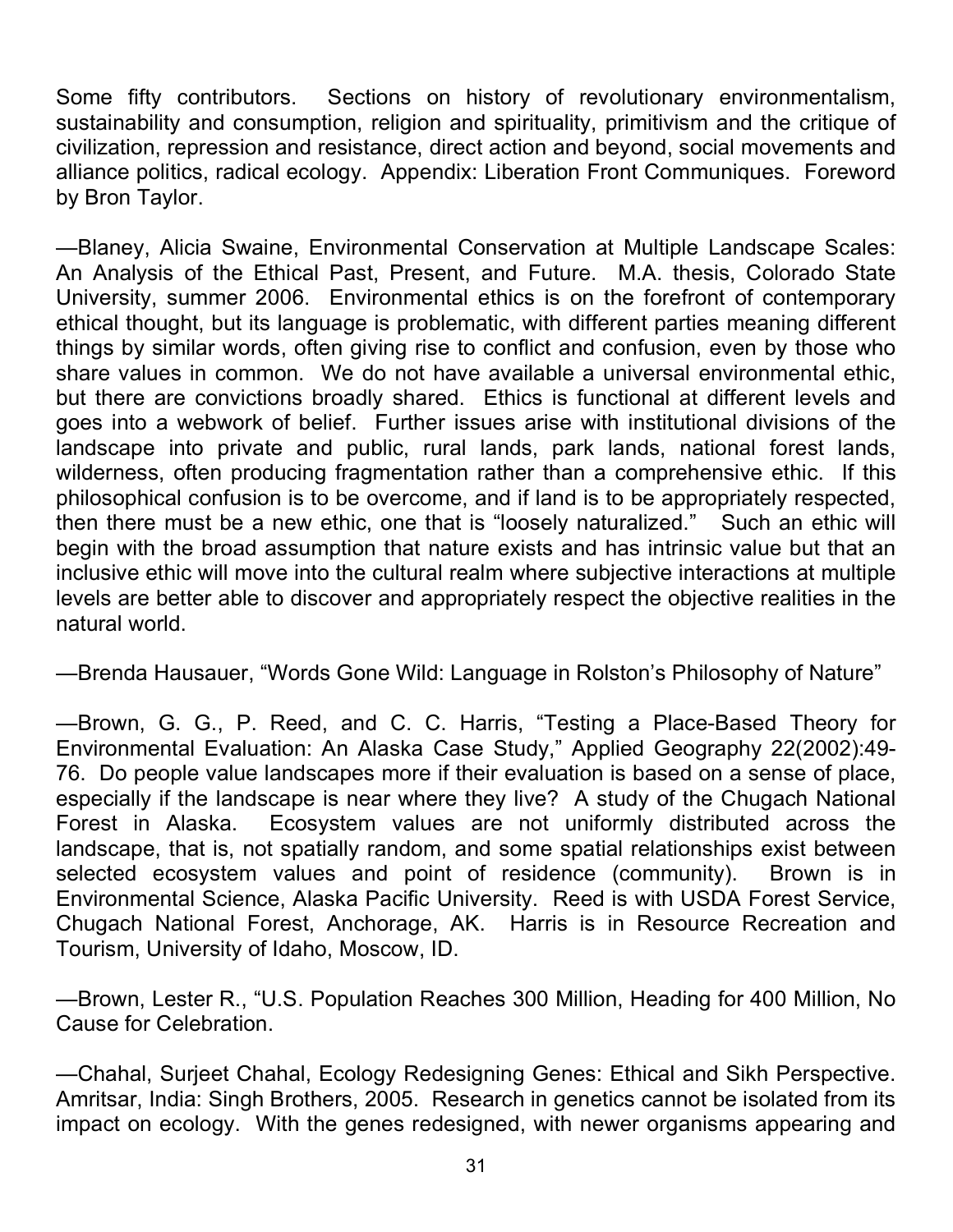various unwanted species eliminated, it may not be possible for us to undo the damage to the biosphere. Genetic technology challenges the relationship between God, humans, and the rest of nature. A Sikh perspective. Chahal is in philosophy, University of Pune, India.

—Conca, Ken and Geoffrey D. Dabelko, eds., Environmental Peacekeeping. Baltimore: Johns Hopkins University Press, 2002. In conjunction with the Woodrow Wilson Center Press.

—Deane-Drummond, Celia, Wonder and Wisdom: Conversations in Science, Spirituality and Theology. London: Darton, Longman, and Todd, 2006. Also: Philadelphia: Templeton Foundation Press, 2006. With a focus on Christian concepts of nature in the light of biological knowledge, a sense of wonder at the mystery of nature, also often of its wisdom, even in those aspects of nature that seem wasteful and cruel. Deane-Drummond is in theology and biology, University of Chester, UK.

—Dombrowski, Daniel A., "Bears, Zoos, and Wilderness: The Poverty of Social Constructionism," Society and Animals 10(no. 2, 2002):195 202. Dombrowski is in philosophy, Seattle University, WA. Defends Holmes Rolston's realism vs. social construction, using bears in zoos as a case in point. There is a difference between a bear in a zoo and a bear in the wild. This difference legitimates the belief that the former is an attentuated version of the latter. The danger posed by a bear in the wild is not due to an ocverly active imagination. The experience of sublime beauty (in contrast to mere cuteness) in the presence of a wild bear is only partly of one's own doing. Although our frameworks (theories, zoos, etc.) are social constructs, the real world against which we test and evaluate them is not a social constrruct. Good zoos are better than bad ones, but naturalistic environments for bears are not nearly natural ones, no matter what social constructionists may say about the matter. Dombrowski is in philosophy, Seattle University, WA.

—Dryzek, John and David Schlosberg, eds., Debating the Earth: The Environmental Politics Reader, 2nd ed. Oxford: Oxford University Press, 2005.

—Eckersley, Robyn, The Green State: Rethinking Democracy and Sovereignty. Cambridge, MA: The MIT Press, 2004.

—Elliott, Lorraine, "Imaginative Adaptations: A Possible Environmental Role for the UN Security Council," Contemporary Security Policy 24(no. 2, 2003):47-68. Possible roles of the UN Security Council in environmental protection; a review of the literature. -Eugene Hargrove, "Rolston on Objective and Subjective Beauty in Nature"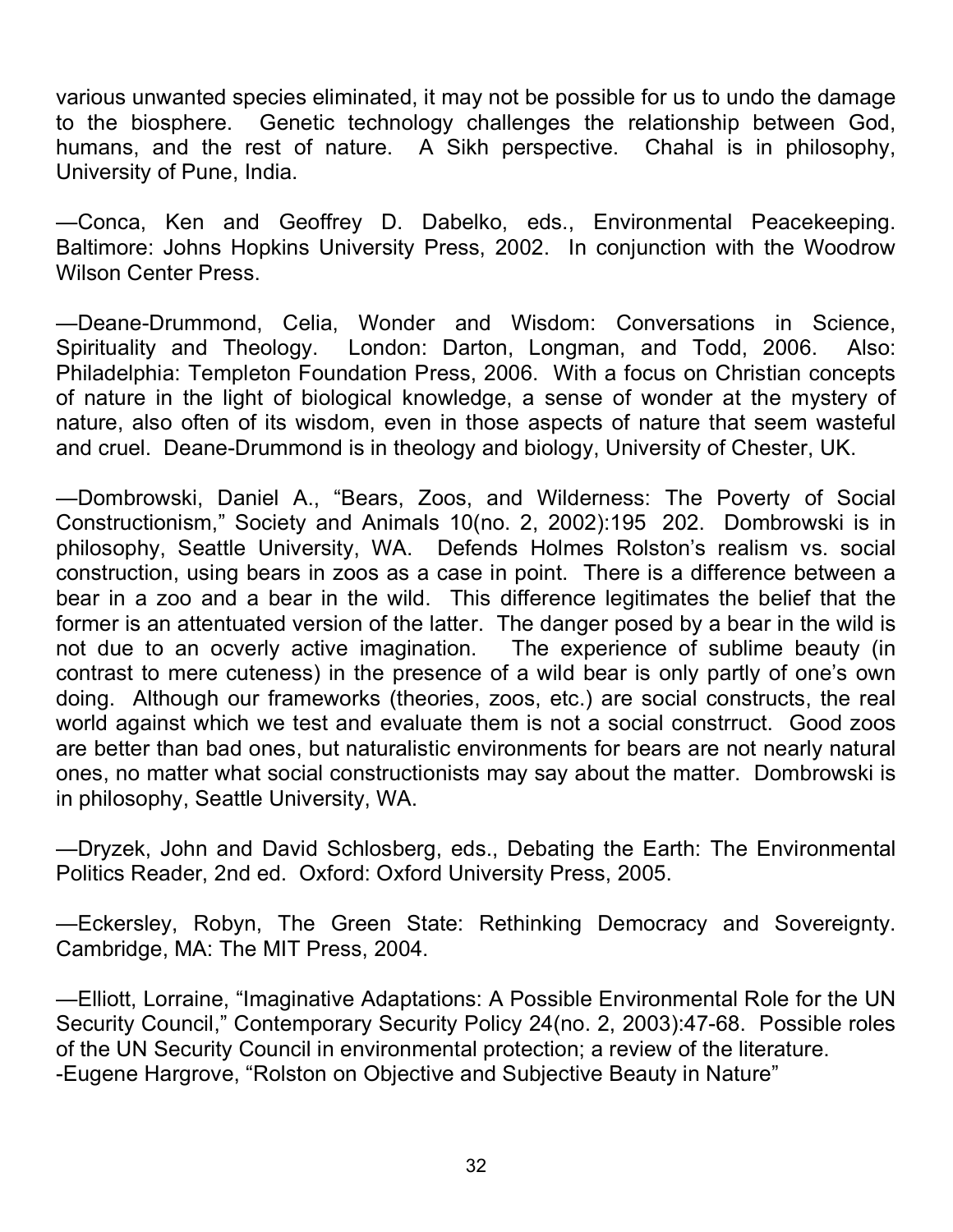—Franks, Nigel R. and Tom Richardson, "Teaching in Tandem-running Ants," Nature 439(12 January 2006):153. An ant can signal another ant leading from the nest to food, with signals between the two controlling both the speed and course of the run, called a tandem run. The tandem leaders know the location of food but the tandem followers are naive. The tandem leaders only continue the run when frequently tapped on their legs and abdomen by the following ant's antennae. The tandem leader, therefore, modifies its behavior in the presence of the follower.

—Freeman, Aaren S., and James E. Byers, "Divergent Induced Responses to an Invasive Predator in Main Mussel Populations," Science 313(11 August 2006):831-833. A native mussel quickly evolves the capacity to defend itself against a recently introduced invasive crab, by growing a thicker shell when the new crab is present. This makes it harder for the crab to open the mussel and eat it, and crabs eat something else. So native species are not as defenseless as previously thought to invasives. Mussels are more flexibly adaptive.

—Gamborg, Christian, "The Acceptability of Forest Management Practices: An Analysis of Ethical Accounting and the Ethical Matrix," Forest Policy and Economics 4(2002):175-186. Stakeholder approaches to forest management. The public is increasingly sensitive to, and aware of, the broader impact of forest management, not only on human welfare, but also on environmental values, such as nature conservation and biodiversity. Gamborg is at the Danish Forest and Landscape Research Institute, Department of Forestry, Horsholm, Denmark.

—Gottlieb, Roger S., Religious Environmentalism and Our Planet's Future. New York: Oxford University Press, 2006. A comprehensive account of religious environmentalism, political activism as well as theology and ethics. From the Evangelical Network to the Buddhist prime minister of Mongolia, the National Council of Churches to tree-planting campaigns in Zimbabwe, religious environmentalism has become a powerful component of the world environmental movement. Environmental degradation is sacrilegious, sinful, and an offense against God. A spiritual perspective applied to the Earth provides the environmental movement with a uniquely appropriate way to voice its dream of a sustainable and just world. Equally important, it helps develop a world-making political agenda that far exceeds interest group politics. Gottlieb is in philosophy, Worcester Polytechnic Institute, Worcester, MS.

—Guix, Juan Carlos, "Evidence of Archaeophytes in Amazonian Forests: An Assessment to Seed Dispersal by Indians in pre-Columbian Times," in Rabistch W, Klingenstein F., Essi F, eds. Fourth European Conference on Biological Invasions, Vienna. Neobiota. Bfn-Skripten 184:140. Bundesamt für Naturschutz. Bonn, 2006. The author finds significant numbers of large-fruited or seeded plant species near former Indian settlements and argues that this suggests the participation of humans in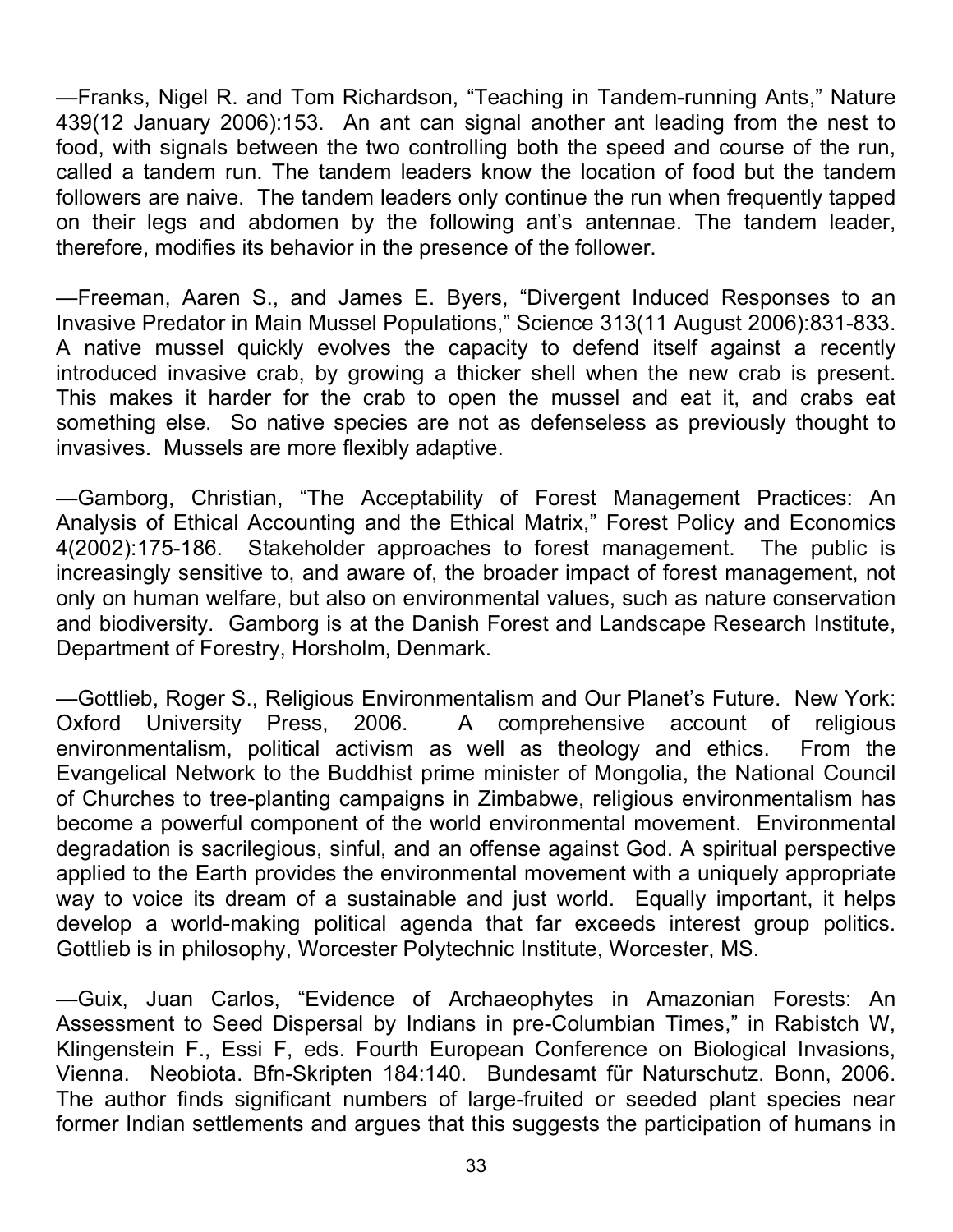seed dispersal, especially along river margins and especially of palms. The humans may have carried (or defecated) the seeds there, or they may have been involved in agriculture. Guix is in biology, Universitat de Barcelona, Barcelona, Spain. jcguix@pangea.org

—Heyd, Thomas, ed., Recognizing the Autonomy of Nature. New York: Columbia University Press, 2005. Articles on the autonomy (and/or/versus management, restoration) of nature by Val Plumwood, Keekok Lee, Eric Katz, Ned Hettinger, William Throop and Beth Vickers, Dean Bavington, John Sandlos, Andrew Light, Mark Woods, William A. Jordan, III. Heyd is in philosophy, University of Victoria, Canada.

—Houghton, John, "Global Warming is Now a Weapon of Mass Destruction," The Guardian, 28 July 2003.

http://www.earth-policy.org/Updates/2006/Update59.htm http://www.nytimes.com/2006/10/08/magazine/08elephant.html?pagewanted=print https://webs.aces.uiuc.edu/herl/pubs.html

—Hughes, Michael, and Angus Morrison-Saunders, "Visitor Attitudes Toward a Modified Natural Attraction," Society and Natural Resources 16(2003):191-303. A survey of visitors to the "Top Tree Walk," a developed Forest attraction in giant trees in Western Australia. Does the constructed tree walk interfere with the natural experience? Yes and no, often depending on how regular visitors are. Hughes is in the College of Business, University of Notre Dame, Freemantle, Australia. Morrison-Saunders is in the Division of Science and Engineering, Murdoch University, Murdoch, Western Australia.

—Hull, R. Bruce, David Richert, Erin Seekamp, David Robertson, and Gregory J. Buhyoff. "Understandings of Environmental Quality: Ambiguities and Values Held by Environmental Professionals," Environmental Management 31(no. 1, 2003):1-13. Analysis of the values held by environmental professionals, revealing many kinds of values, and some ambiguity about them. Definition and management of environmental quality, biocentric, ecocentric, utilitarian, aesthetic, and spiritual values. The authors are quite familiar with and often cite environmental philosophers. This was a research project of the USDA Forest Service North Central Experiment Station. Well worth reading for philosophers. The authors are in the College of Natural Resources, Virginia Polytechnic Institute and State University, Blacksburg.

In light of the new environmental awakening over global warming and Al Gore's new video, in contrast with the world's scientists and religious leaders, Sessions asks where the new generation of post modernist environmental historians and ecophilosophers (the Neo Pragmatists) are in this new awakening? In reassessing the deep ecology movement, he critiques John Clark's version of social ecology, the ecofeminism of Val Plumwood and Karen Warren, Baird Callicott's interpretation of Leopold, the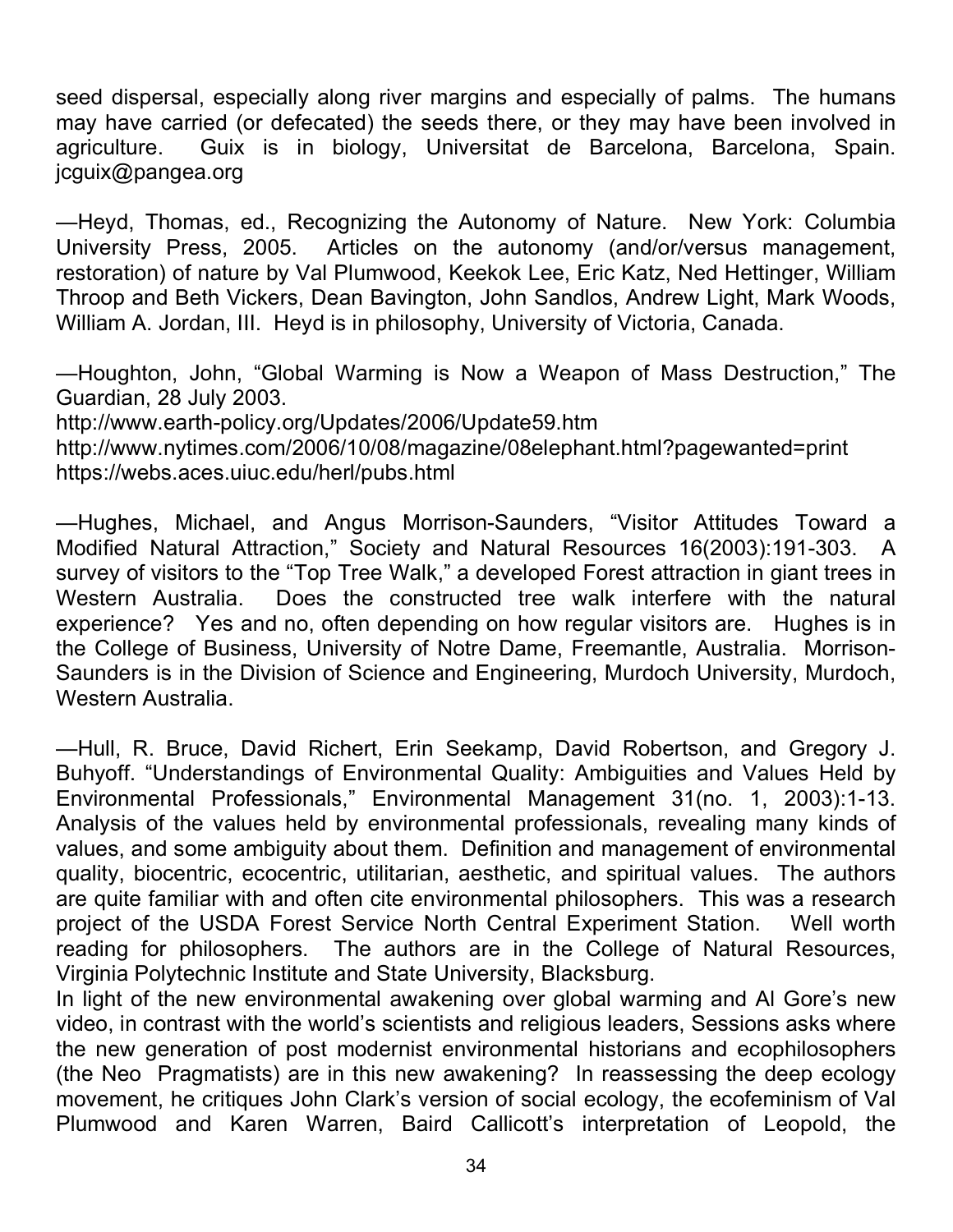deconstruction of wilderness from Guha to Cronon, and Michael Zimmerman's endorsement of Donna Haraway's postmodernist cyborgian technotopian future. He claims that the attempt to establish a cyborgian / nanotechnology / technotopia, as opposed to the protection of a wild Earth, will result in the final sealing of the fate of both humanity and the Earth. Sessions is philosophy emeritus, Sierra College, Rocklin, CA.

—Kennedy, Donald, "Animal Activism: Out of Control," Science 313(15 September 2006):1541. Dario Ringach, a member of the neurobiology faculty at the University of California, Los Angeles, has been harassed for four years by animal rights activists ("terrorists") of the Animal Liberation Front, who attempted to firebomb his home (mistakenly placed on a neighbor's porch) and made threats against his family. Ringach did work on higher order information in visual systems that involved animal vivisection, and now has stopped such research, fearing the threats. Kennedy also complains of lack of support from UCLA authorities and colleagues, and laments that some students supported the harassment and gave inside help. Kennedy is editor-inchief of Science.

—Koenig, Robert, "The Pink Death: Die-Offs of the Lesser Flamingo Raise Concern," Science 313(22 September 2006):1724-1725. Mass deaths of flamingos seem to be linked to changes in East Africa's lakes, but researchers are still investigating the causes. A likely cause is changes in pollutants and lake levels caused by development. The flamingos nest and feed in alkaline, soda-rich Rift Valley lakes and seem quite sensitive to upsets in the niche they occupy.

—Krajick, Kevin, "Winning the War Against Island Invaders," Science 310(2 December 2005):1410-1413. To make islands safe for rare native species, biologists are mounting increasingly complex campaigns to shoot, trap, or poison exotics. Birds, insects, rats, goats, mongooses, cats, pigs, foxes, rabbits, amphibians/reptiles. It's often working.

—Kuo, Frances E., and William C. Sullivan, "Aggression and Violence in the Inner City: Effects of the Environment via Mental Fatigue," Environment and Behavior 33(no. 4, July 2001):543-571. Investigates whether contact with nature mitigates mental fatigue, and reduces aggression and violent behavior. Compares 145 urban public housing residents with various levels of nearby nature (trees and grass). Residents living in relatively barren buildings reported more aggression and violence than did their counterparts in greener buildings.

—Kuo, Frances E., and William C. Sullivan, "Environment and Crime in the Inner City: Does Vegetation Reduce Crime?" Environment and Behavior 33(no. 3, May 2001):343- 367. Although vegetation has been positively linked to fear of crime and crime in a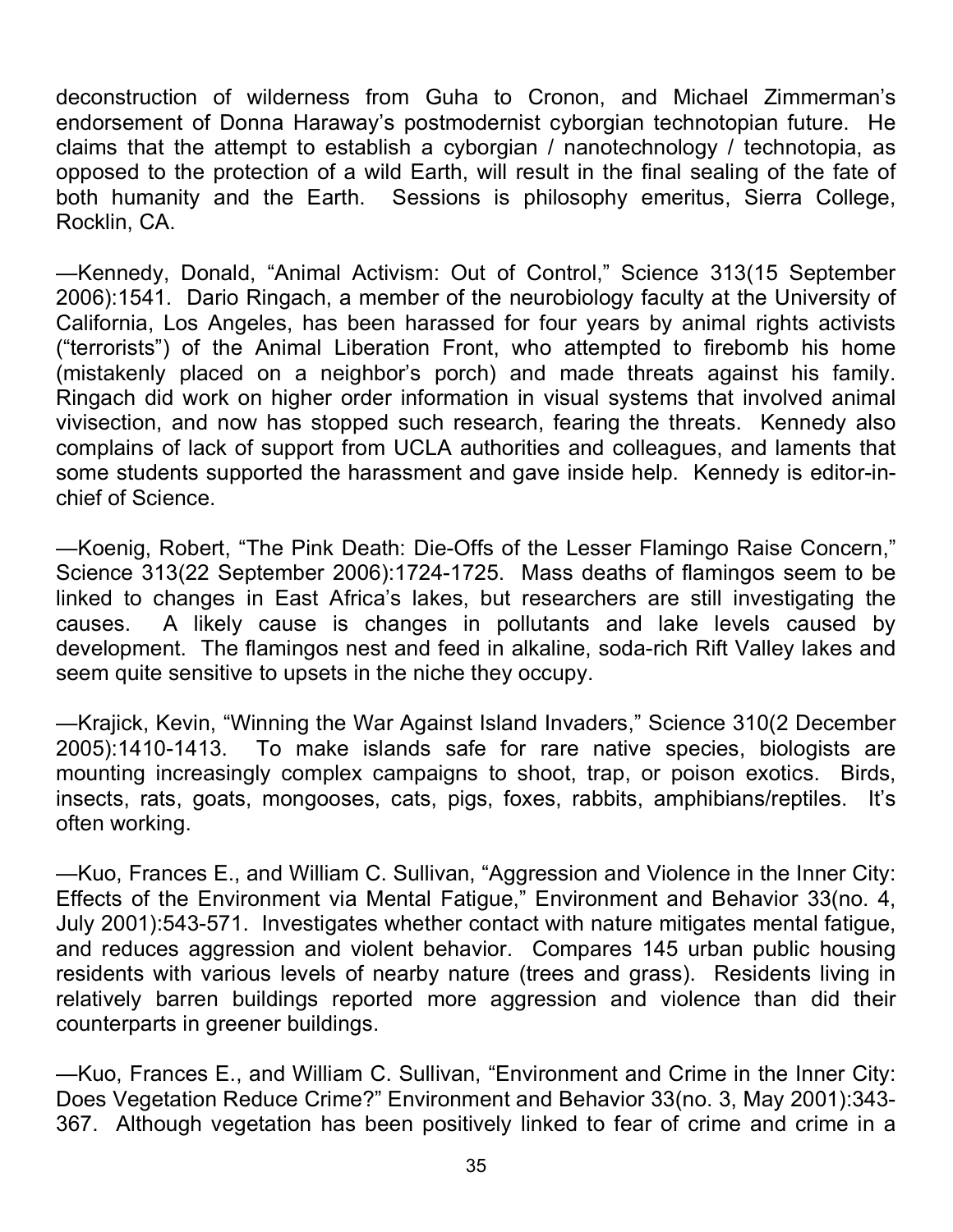number of settings, recent findings in urban residential areas have hinted at a possible negative relationship. Residents living in "greener" surroundings report lower levels of fear, fewer incivilities, and less aggressive and violent behavior. This study uses police crime reports to examine the relationship between vegetation and crime in an inner city neighborhood. Crime rates for 98 apartment buildings with varying levels of nearby vegetation were compared. Results indicate that the greener a buildings surroundings were, the fewer crimes reported. This pattern held for both violent crimes and violent crimes. The authors are at the Human Research Laboratory, University of Illinois, Urbana-Champaign. For further articles on the same and related topics:

—Langford, Dale J., et al, "Social Modulation of Pain as Evidence for Empathy in Mice," Science 312(30 June 2006):1967-1970. Mice are found to exhibit enhanced pain sensitivity when they see a familiar fellow cagemate experience pain, but not when the other mouse is a stranger. For example, they hop off a heated area of the cage floor faster. There is "emotional contagion," a primitive kind of empathy that does not require understanding what others are experiencing. The information may be transmitted in part through chemical signals, but seems mostly transmitted by vision. Langford and his research team are in psychology, in a center for research on pain, at McGill University, Canada.

—Light, Andrew, "Contemporary Environmental Ethics: From Metaethics to Public Philosophy," Metaphilosophy 33(no. 4, 2002):426-449. In the past thirty years environmental ethics has emerged as one of the most vibrant and exciting areas of applied philosophy. Several journals and hundreds of books testify to its growing importance inside and outside philosophical circles. But with all this scholarly output, it is arguably the case that environmental ethics is not living up to its promise of providing a philosophical contribution to the resolution of environmental problems. This article surveys the current state of the field and offers an alternative path for the future development of environmental ethics toward a more publicly engaged model of applied philosophy. Light is in the Applied Philosophy Group, New York University. -Lisa Sideris, "Writing Straight with Crooked Lines: Holmes Rolston's Ecological Theology and Theodicy"

—Lodge, David M., and Christopher Hamlin, eds., Religion and the New Ecology: Environmental Responsibility in a World in Flux. Notre Dame, IN: University of Notre Dame Press, 2006. An anthology bringing religion, especially Christianity, into conversation with the "new ecology" and its nature in flux, including both changes in wild nature and changes that humans introduce, contrasted (so many claim) with the old ecology that treasured a stable, pristine nature, uninterrupted by humans. Lodge is in biology, Hamlin in history, University of Notre Dame.

-Mark Wynn, "In Rolston's Footsteps: Human Emotions and Values in Nature"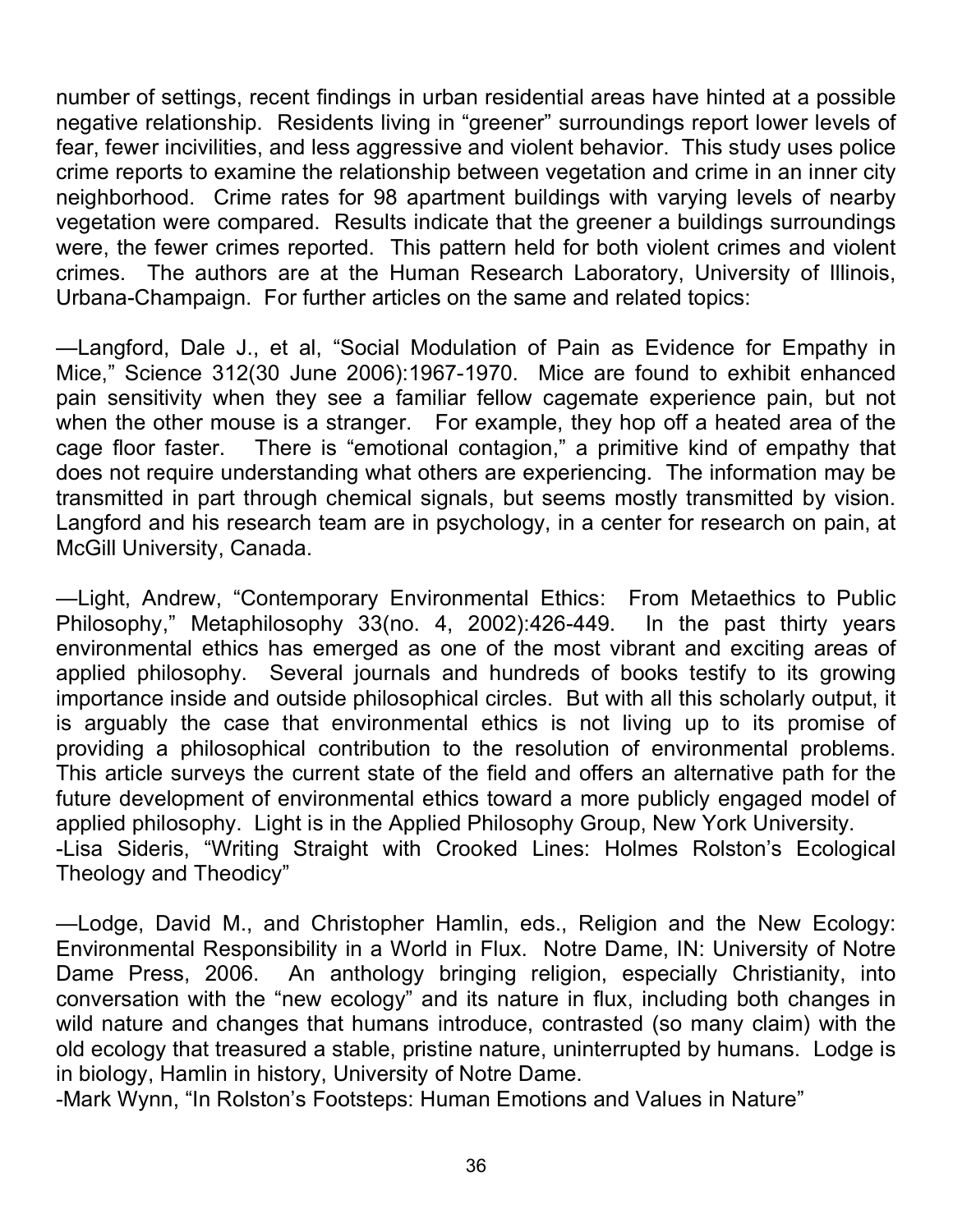—McKibben, Bill, "A Deeper Shade of Green," National Geographic, August 2006. Ideas for a new, cultural environmentalism. "Humans have never faced a civilizationscale challenge before. Whether we deal with it gracefully or not depends, I believe, on what happens to that creed we call environmentalism." The original environmentalism, saving remnants of wild nature, was impressively successful, "but when it came to deal with global warming, this kind of environmentalism flunked." People desire growth and that depends on fossil fuel consumption; we must address the issue of intelligent growth that builds on "people's aspirations for good and secure and durable lives." "We would need a new kind of cultural environmentalism that asks deeper questions than we're used to asking." McKibben lives in a Vermont valley, working out this new cultural environmentalism, and wondering whether it means The End of Nature.

—Michael Balter, "The Baby Deficit," Science 312(30 June 2006):1894-1897. As fertility rates decline across the developed world, governments are offering big incentives for childbearing. Experts don't expect them to have much effect. Demographers predict that the E.U. countries will lose between 24 million and 40 million people during each coming decade. Replacement level total fertility rates in European countries are 2.1 children per couple, and nearly all the world's industrialized countries are below this, some much below. The U.S. is at replacement level. Below replacement levels also mean that a population ages, the proportion of elderly adults relative to the active labor force increases, making a higher economic burden on the active labor force to support the elderly.

—Minteer, B. A., and J. P. Collins, "Ecological Ethics: Building a New Tool Kit for Ecologists and Biodiversity Managers," Conservation Biology 19(2005):1804-1812. Examples of ethical dimensions in ecology and conservation biology involving choosing between protected and endangered species. Mountain lions have been removed to protect desert bighorn sheep.

—Mitra, Barun, "Selling the Tiger to Save It," New York Times, August 15, 2006. Oped. China has a few dozen tigers, staring at extinction. Of the planet's estimated 5,000 wild tigers, about 75% are in India. China has 4,000 in captivity. The U.S. has more tigers than anybody else, 10,000 in zoos and privately owned. China has followed a strict prohibition policy, trying to prevent poaching for the use of tiger parts in traditional medicine. Now China plans to establish more tiger-breeding facilities and see the tiger parts for medicinal use, to eliminate the incentive for poaching. Never mind that these treatments are worthless; you can make lots of money selling tigers. Mitra directs the Liberty Institute, a research organization that promotes free-market economics.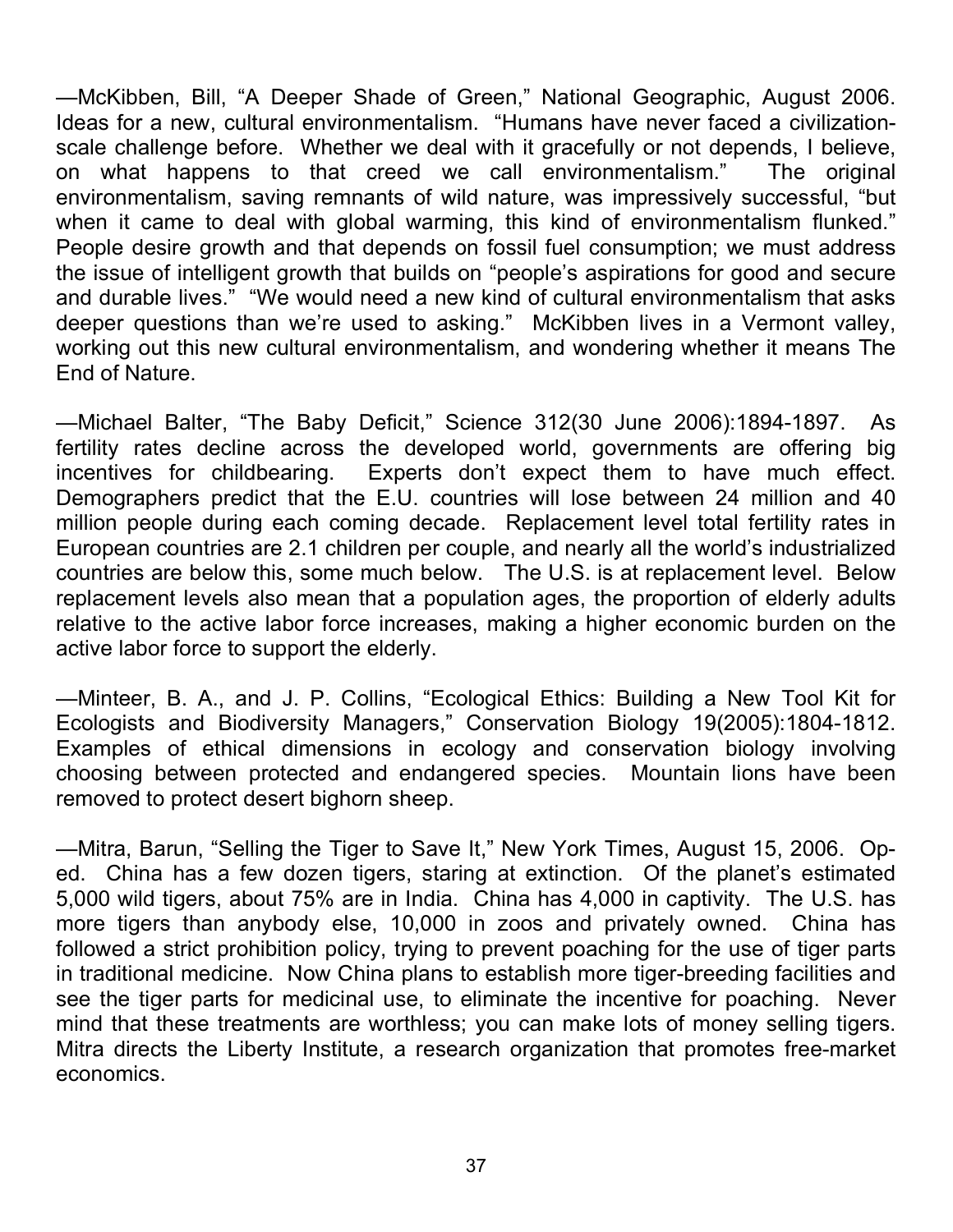—Mora, Camilo et al, "Coral Reefs and the Global Network of Marine Protected Areas," Science 312(23 June 2006):1750-1751. Existing marine reserves are largely ineffective and as a whole remain insufficient for the protection of coral reef diversity. Mora is in marine biology, University of Auckland, New Zealand.

—Mulcahy, Nicholas J., and Josep Call, "Apes Save Tools for Future Use," Science 312(19 May 2006):1038-1040. New research suggests that great apes can anticipate future needs. Particularly, they save tools for future use, over a timespan of up to fourteen hours. But how much does this differ from many animals that do things for the future, such as birds that build nests or beavers that build dams? It is difficult to separate associative learning from clear foresight, but these authors believe they have evidence for precursors skills for planning for the future. The authors are at the Max Planck Institute for Evolutionary Anthropology.

—Newmyer, Stephen, Animals, Rights and Reason in Plutarch and Modern Ethics. New York: Routledge, 2005. Newmyer is at Duquesne University, Pittsburgh.

Objections by Rominger, Eric M., Vernon C. Bleich, and Elise J. Goldstein, "Bighorn Sheep, Mountain Lions, and the Ethics of Conservation," Conservation Biology 20(2006):1341. Minteer and Collins are mistaken about several of their claims about lions and bighorns. With reply by Minteer and Collins, ibid.

On global scales, demographers predict that the world's total population will continue to increase for decades to come, rising from its current 6.5 billion to somewhere between 8 and 11 billion by 2050. But nearly all of the increase will be in developing countries.

—Palmer, Clare, ed., Teaching Environmental Ethics. Leiden and Boston: Brill Academic Press, 2006. This collection explores a wide variety of questions, both of a theoretical and a practical nature, raised by teaching environmental ethics. The essays consider general issues such as the place of environmental advocacy in the environmental ethics classroom; using outdoor environments to prompt reflection on environmental ethics; and handling student responses such as anger and pessimism

 that may emerge from teaching environmental ethics. The essays also explore more practical issues, including successfully teaching environmental ethics to students without a background in philosophy; promoting the development of interdisciplinarity in the classroom; useful ways to structure environmental ethics syllabi, and teaching and learning techniques in environmental ethics. Fifteen essays and an introduction written by the editor.

—Pennisi, Elizabeth, "Social Animals Prove their Smarts," Science 312(23 June 2006):1734-1738. A new generation of experiments reveals that group-living animals have a surprising degree of intelligence. There has been ongoing debate about whether primates have a theory of mind. New experiments suggest they know what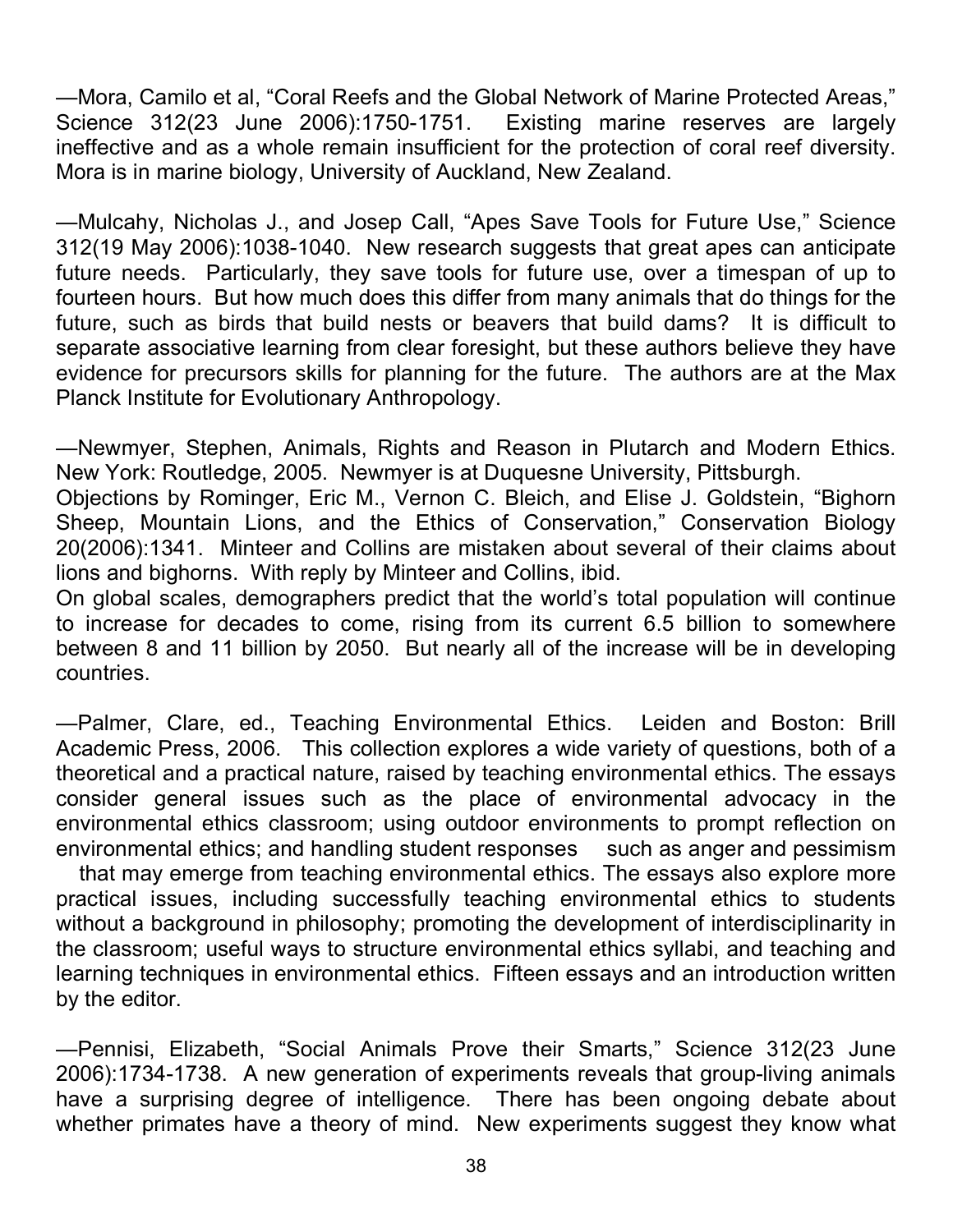other primates know and intend particularly when food is involved, at least picking up behavioral cues. Nevertheless they lack the ability to realize that another individual is thinking something wrong or that it has a false belief, which some regard as a critical test of a theory of mind. Others think symbolic language is required for the transmission of ideas from mind to mind. Meanwhile, scrub jays also notice who knows where the food is hidden, and few think this requires a theory of mind. See Emery, N. J., and N. S. Clayton, "Effects of Experience and Social Context on Prospective Caching by Scrub Jays," Nature 414(22 November 2001):443-446. So the debate about precursors of theory of mind in animals continues.

—Preston, Christopher J., and Wayne Ouderkirk, eds., Nature, Value, Duty: Life on Earth with Holmes Rolston, III. Dordrecht, The Netherlands: Springer, 2006. Publisher's Description: "Gifford Lecturer and Templeton Prize winner Holmes Rolston, III is widely known as the father of environmental ethics. From his authorship of one of the first articles in professional environmental philosophy ("Is There an Ecological Ethic?" 1975) to his most recent article on the place of humanity in the cosmos ("Generating Life on Earth: Five Looming Questions" 2007) no author has taken a more prominent role in mapping out the terrain in environmental philosophy. His writings range between natural philosophy and theology and include detailed presentations of an interlocking position that includes aesthetics, value theory, natural resource policy, wilderness advocacy, and sustainable development." Nature Value and Duty: Life on Earth with Holmes Rolston, III is a collection of contemporary writings on the work of Holmes Rolston, III. The authors contributing to this volume are a mixture of senior scholars in environmental ethics and new voices in philosophy and in literature. Together they provide an in depth evaluation of many of the topics discussed by Rolston. They probe the strengths and weaknesses of his work and suggest valuable correctives. Rolston himself, in a detailed reply to each of his critics at the end of the volume, reveals where some of these criticisms sting him the most and in the process provides one of the most detailed and articulate defenses of his position ever offered." Preston is in philosophy, University of Montana; Ouderkirk in philosophy, Empire State College, Saratoga Springs, NY.

—Raghu, S., et al., "Adding Biofuels to the Invasive Species Fire?" Science 313(22 September 2006):1742. Some of the species proposed as biofuels appear to turn invasive in some ecosystems.

—Schaefer, Jame, "Intrinsic-Instrumental Valuing of Earth: A Theological Framework for Environmental Ethics," Theological Studies 66(no. 4, 2005):783-814. Philosophers have struggled with value theory as one of the most recalcitrant problems for environmental ethics. Theologians can benefit from their efforts when retrieving and reworking notions about the goodness of creation in patristic and medieval texts, particularly those by Augustine, John Chrysostom, and Thomas Aquinas. This process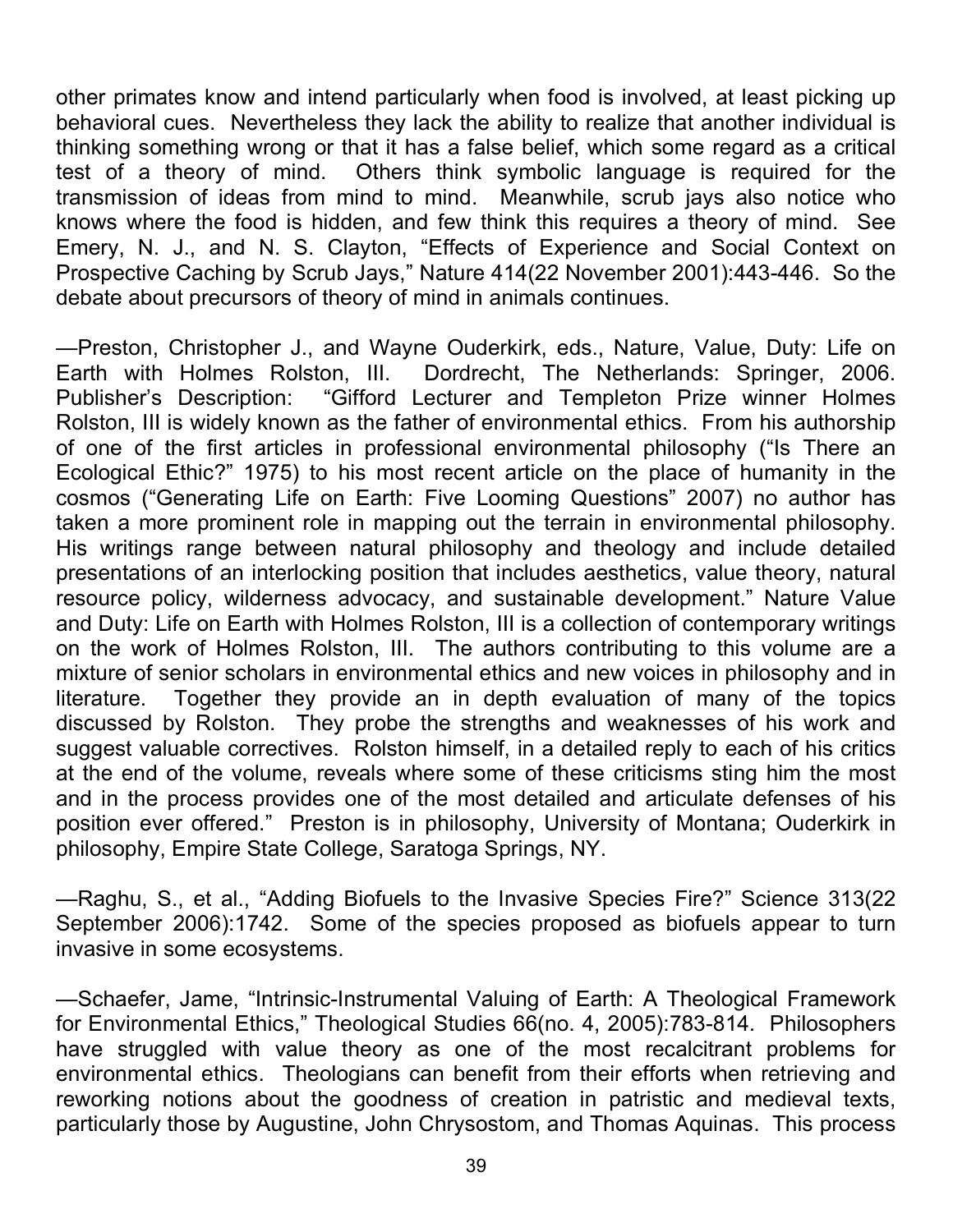yields a religiously motivated rational for intrinsic-instrumental valuing of the physical world's constituents for themselves, their relationships to one another, and their common good that can be relevant, meaningful, and helpful for responding to ecological valuation. Schaefer is in theology and directs an interdisciplinary minor in environmental ethics at Marquette University, Milwaukee.

—Schimel, David, "Climate Change and Crop Yields: Beyond Cassandra," Science 312(30 June 2006):1889-90. An analysis of recent data from a wide variety of field experiments suggests that previous studies overestimated the positive effects of higher carbon dioxide concentrations on crop yields. Schimel is at the National Center for Atmospheric Research, Boulder, CO.

—Scoville, Judith N., "Fitting Ethics to the Land: H. Richard Niebuhr's Ethic of Responsibility and Ecotheology," Journal of Religious Ethics 30(no. 2, 2002):207-229. Much of ecotheology and environmental philosophy has moved deductively from theological and ethical constructs to questions of how we should relate to the natural world. Such approaches are limited in their ability to guide us toward appropriate environmental action for they do not necessarily fit the way the natural world actually functions. Niebuhr's ethic of response, on the other hand, begins with the concrete situation and is inherently ecological for it focuses on interrelationships in an on-going community. It is inductive in character and open to being informed by new findings in the natural and social sciences; thus it is exceptionally well suited to environmental problems, which involve complex scientific, social, and economic questions. Scoville is in religion and philosophy, Northland College, Ashland, WI.

—Sessions, George. "Wildness, Cyborgs, and Our Ecological Future: Reassessing the Deep Ecology Movement," The Trumpeter 22,2, (2006): 121 182 (online) http://trumpeter.athabascau.ca/.

—Shapiro, J. A. (James A.), "A 21st Century View of Evolution," Journal of Biological Physics 28(2002):745-764. In contrast to the Darwinian view of evolution as a random walk, undirected mutations and contingent evolution, Shapiro and other complex systems theorists are now interpreting these processes as a form of natural genetic engineering. Genomes are hierarchically organized as systems assembled from DNA modules. There are various routines for re-arranging these genetic modules and using other mobile genetic elements, often in times of stress, that are better seen as natural genetic engineering than as a random walk. Many of the enzymes that geneticists now use to cut and splice and re-arrange genes were already doing this for millennia in the natural history of the genome. A similar article is James A. Shapiro: "A 21st Century View of Evolution: Genome System Architecture, Repetitive DNA, and Natural Genetic Engineering," Gene 345(2005):91-100. "These developments ... suggest some new ways of thinking about genomes as sophisticated informatic storage systems and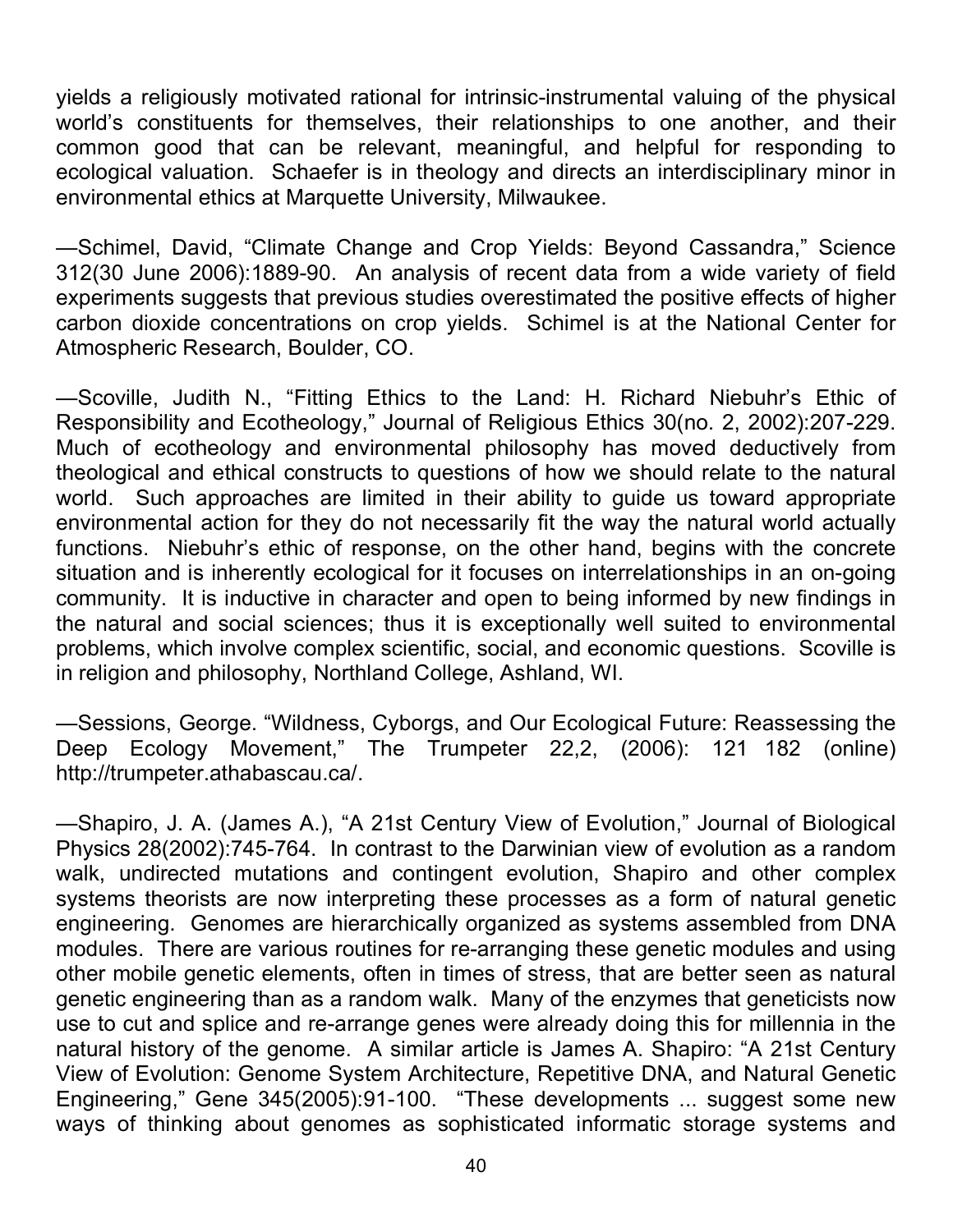about evolution as a systems engineering process" (Abstract, p. 91). Shapiro is in biochemistry and molecular biology, University of Chicago.

—Siebert, Charles, "An Elephant Crackup?" New York Times Magazine, October 8, 2006. Elephants have been showing more aggressive behavior not only against humans but against other animals. Some researchers think this shows signs of stress in the elephant populations, declining and with degrading habitat.

—Tarrant, Michael A., and H. Ken Cordell, "Amenity Values of Public and Private Forests: Examining the Value-Attitude Relationship," Environmental Management 30(no. 5, 2002):692-703. Public values toward forests have changed since the late 1980s from a commodity-oriented perspective toward a more inclusive (commodity and non-commodity) orientation. The authors use a survey involving wood production (a utilitarian value), clean air (a life support value), scenic beauty (an aesthetic value), and heritage (a spiritual value). They survey over five hundred persons of differing ages, ethnic backgrounds, and deal with both public and private forests. Tarrant is in the School of Forest Resources, University of Georgia, Athens. Cordell is with the U.S. Forest Service, Southern Research Station, Athens, GA.

—Thornton, Alex and McAuliffe, Katherine, "Teaching in Wild Meerkats," Science 313(2006):227-229. Teaching is ubiquitous in humans but has been difficult to demonstrate in animals. Most attempts to find it involve primates, with little or no clear success. A usual definition of teaching involves intent to teach and ideas passing from mind to mind, with teacher correcting pupil. These authors use a similar, but importantly different definition: "Teaching is characterized by the active involvement of experienced individuals in facilitating learning by naive conspecifics." (If so, a mother hen scratching, finding food, and calling her chicks to eat and imitate her is teaching). These authors find, interestingly, that wild meerkats (an African rodent) teach. Meerkats live in demanding environments and catch and eat scorpions (about 4.5% of what they eat). These scorpions have stingers on their tails that can kill meerkats; they also have harmful pincers. Adult meerkats will first kill scorpions and feed them to their young. When the young are older, they maim the scorpions and let the young catch them. It seems that the adults differentially maim the scorpions depending on the advancing skills of the juveniles. Adults remove the stinger for the naive young, but with more experienced young they do not. So they gradually introduce pups to live prey. The authors do not think this involves a theory of mind, but such "teaching can be based on simple mechanisms without the need for intentionality and the attribution of mental states." In fact, they think this kind of teaching may be present in ants. The authors are in zoology, Cambridge University.

—VanLare (Van Lare), Paula, Growing Toward More Efficient Water Use: Linking Development, Infrastructure, and Drinking Water Policies. US. Environmental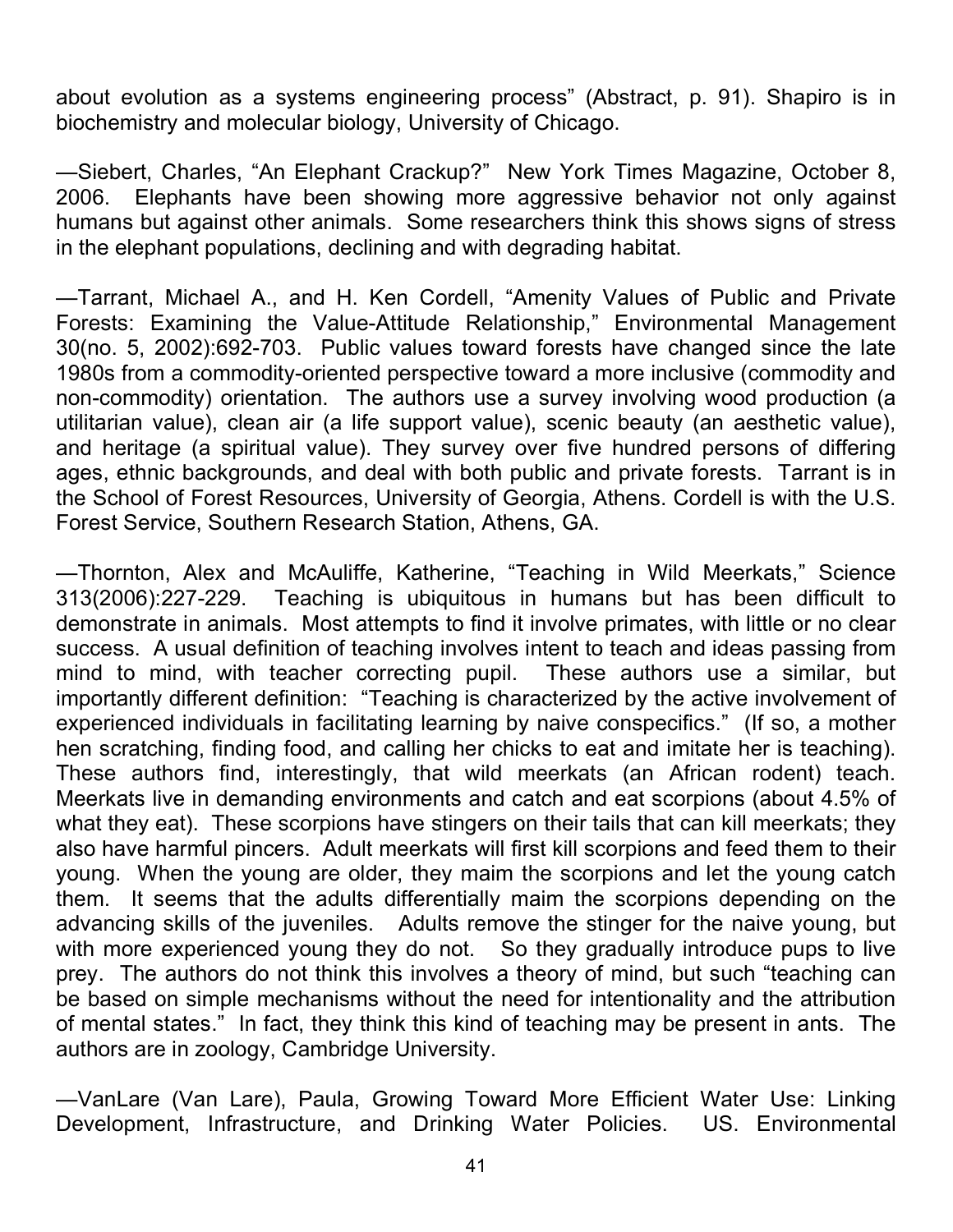Protection Agency, Development, Community, and Environment Division (DCED), 2006. EPA 230-R-06-001. For a copy send e-mail to smartgrowth@epa.gov. Online at <www.epa.gov/smartgrowth>. Water and growth. I. The challenges of meeting demand for drinking water (requiring \$263 billion over the next 20 years). II. Accommodating growth and minimizing its effects on water consumption and distribution. III. What water policies can support the wisest growth? The U.S. West, poor in water, is often the most consumptive, using per capita twice the national average. But cities in the East are finding themselves increasingly short of water, often limiting their growth. Well-written and researched, though with the expected EPA tendency to keep growth sacrosanct (i.e. "smart").

-Victoria Davion, "Caring for Nature: An Ecofeminist's View of Rolston on Eating, Hunting, and Genetics"

—Wagner, Andreas, Robustness and Evolvability in Living Systems. Princeton, NJ: Princeton University Press, 2005. Wagner will convince even the most skeptical reader that robustness to pertubation is a pervasive aspect of biology. A cautionary note for those enamored with all the disequilibrium, chaos, and other upsets in ecosystems. The routes to such stability may differ, and some stable solutions may be impossible, since they cannot be reached without instability. Wagner is a computation and theoretical evolutionary biologist at the University of New Mexico.

—Weinstein, Tara, "Prosecuting Attacks that Destroy the Environment: Environmental Crimes or Humanitarian Atrocities?" The Georgetown International Environmental Law Review 17(no. 4, 2005):697-722. No state has ever been held accountable for environmental damage during wartime. Perhaps the time has come for change.

—Westerling, A. L., et al., "Warming and Earlier Spring Increase Western U. S. Forest Wildfire Activity," Science 313(18 August 2006):940-943. Higher spring and summer temperatures and earlier snowmelt are extending the wildfire season and increasing the intensity of wildfires in the western United States. With commentary: Running, Steven W., "Is Global Warming Causeing More, Larger Wildfires?" Science 313(18 August 2006):927-928.

—Wuerthner, George, ed., Wild Fire: A Century Of Failed Forest Policy, Published by the Foundation for Deep Ecology by arrangement with Island Press, 2006. Coffee table size book on the ecological role played by wild fires in forests and how industrial forestry and its supporters have erroneously viewed such fires.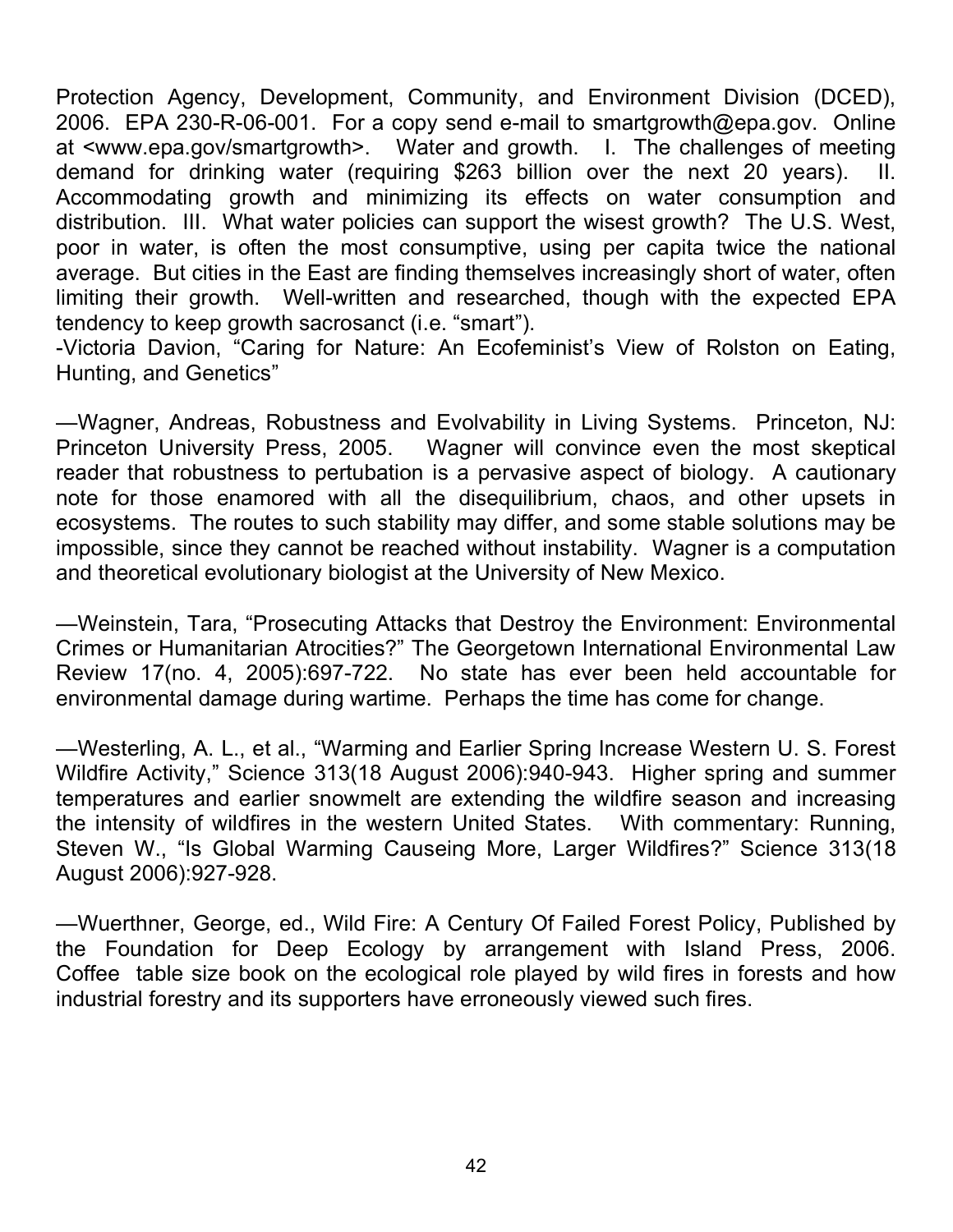## **ISEE OFFICERS**

President: Dale Jamieson. Professor of Environmental Studies and Philosophy, New York University, 246 Greene Street, Suite 300, New York NY 10003-6677. Phone: 212- 998-5429. Fax: 212-995-4832. Website: http://www.esig.ucar.edu/ HP\_dale.html. Email: dwj3@nyu.edu.

Vice-President: Clare Palmer. Department of Philosophy, Washington University, One Brookings Drive, Campus Box 1073, St Louis, MO 63130. Phone: 314 935 7148. Fax: 314 935 7349. E-mail cpalmer@artsci.wustl.edu.

Secretary: Paul Thompson. Department of Philosophy, 503 South Kedzie Hall, Michigan State University, East Lansing, MI 48824-1022. Email: thomp649 @pilot.msu.edu.

Treasurer: Lisa Newton. Director, Program in Environmental Studies, Fairfield University, Fairfield, Connecticut 06824. Phone: 1-203-254-4128. E-mail: lhnewton@mail.fairfield.edu.

Nominations Comm: Robin Attfield, Jen Everett, Ned Hettinger, Christopher Preston.

### **ISEE REGIONAL REPRESENTATIVES**

Africa: Johan P. Hattingh, Department of Philosophy, University of Stellenbosch, 7600 Stellenbosch, South Africa. Hattingh heads the Unit for Environmental Ethics at Stellenbosch. Phone: 27 (country code) 21 (city code) 808-2058 (office), 808-2418 (secretary); 887-9025 (home); Fax: 886-4343. Email: jph2@akad.sun.ac.za.

Australia and New Zealand: William Grey, Room E338, Department of Philosophy, University of Queensland, 4067, Queensland 4072 AUSTRALIA. Email: wgrey@mailbox.uq.edu.au.

China: Yu Mouchang, Institute of Philosophy, Chinese Academy of Social Sciences, Beijing, 100732, China. Yang Tongjin, Institute of Philosophy, Chinese Academy of Social Sciences, Beijin,100732, China. E-mail: yangtong12@sina.com.

Taiwan: Edgar Lin, Biology Department, Tunghai University, Taichung, Taiwan 40704. Email: edgarlin@ms5.hinet.net. Phones: 886-4-3595622 office; 886-4-3590991 home. Fax: 886-4-3595953.

Eastern Europe: Jan Wawrzyniak. Department of Philosophy, Adam Mickiewicz University of Poznan, Poland. University address: Prof. Jan Wawrzyniak, Institut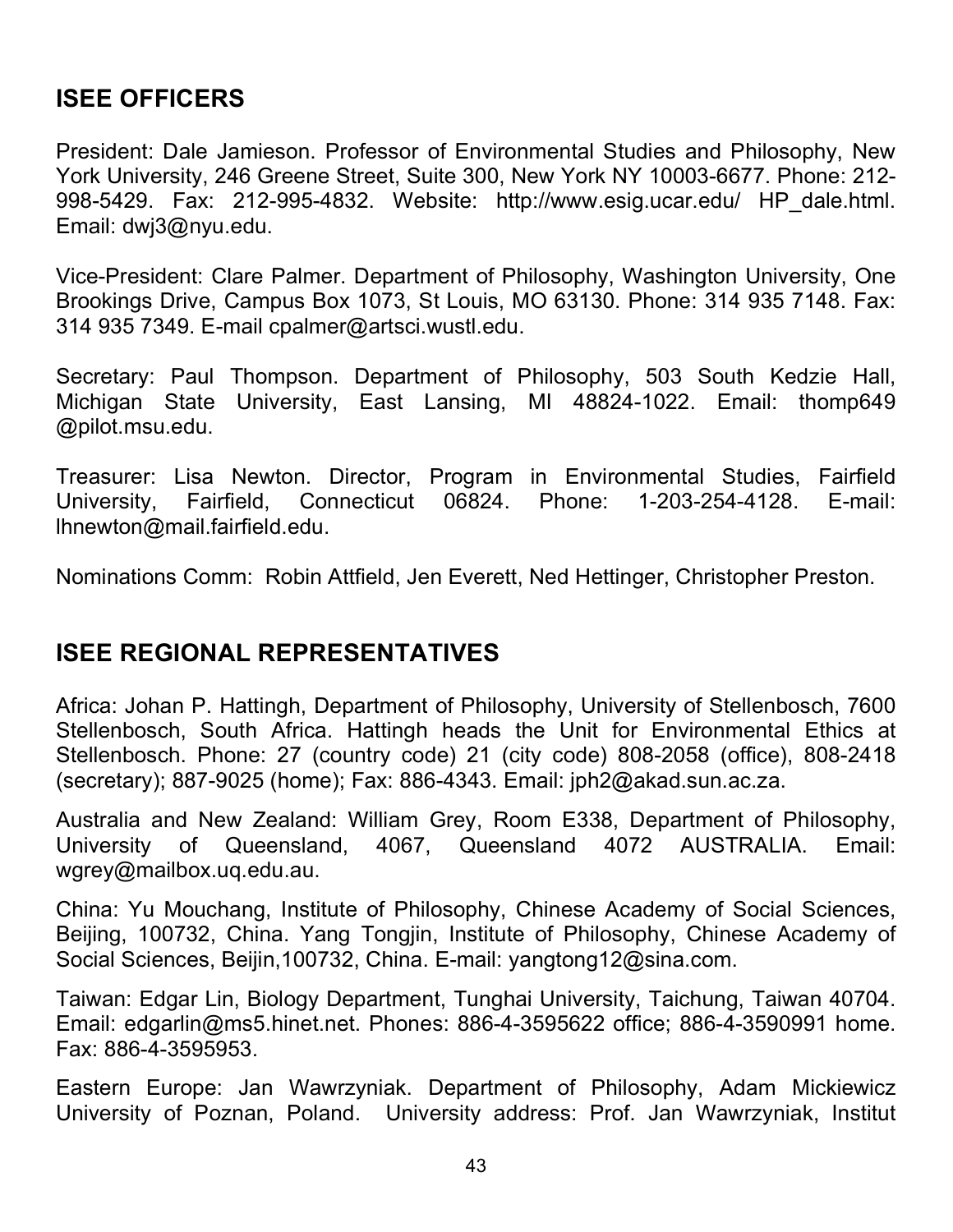Filozofii, Adam Mickiewicz University, 60-569 Poznan, Szamarzewskiego 91c POLAND. Phone: +48 / 61 / 841-72-75; Fax: +48 / 61 / 8430309. Home address: 60- 592 Poznan, Szafirowa 7, POLAND. Email: jawa@main.amu.edu.pl. Website: http://appliedphilosophy.mtsu.edu/ISEE/JanWaw/index.html.

Western Europe and the Mediterranean: Martin Drenthen, Center for Ethics University of Nijmegen (CEKUN), Postbox 9103, 6500 HD Nijmegen, THE NETHERLANDS. Office phone: 31 (country code) 24 (city code) 3612751. Fax: 31-24-3615564. Email:mdrenthen@hetnet.nl. Home: Van't Santstraat 122, 6523 BJ Nijmegen. Home Phone: (31) - (24) - 3238397.

Mexico and Central America: Teresa Kwiatkowska, Universidad Autonoma Metropolitana-Iztapalapa, Departamento de Filosofia, Av. Michoacan y Purissima s/n, 09340 Mexico D.F., MEXICO. Phones: +52 55 5637 14 24 (home), +52 55 5 804 47 77 (office). Fax: +52 55 5804 47 48 Email: tkwiatkowska@yahoo.com.

Canada: Laura Westra. Osgoode Hall Law School, York University, 4700 Keele Street, Toronto, Ontario M3J 1P3. Phone: 905-303-8181. Fax: 905-303-8211 E-mail: lwestra@interlog.com.

Pakistan and South Asia: Nasir Azam Sahibzada, Education Manager, WWF— Pakistan, T-28 Sahibzada House, Zeryab Colony, Peshawar City (NWFP), PAKISTAN. Phone: (92) (91) (841593). Fax: (92) (91) (841594). Email: lapis@brain.net.pk or naasir1@email.com.

South America: Ricardo Rozzi, Department of Philosophy and Religion Studies, P.O. Box 310920, University of North Texas, Denton, TX 76203-0920. Phone: 940-565- 2266. Fax: 940-565-4448. Email: rozzi@unt.edu.

United Kingdom: KeeKok Lee, Institute for Environment, Philosophy & Policy, Furness College, University of Lancaster, Lancaster LA1 4YG, UK. E-mail: keekok.lee@lancaster.ac.uk.

United States: Ned Hettinger, Philosophy Dept, College of Charleston, Charleston, South Carolina 29424 USA. Phone: 843-953-5786; 843-883-9201 (home). Fax: 843- 953-6388. E-mail: HettingerN@CofC.edu). Address July 1999 to August 2000: 416 W. College, Bozeman, MT 59715. Phone: 406-522-9676.

Holmes Rolston, III, Dept. of Philosophy, Colorado State University, Fort Collins, Colorado 80523 USA. Phone: 970-491-6315 (Office). Fax: 970-491-4900. Email: rolston@lamar.colostate.edu.

Jack Weir, Department of Philosophy, Morehead State University,UPO 662, Morehead, Kentucky 40351-1689 USA. Phone: 606-784-0046 (Home Office), 606-783-2785 (Campus Office). Fax: 606-783-5346 (include Weir's name on Fax). Email: j.weir@morehead-st.edu.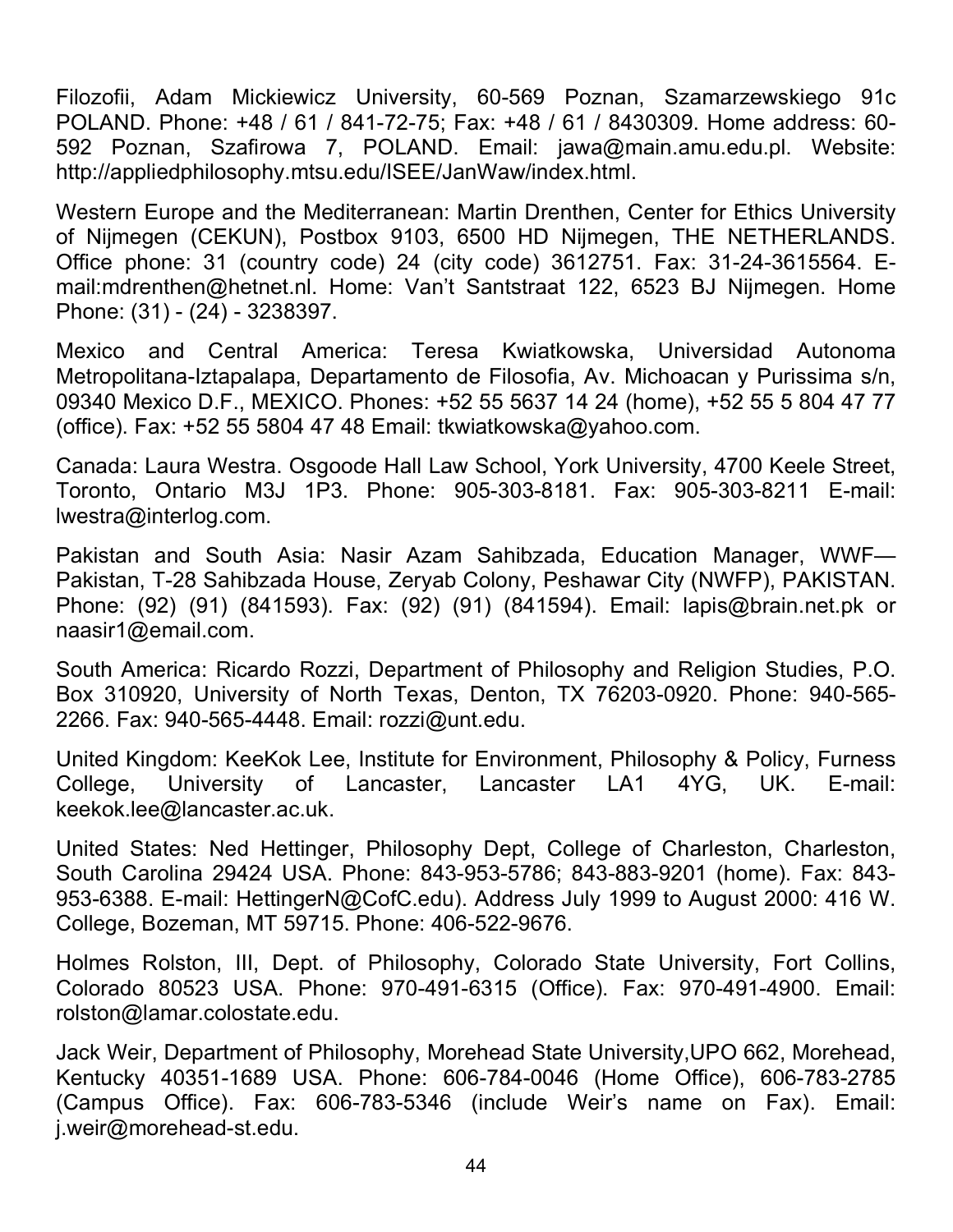## **ISEE NEWSLETTER SUBMISSIONS**

Please send any announcements, calls for papers or news items via e-mail (preferred), snail mail or fax to newsletter editor Amy Knisley. Address: Department of Humanities, Colby-Sawyer College, 541 Main Street, New London, NH 03257. E-mail: aknisley@colby-sawyer.edu. Phone: 603-526-3422. Fax: 603-526-3452. Please continue to send bibliographic items to Holmes Rolston III, at the address above. The next deadline for submissions is September 7, 2006.

Please enroll me as a member of the International Society for Environmental Ethics. Enclosed are dues: ... Annual regular dues are: Inside U.S.: \$25 Regular, \$15 Students. Outside U.S.: \$25 Regular, \$15 Students. Members outside the U.S. should send the equivalent of U.S. dollars, based on current exchange rates.

Name and Affiliation:\_\_\_\_\_\_\_\_\_\_\_\_\_\_\_\_\_\_\_\_\_\_\_\_\_\_\_\_\_\_\_\_\_\_\_\_\_\_\_\_\_\_\_\_\_\_\_\_\_\_ Address (Include Postal Code):\_\_\_\_\_\_\_\_\_\_\_\_\_\_\_\_\_\_\_\_\_\_\_\_\_\_\_\_\_\_\_\_\_\_\_\_\_\_\_\_\_\_  $\mathcal{L}_\text{max}$  , and the contribution of the contribution of the contribution of the contribution of the contribution of the contribution of the contribution of the contribution of the contribution of the contribution of t

Phone: (\_\_\_\_\_\_) \_\_\_\_\_\_\_\_\_\_\_\_\_\_\_\_ Fax: (\_\_\_\_\_\_\_)\_\_\_\_\_\_\_\_\_\_\_\_\_\_\_\_\_\_\_\_\_\_ E-mail: \_\_\_\_\_\_\_\_\_\_\_\_\_\_\_\_\_\_\_\_\_\_\_\_\_\_\_\_\_\_\_\_\_\_\_\_\_\_\_\_\_\_\_\_\_\_\_\_\_\_\_\_\_\_\_\_\_\_\_\_\_

I wish to receive the newsletter: electronically \_\_\_\_\_ via snail mail

Send with payment to Dr. Lisa Newton, ISEE Treasurer, Program in Environmental Studies, Fairfield University, Fairfield, Connecticut 06824. Or become a member or renew memberships from the membership page of the ISEE website at http://www.cep.unt.edu/ISEE.html using a credit card.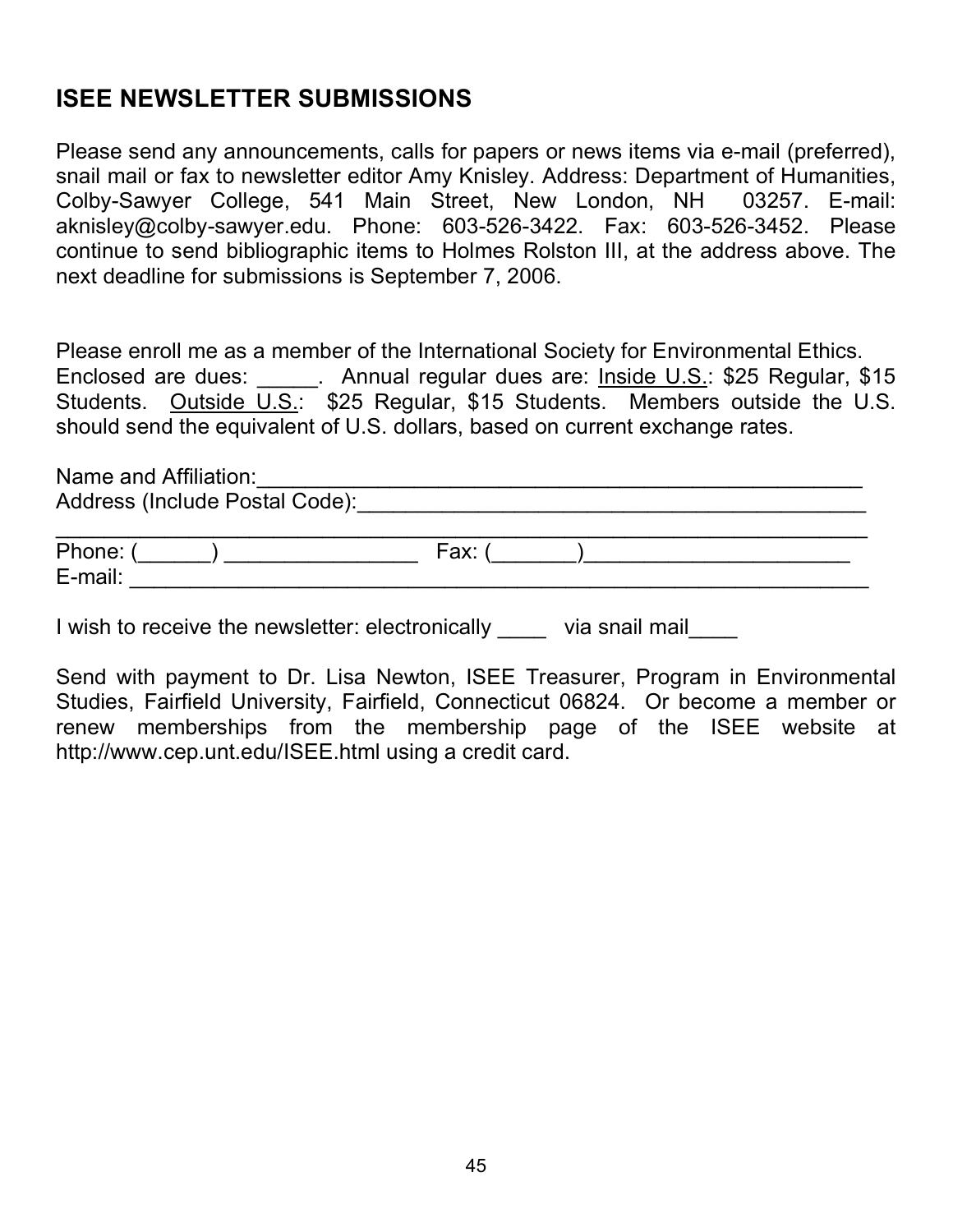## **BALLOT FOR VICE PRESIDENT, SECRETARY, AND TREASURER tear-out-and-mail**

# See candidate bios on following pages.

Duties of the officers. The Vice President organizes the ISEE program for the Eastern Division meetings of the American Philosophical Association (APA) each December. After serving a three year term, the Vice President automatically becomes President of ISEE for three years. The President helps organize the summer joint-meeting of ISEE and IAEP (International Association of Environmental Philosophy). Secretary's duties include taking care of the society's correspondence and writings (excluding the web page), convening a business meeting once a year at one of the three APAs, arranging the ISEE program at the Central Division APA, sending the ISEE newsletter to the membership, and exercising executive control over the membership list generated by the Treasurer. Treasurer's duties include receiving all dues and other monies payable to the society, keeping a database of membership information and providing this to the Secretary, communicating the society's financial information to the ISEE membership the governing board, and arranging the ISEE program at the Pacific Division APA.

Deadline for receipt of ballots is Friday, December 15. Mail to Christopher Preston, Chair, ISEE Nominations Committee, Department of Philosophy, University of Montana, Missoula, MT 59812.

#### Candidates for ISEE Vice President PLEASE CIRCLE ONE

**Emily Brady Bryan Norton**

Candidates for ISEE Secretary PLEASE CIRCLE ONE

**Jason Kawall Mark Woods**

Candidate for ISEE Treasurer

**Lisa H. Newton**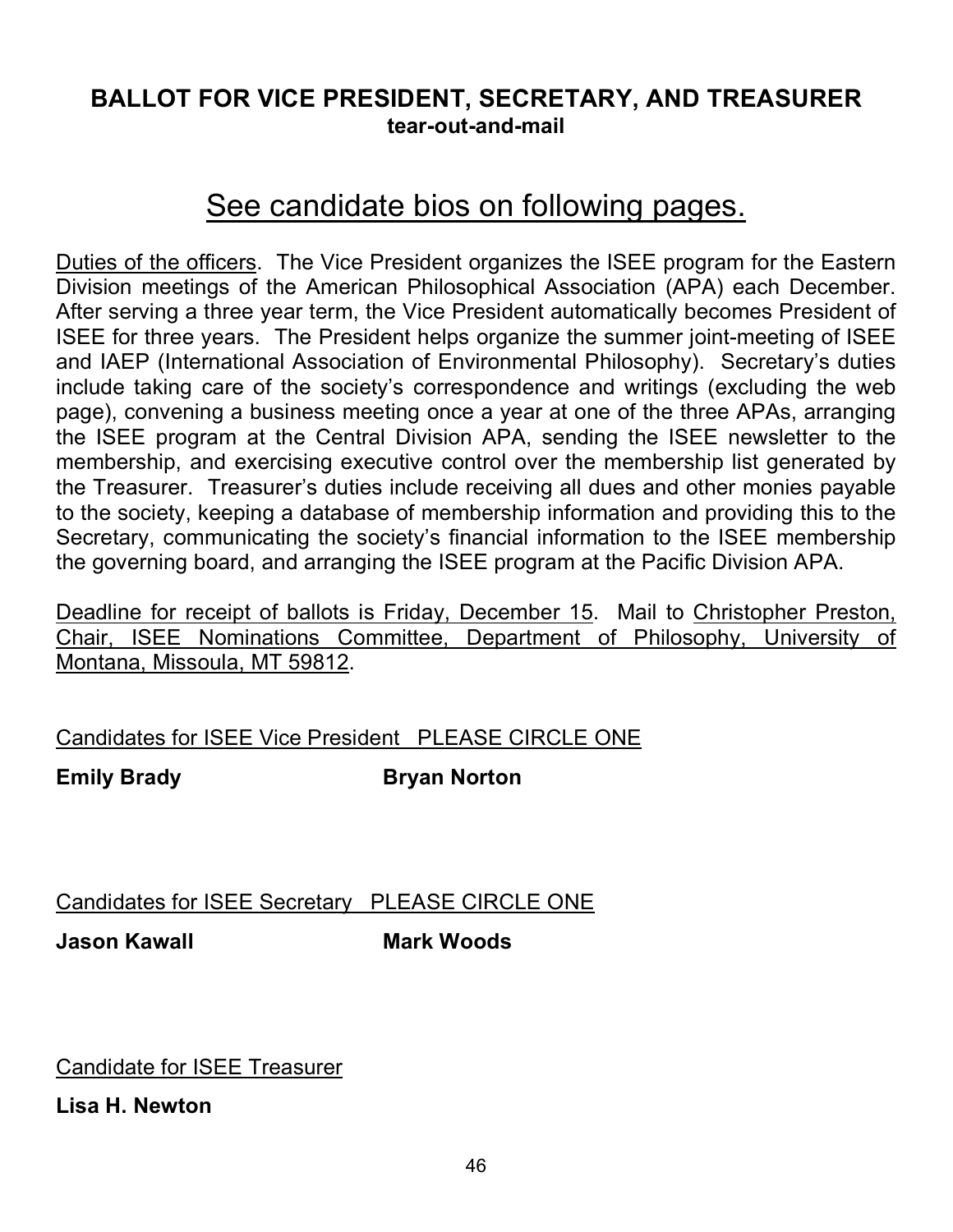**Emily Brady** is Lecturer in the Institute of Geography, University of Edinburgh, and formerly Senior Lecturer in Philosophy, Institute for Environment, Philosophy and Public Policy, Lancaster University, and Associate Professor of Philosophy, Brooklyn College-CUNY. Her research interests range across environmental aesthetics, environmental ethics and cultural geography, and she is the author of Aesthetics of the Natural Environment (Edinburgh UP, 2003). She is co-editor of the journals, Environmental Values and Environment and Planning D: Society and Space, and a member of the ISEE, APA, and the American Society of Aesthetics.

**Bryan Norton** studied philosophy of science and philosophy of language at the University of Michigan and has been working on environmental philosophy and environmental ethics since 1980. He is currently Professor of Philosophy in the School of Public Policy, Georgia Institute of Technology, where he teaches undergraduate philosophy courses (including Environmental Ethics) and graduate courses in environmental policy. His interests are in sustainability theory, biodiversity policy, and the evaluation of anthropogenic changes to ecosystems. He is author of Linguistic Frameworks and Ontology (Mouton), Why Preserve Natural Variety? (Princeton U. Press), Toward Unity Among Environmentalists (Oxford U. Press), Searching for Sustainability (Cambridge U. Press), and Sustainability: A Philosophy of Adaptive Ecosystem Management. He has edited or co-edited The Preservation of Species (Princeton U. Press), Ecosystem Health: New Goals for Environmental Management (Island Press) and Ethics on the Ark (Smithsonian Press). He served on the Environmental Economics Advisory Committee of the EPA Science Advisory Board, two terms on the Governing Board of The Society for Conservation Biology, and three terms on the Board of Directors of Defenders of Wildlife.

**Jason Kawall** is Assistant Professor of Philosophy and Environmental Studies at Colgate University. He completed his PhD at Brown University, and has previously taught at the University of Tennessee at Chattanooga. His primary research interests lie at the intersection of virtue theory and environmental philosophy, and he has published several articles in such journals as Environmental Ethics, the American Philosophical Quarterly, the Journal of Applied Philosophy, and Philosophy and Geography.

**Mark Woods** is an Associate Professor in the Philosophy Department at the University of San Diego, where he also teaches environmental justice in a new graduate School of Peace Studies. After completing a Ph.D. in environmental philosophy and a certificate in environmental policy at the University of Colorado at Boulder, he had a post-doctoral position at the University of South Florida, where he served as an environmental ethics consultant to help mediate water conflicts for the Southwest Florida Water Management District. He has taught environmental ethics at several universities for the past thirteen years, and he has been a member of ISEE for over ten